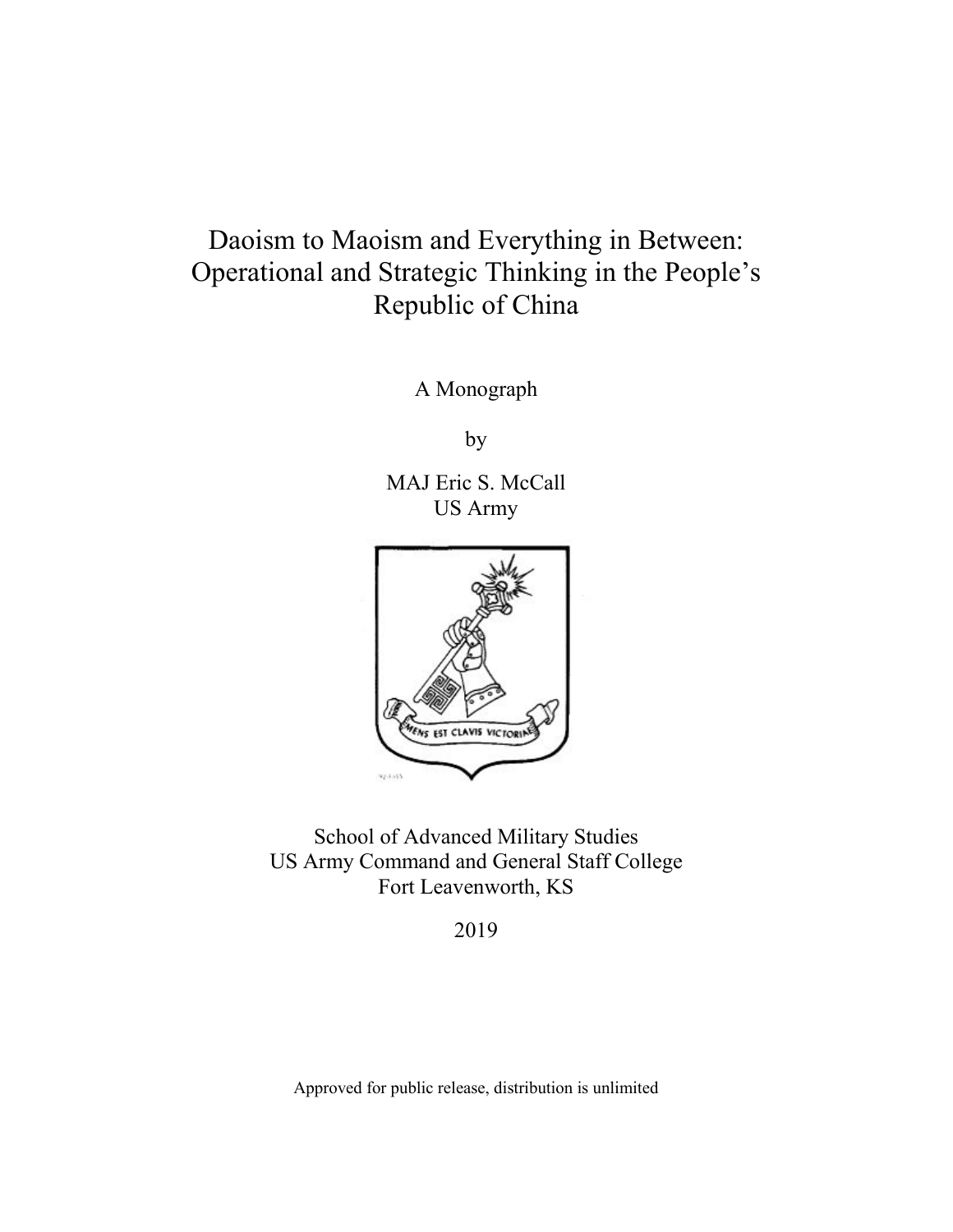| <b>REPORT DOCUMENTATION PAGE</b>                                                                                                                                                                                                                                                                                                                                                                                                                                                                                                                                                                                                                                                                                                                                                                                                                                                                                                                                                                                                                                                                                                                                                                                                                                                                                                                                                                                                                                                          |  |              |                                             | Form Approved<br>OMB No. 0704-0188                      |                                                                                                                                                                                                                                                                                                                                                                                                                                                                                                                                                                                                                                                                                                                                                                                                                                                                                       |
|-------------------------------------------------------------------------------------------------------------------------------------------------------------------------------------------------------------------------------------------------------------------------------------------------------------------------------------------------------------------------------------------------------------------------------------------------------------------------------------------------------------------------------------------------------------------------------------------------------------------------------------------------------------------------------------------------------------------------------------------------------------------------------------------------------------------------------------------------------------------------------------------------------------------------------------------------------------------------------------------------------------------------------------------------------------------------------------------------------------------------------------------------------------------------------------------------------------------------------------------------------------------------------------------------------------------------------------------------------------------------------------------------------------------------------------------------------------------------------------------|--|--------------|---------------------------------------------|---------------------------------------------------------|---------------------------------------------------------------------------------------------------------------------------------------------------------------------------------------------------------------------------------------------------------------------------------------------------------------------------------------------------------------------------------------------------------------------------------------------------------------------------------------------------------------------------------------------------------------------------------------------------------------------------------------------------------------------------------------------------------------------------------------------------------------------------------------------------------------------------------------------------------------------------------------|
| OMB control number. PLEASE DO NOT RETURN YOUR FORM TO THE ABOVE ADDRESS.                                                                                                                                                                                                                                                                                                                                                                                                                                                                                                                                                                                                                                                                                                                                                                                                                                                                                                                                                                                                                                                                                                                                                                                                                                                                                                                                                                                                                  |  |              |                                             |                                                         | Public reporting burden for this collection of information is estimated to average 1 hour per response, including the time for reviewing instructions, searching existing data<br>sources, gathering and maintaining the data needed, and completing and reviewing this collection of information. Send comments regarding this burden estimate or any<br>other aspect of this collection of information, including suggestions for reducing this burden to Department of Defense, Washington Headquarters Services, Directorate for<br>Information Operations and Reports (0704-0188), 1215 Jefferson Davis Highway, Suite 1204, Arlington, VA 22202-4302. Respondents should be aware that<br>notwithstanding any other provision of law, no person shall be subject to any penalty for failing to comply with a collection of information if it does not display a currently valid |
| 1. REPORT DATE (DD-MM-YYYY)<br>23-05-2019                                                                                                                                                                                                                                                                                                                                                                                                                                                                                                                                                                                                                                                                                                                                                                                                                                                                                                                                                                                                                                                                                                                                                                                                                                                                                                                                                                                                                                                 |  |              | 2. REPORT TYPE<br>Master's Thesis           |                                                         | 3. DATES COVERED (From - To)<br><b>JUN 2018-MAY 2019</b>                                                                                                                                                                                                                                                                                                                                                                                                                                                                                                                                                                                                                                                                                                                                                                                                                              |
| <b>4. TITLE AND SUBTITLE</b>                                                                                                                                                                                                                                                                                                                                                                                                                                                                                                                                                                                                                                                                                                                                                                                                                                                                                                                                                                                                                                                                                                                                                                                                                                                                                                                                                                                                                                                              |  |              |                                             |                                                         | <b>5a. CONTRACT NUMBER</b>                                                                                                                                                                                                                                                                                                                                                                                                                                                                                                                                                                                                                                                                                                                                                                                                                                                            |
| Daoism to Maoism and Everything in Between: Operational                                                                                                                                                                                                                                                                                                                                                                                                                                                                                                                                                                                                                                                                                                                                                                                                                                                                                                                                                                                                                                                                                                                                                                                                                                                                                                                                                                                                                                   |  |              |                                             |                                                         |                                                                                                                                                                                                                                                                                                                                                                                                                                                                                                                                                                                                                                                                                                                                                                                                                                                                                       |
| and Strategic Thinking in the People's Republic of China                                                                                                                                                                                                                                                                                                                                                                                                                                                                                                                                                                                                                                                                                                                                                                                                                                                                                                                                                                                                                                                                                                                                                                                                                                                                                                                                                                                                                                  |  |              |                                             |                                                         | <b>5b. GRANT NUMBER</b>                                                                                                                                                                                                                                                                                                                                                                                                                                                                                                                                                                                                                                                                                                                                                                                                                                                               |
|                                                                                                                                                                                                                                                                                                                                                                                                                                                                                                                                                                                                                                                                                                                                                                                                                                                                                                                                                                                                                                                                                                                                                                                                                                                                                                                                                                                                                                                                                           |  |              |                                             | 5c. PROGRAM ELEMENT NUMBER                              |                                                                                                                                                                                                                                                                                                                                                                                                                                                                                                                                                                                                                                                                                                                                                                                                                                                                                       |
| 6. AUTHOR(S)                                                                                                                                                                                                                                                                                                                                                                                                                                                                                                                                                                                                                                                                                                                                                                                                                                                                                                                                                                                                                                                                                                                                                                                                                                                                                                                                                                                                                                                                              |  |              |                                             |                                                         | 5d. PROJECT NUMBER                                                                                                                                                                                                                                                                                                                                                                                                                                                                                                                                                                                                                                                                                                                                                                                                                                                                    |
| <b>MAJ Eric S. McCall</b>                                                                                                                                                                                                                                                                                                                                                                                                                                                                                                                                                                                                                                                                                                                                                                                                                                                                                                                                                                                                                                                                                                                                                                                                                                                                                                                                                                                                                                                                 |  |              |                                             |                                                         |                                                                                                                                                                                                                                                                                                                                                                                                                                                                                                                                                                                                                                                                                                                                                                                                                                                                                       |
|                                                                                                                                                                                                                                                                                                                                                                                                                                                                                                                                                                                                                                                                                                                                                                                                                                                                                                                                                                                                                                                                                                                                                                                                                                                                                                                                                                                                                                                                                           |  |              |                                             |                                                         | <b>5e. TASK NUMBER</b>                                                                                                                                                                                                                                                                                                                                                                                                                                                                                                                                                                                                                                                                                                                                                                                                                                                                |
|                                                                                                                                                                                                                                                                                                                                                                                                                                                                                                                                                                                                                                                                                                                                                                                                                                                                                                                                                                                                                                                                                                                                                                                                                                                                                                                                                                                                                                                                                           |  |              |                                             |                                                         | 5f. WORK UNIT NUMBER                                                                                                                                                                                                                                                                                                                                                                                                                                                                                                                                                                                                                                                                                                                                                                                                                                                                  |
| 7. PERFORMING ORGANIZATION NAME(S) AND ADDRESS(ES)                                                                                                                                                                                                                                                                                                                                                                                                                                                                                                                                                                                                                                                                                                                                                                                                                                                                                                                                                                                                                                                                                                                                                                                                                                                                                                                                                                                                                                        |  |              |                                             |                                                         | 8. PERFORMING ORG REPORT                                                                                                                                                                                                                                                                                                                                                                                                                                                                                                                                                                                                                                                                                                                                                                                                                                                              |
| U.S. Army Command and General Staff College                                                                                                                                                                                                                                                                                                                                                                                                                                                                                                                                                                                                                                                                                                                                                                                                                                                                                                                                                                                                                                                                                                                                                                                                                                                                                                                                                                                                                                               |  |              |                                             |                                                         | <b>NUMBER</b>                                                                                                                                                                                                                                                                                                                                                                                                                                                                                                                                                                                                                                                                                                                                                                                                                                                                         |
| ATTN: ATZL-SWD-GD<br>Fort Leavenworth, KS 66027-2301                                                                                                                                                                                                                                                                                                                                                                                                                                                                                                                                                                                                                                                                                                                                                                                                                                                                                                                                                                                                                                                                                                                                                                                                                                                                                                                                                                                                                                      |  |              |                                             |                                                         |                                                                                                                                                                                                                                                                                                                                                                                                                                                                                                                                                                                                                                                                                                                                                                                                                                                                                       |
|                                                                                                                                                                                                                                                                                                                                                                                                                                                                                                                                                                                                                                                                                                                                                                                                                                                                                                                                                                                                                                                                                                                                                                                                                                                                                                                                                                                                                                                                                           |  |              |                                             |                                                         | 10. SPONSOR/MONITOR'S                                                                                                                                                                                                                                                                                                                                                                                                                                                                                                                                                                                                                                                                                                                                                                                                                                                                 |
| 9. SPONSORING / MONITORING AGENCY NAME(S) AND ADDRESS(ES)                                                                                                                                                                                                                                                                                                                                                                                                                                                                                                                                                                                                                                                                                                                                                                                                                                                                                                                                                                                                                                                                                                                                                                                                                                                                                                                                                                                                                                 |  |              | <b>ACRONYM(S)</b>                           |                                                         |                                                                                                                                                                                                                                                                                                                                                                                                                                                                                                                                                                                                                                                                                                                                                                                                                                                                                       |
| <b>Advanced Military Studies Program</b>                                                                                                                                                                                                                                                                                                                                                                                                                                                                                                                                                                                                                                                                                                                                                                                                                                                                                                                                                                                                                                                                                                                                                                                                                                                                                                                                                                                                                                                  |  |              |                                             |                                                         |                                                                                                                                                                                                                                                                                                                                                                                                                                                                                                                                                                                                                                                                                                                                                                                                                                                                                       |
|                                                                                                                                                                                                                                                                                                                                                                                                                                                                                                                                                                                                                                                                                                                                                                                                                                                                                                                                                                                                                                                                                                                                                                                                                                                                                                                                                                                                                                                                                           |  |              |                                             | <b>11. SPONSOR/MONITOR'S REPORT</b><br><b>NUMBER(S)</b> |                                                                                                                                                                                                                                                                                                                                                                                                                                                                                                                                                                                                                                                                                                                                                                                                                                                                                       |
| 12. DISTRIBUTION / AVAILABILITY STATEMENT                                                                                                                                                                                                                                                                                                                                                                                                                                                                                                                                                                                                                                                                                                                                                                                                                                                                                                                                                                                                                                                                                                                                                                                                                                                                                                                                                                                                                                                 |  |              |                                             |                                                         |                                                                                                                                                                                                                                                                                                                                                                                                                                                                                                                                                                                                                                                                                                                                                                                                                                                                                       |
| Approved for Public Release; Distribution is Unlimited<br><b>13. SUPPLEMENTARY NOTES</b>                                                                                                                                                                                                                                                                                                                                                                                                                                                                                                                                                                                                                                                                                                                                                                                                                                                                                                                                                                                                                                                                                                                                                                                                                                                                                                                                                                                                  |  |              |                                             |                                                         |                                                                                                                                                                                                                                                                                                                                                                                                                                                                                                                                                                                                                                                                                                                                                                                                                                                                                       |
|                                                                                                                                                                                                                                                                                                                                                                                                                                                                                                                                                                                                                                                                                                                                                                                                                                                                                                                                                                                                                                                                                                                                                                                                                                                                                                                                                                                                                                                                                           |  |              |                                             |                                                         |                                                                                                                                                                                                                                                                                                                                                                                                                                                                                                                                                                                                                                                                                                                                                                                                                                                                                       |
| <b>14. ABSTRACT</b>                                                                                                                                                                                                                                                                                                                                                                                                                                                                                                                                                                                                                                                                                                                                                                                                                                                                                                                                                                                                                                                                                                                                                                                                                                                                                                                                                                                                                                                                       |  |              |                                             |                                                         |                                                                                                                                                                                                                                                                                                                                                                                                                                                                                                                                                                                                                                                                                                                                                                                                                                                                                       |
| After two centuries of humiliation and loss, the People's Republic of China is now a major political and economic actor.<br>Western observers expected China to liberalize with economic growth, and for China's rise to be peaceful. China's economy<br>is now second only to the United States, but China is increasingly authoritarian. While China's rise was largely peaceful for<br>decades, China is increasingly belligerent and aggressively seeks territorial expansion. While Chinese leaders have worked<br>diligently to understand the West, Western leaders have done far less to understand China.<br>Among the many ideologies, philosophies and ideas across China's long history, Daoism holds a unique and powerful<br>influence even today. For Western students of China, Daoism is a good place to begin their study.<br>This monograph seeks to determine the extent of Daoist influence on contemporary operational and strategic thinking in the<br>People's Republic of China. This monograph will address the research question, "How has Daoism influenced Chinese<br>strategy and operational art since 1949?" To answer this question, this monograph includes an overview of Daoism,<br>influences on military thought in China until 1850, influences on military thought from 1850-1949, and contemporary<br>influences.<br>The central thesis is that Daoism substantially influenced contemporary Chinese operational and strategic thinking in three |  |              |                                             |                                                         |                                                                                                                                                                                                                                                                                                                                                                                                                                                                                                                                                                                                                                                                                                                                                                                                                                                                                       |
| ways: through Daoist influence on Sun-Tzu and other ancient military thinkers, through Daoist influence on Mao Zedong's<br>adaptation of Marxism into "Socialism with Chinese Characteristics," and through the current hybrid of ancient and modem<br>approaches that dominates current national security thought in the People's Republic of China.                                                                                                                                                                                                                                                                                                                                                                                                                                                                                                                                                                                                                                                                                                                                                                                                                                                                                                                                                                                                                                                                                                                                     |  |              |                                             |                                                         |                                                                                                                                                                                                                                                                                                                                                                                                                                                                                                                                                                                                                                                                                                                                                                                                                                                                                       |
| <b>15. SUBJECT TERMS</b>                                                                                                                                                                                                                                                                                                                                                                                                                                                                                                                                                                                                                                                                                                                                                                                                                                                                                                                                                                                                                                                                                                                                                                                                                                                                                                                                                                                                                                                                  |  |              |                                             |                                                         |                                                                                                                                                                                                                                                                                                                                                                                                                                                                                                                                                                                                                                                                                                                                                                                                                                                                                       |
| People's Republic of China, Mao Zedong, Lao-Tzu, Daoism, Communism, Xi Jinping, Sun-Tzu, Chinese national security structure                                                                                                                                                                                                                                                                                                                                                                                                                                                                                                                                                                                                                                                                                                                                                                                                                                                                                                                                                                                                                                                                                                                                                                                                                                                                                                                                                              |  |              |                                             |                                                         |                                                                                                                                                                                                                                                                                                                                                                                                                                                                                                                                                                                                                                                                                                                                                                                                                                                                                       |
| <b>16. SECURITY CLASSIFICATION OF:</b>                                                                                                                                                                                                                                                                                                                                                                                                                                                                                                                                                                                                                                                                                                                                                                                                                                                                                                                                                                                                                                                                                                                                                                                                                                                                                                                                                                                                                                                    |  |              | <b>17. LIMITATION</b><br><b>OF ABSTRACT</b> | <b>18. NUMBER</b><br><b>OF PAGES</b>                    | <b>19a. NAME OF RESPONSIBLE PERSON</b><br>MAJ Eric S. McCall                                                                                                                                                                                                                                                                                                                                                                                                                                                                                                                                                                                                                                                                                                                                                                                                                          |
| a. REPORT   b. ABSTRACT                                                                                                                                                                                                                                                                                                                                                                                                                                                                                                                                                                                                                                                                                                                                                                                                                                                                                                                                                                                                                                                                                                                                                                                                                                                                                                                                                                                                                                                                   |  | c. THIS PAGE |                                             |                                                         | 19b. PHONE NUMBER (include area code)                                                                                                                                                                                                                                                                                                                                                                                                                                                                                                                                                                                                                                                                                                                                                                                                                                                 |
| (U)<br>(U)                                                                                                                                                                                                                                                                                                                                                                                                                                                                                                                                                                                                                                                                                                                                                                                                                                                                                                                                                                                                                                                                                                                                                                                                                                                                                                                                                                                                                                                                                |  | (U)          |                                             | 4                                                       | 913 758-3300                                                                                                                                                                                                                                                                                                                                                                                                                                                                                                                                                                                                                                                                                                                                                                                                                                                                          |
|                                                                                                                                                                                                                                                                                                                                                                                                                                                                                                                                                                                                                                                                                                                                                                                                                                                                                                                                                                                                                                                                                                                                                                                                                                                                                                                                                                                                                                                                                           |  |              |                                             |                                                         | Standard Form 298 (Rev. 8-98)<br>Prescribed by ANSI Std. Z39.18                                                                                                                                                                                                                                                                                                                                                                                                                                                                                                                                                                                                                                                                                                                                                                                                                       |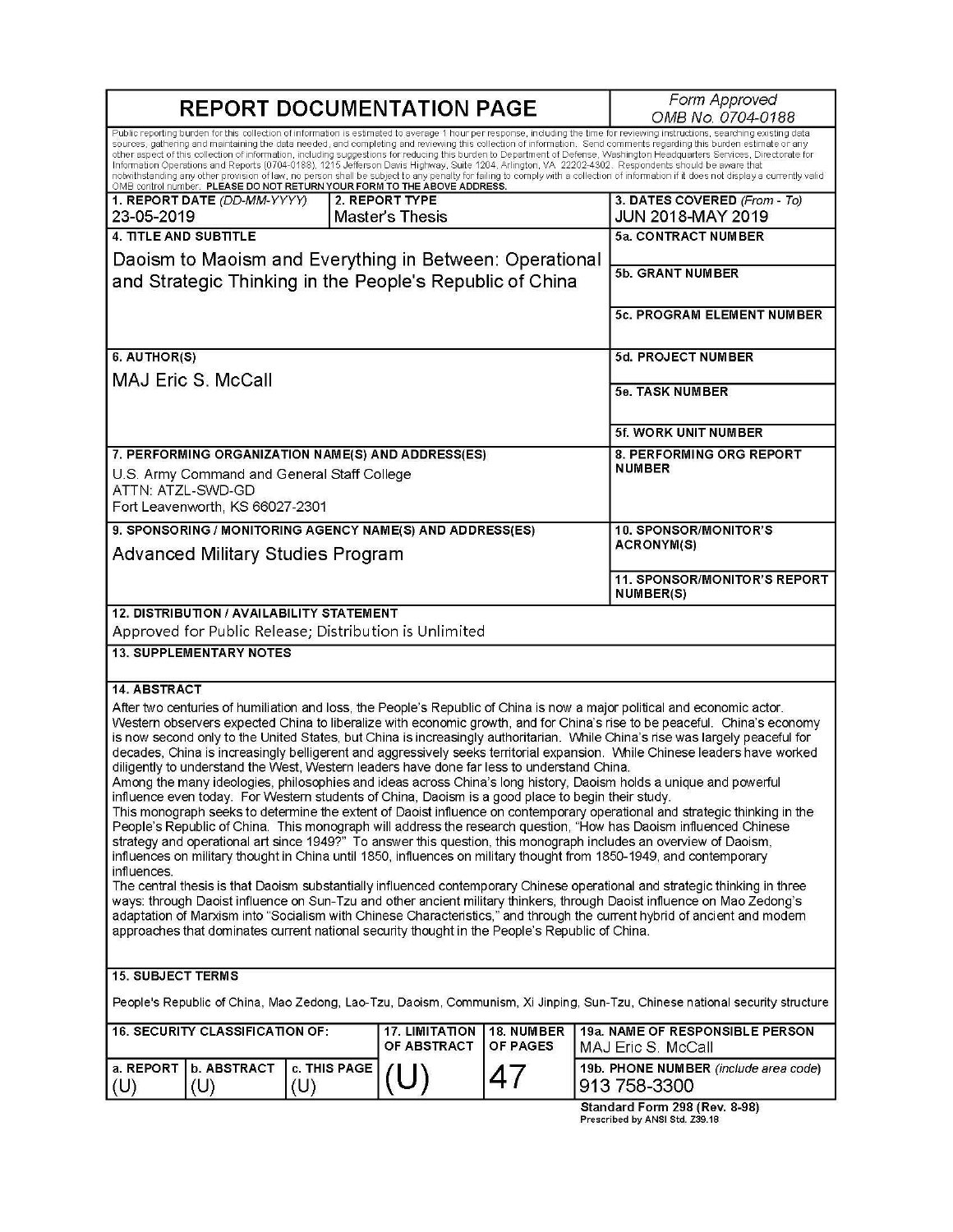## Monograph Approval Page

Name of Candidate: MAJ Eric S. McCall Monograph Title: Daoism to Maoism and Everything in Between: Operational and

Strategic Thinking in the People's Republic of China

Approved by:

| Gerald S. Gorman, PhD                  | "Monograph Director                             |
|----------------------------------------|-------------------------------------------------|
| Heiko Diehl, COL                       | , Seminar Leader                                |
| Kirk C. Dorr, COL                      | , Director, School of Advanced Military Studies |
| Accepted this 23rd day of May 2017 by: |                                                 |

\_\_\_\_\_\_\_\_\_\_\_\_\_\_\_\_\_\_\_\_\_\_\_\_\_\_\_\_\_\_\_\_\_\_\_, Director, Graduate Degree Programs Robert F. Baumann, PhD

 The opinions and conclusions expressed herein are those of the student author and do not necessarily represent the views of the US Army Command and General Staff College or any other government agency. (References to this study should include the foregoing statement.)

 Fair use determination or copyright permission has been obtained for the inclusion of pictures, maps, graphics, and any other works incorporated into this manuscript. A work of the US Government is not subject to copyright, however further publication or sale of copyrighted images is not permissible.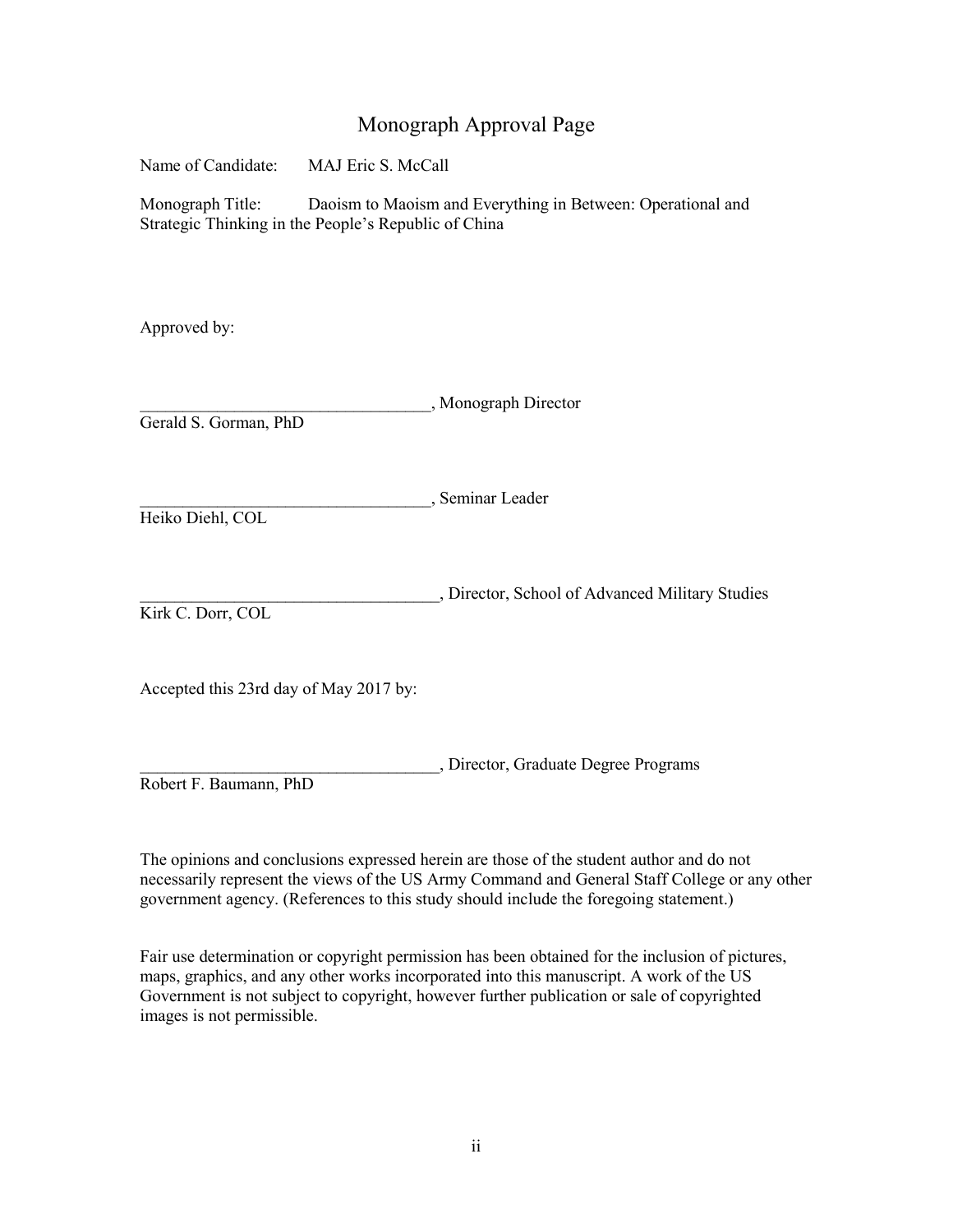### Abstract

 From Daoism to Maoism and Everything in Between: Operational and Strategic Thinking in the People's Republic of China, by MAJ Eric S. McCall, US Army, 45 pages.

 States, but China is increasingly authoritarian. While China's rise was largely peaceful for decades, China is increasingly belligerent and aggressively seeks territorial expansion. While After two centuries of humiliation and loss, the People's Republic of China is now a major political and economic actor. Western observers expected China to liberalize with economic growth, and for China's rise to be peaceful. China's economy is now second only to the United Chinese leaders have worked diligently to understand the West, Western leaders have done far less to understand China.

 Among the many ideologies, philosophies and ideas across China's long history, Daoism holds a unique and powerful influence even today. For Western students of China, Daoism is a good place to begin their study.

 research question, "How has Daoism influenced Chinese strategy and operational art since 1949?" To answer this question, this monograph includes an overview of Daoism, influences on This monograph seeks to determine the extent of Daoist influence on contemporary operational and strategic thinking in the People's Republic of China. This monograph will address the military thought in China until 1850, influences on military thought from 1850-1949, and contemporary influences.

 Chinese Characteristics," and through the current hybrid of ancient and modern approaches that The central thesis is that Daoism substantially influenced contemporary Chinese operational and strategic thinking in three ways: through Daoist influence on Sun-Tzu and other ancient military thinkers, through Daoist influence on Mao Zedong's adaptation of Marxism into "Socialism with dominates current national security thought in the People's Republic of China.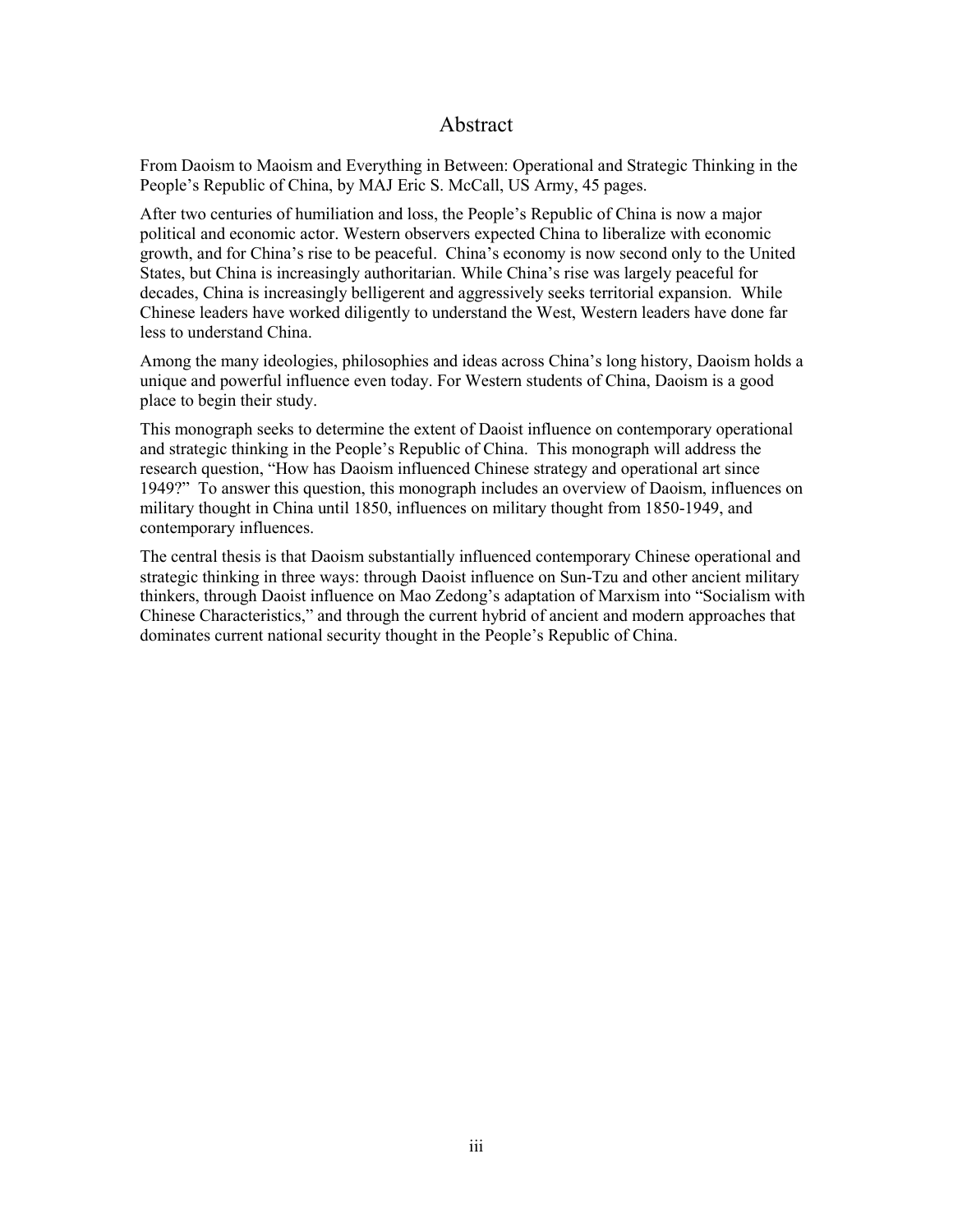# Contents

| The "Red Thread", Political and Military Influence of Mao Zedong Before 1949  19 |  |
|----------------------------------------------------------------------------------|--|
|                                                                                  |  |
|                                                                                  |  |
|                                                                                  |  |
|                                                                                  |  |
|                                                                                  |  |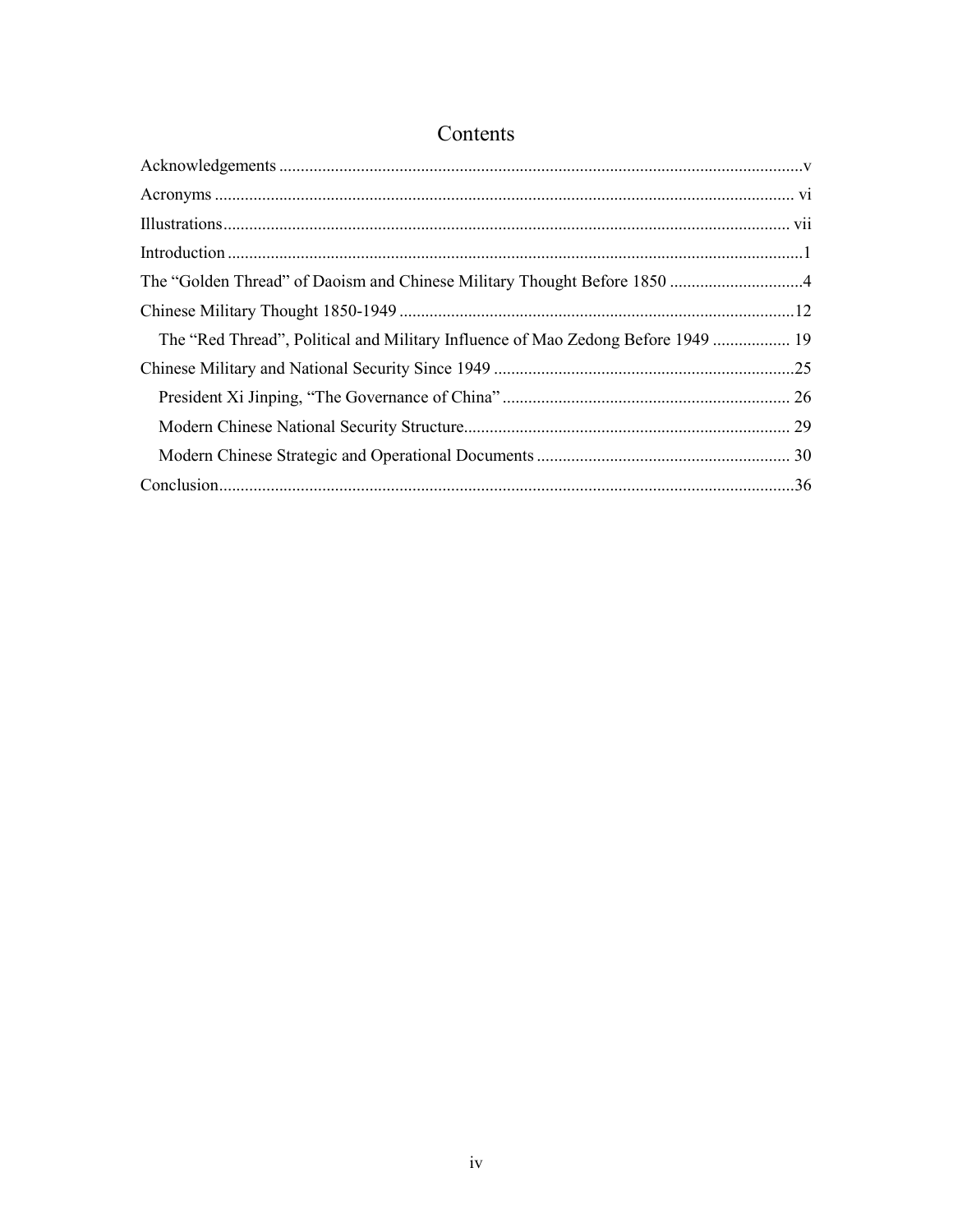# Acknowledgements

<span id="page-5-0"></span>I am indebted to the US Army Foreign Military Studies Office at Fort Leavenworth, Kansas. In particular, to Mr. Timothy Thomas' various publications on China. His work, *Military Strategy: Basic Concepts and Examples of Its Use* was an excellent reference on the contemporary approach to planning and analysis in the People's Liberation Army of the People's Republic of China.

 I am indebted to the West Wyandotte Public Library in Kansas City, Kansas for providing a wonderful place to work on this monograph.

I am also indebted to friends and family that provided encouragement and support throughout the writing of this monograph, and throughout my time at the School of Advanced Military Studies.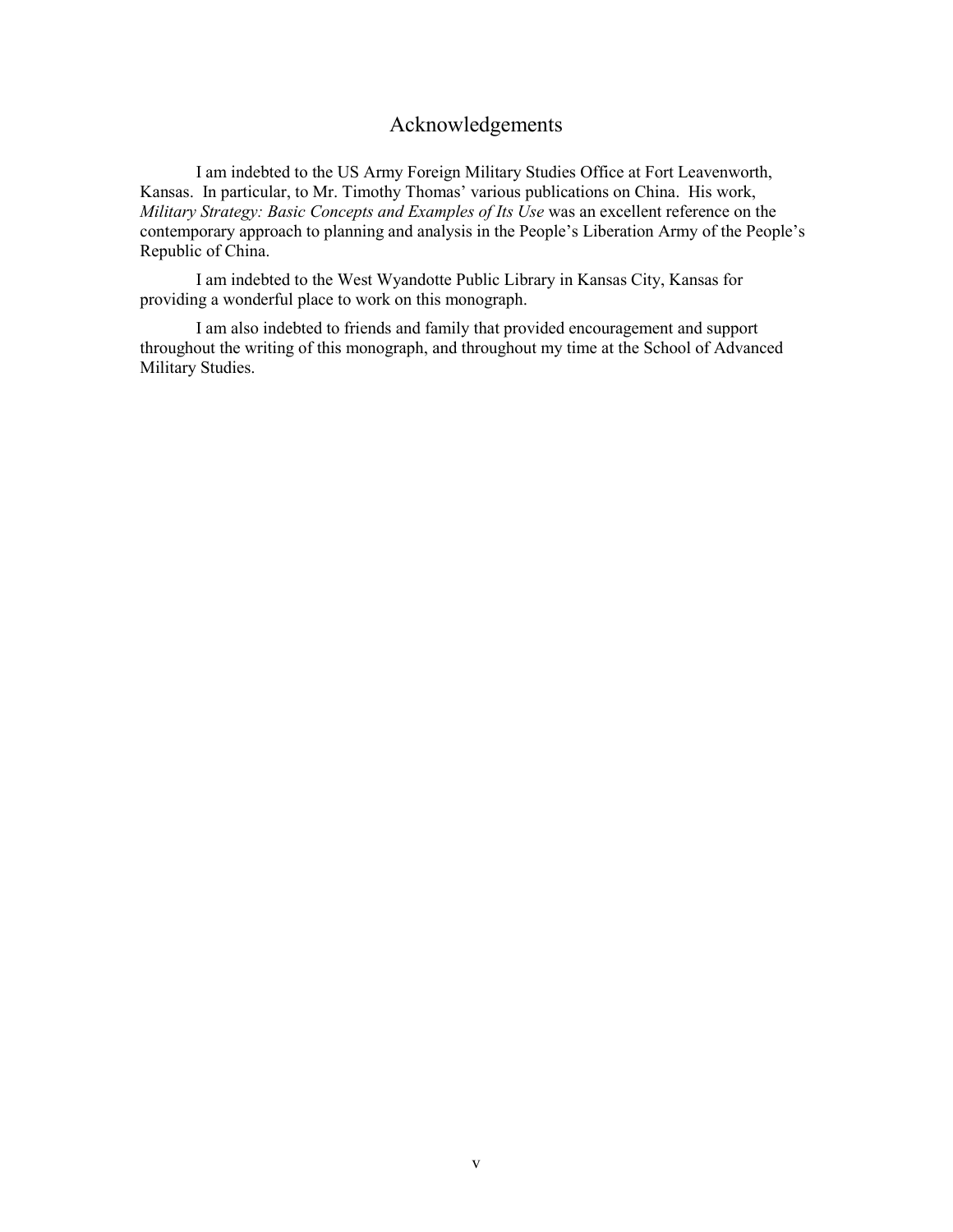# Acronyms

<span id="page-6-0"></span>

| <b>CPC</b>   | Communist Party of China                                       |  |  |
|--------------|----------------------------------------------------------------|--|--|
| <b>KMT</b>   | Kuomintang (Nationalist Party)                                 |  |  |
| <b>NSS</b>   | National Security Strategy (United States government document) |  |  |
| <b>PLA</b>   | People's Liberation Army                                       |  |  |
| <b>PLAN</b>  | People's Liberation Army Navy                                  |  |  |
| <b>PLAAF</b> | People's Liberation Army Air Force                             |  |  |
| <b>PRC</b>   | People's Republic of China                                     |  |  |
| <b>ROC</b>   | Republic of China (Taiwan)                                     |  |  |
| <b>USSR</b>  | Union of Soviet Socialist Republics                            |  |  |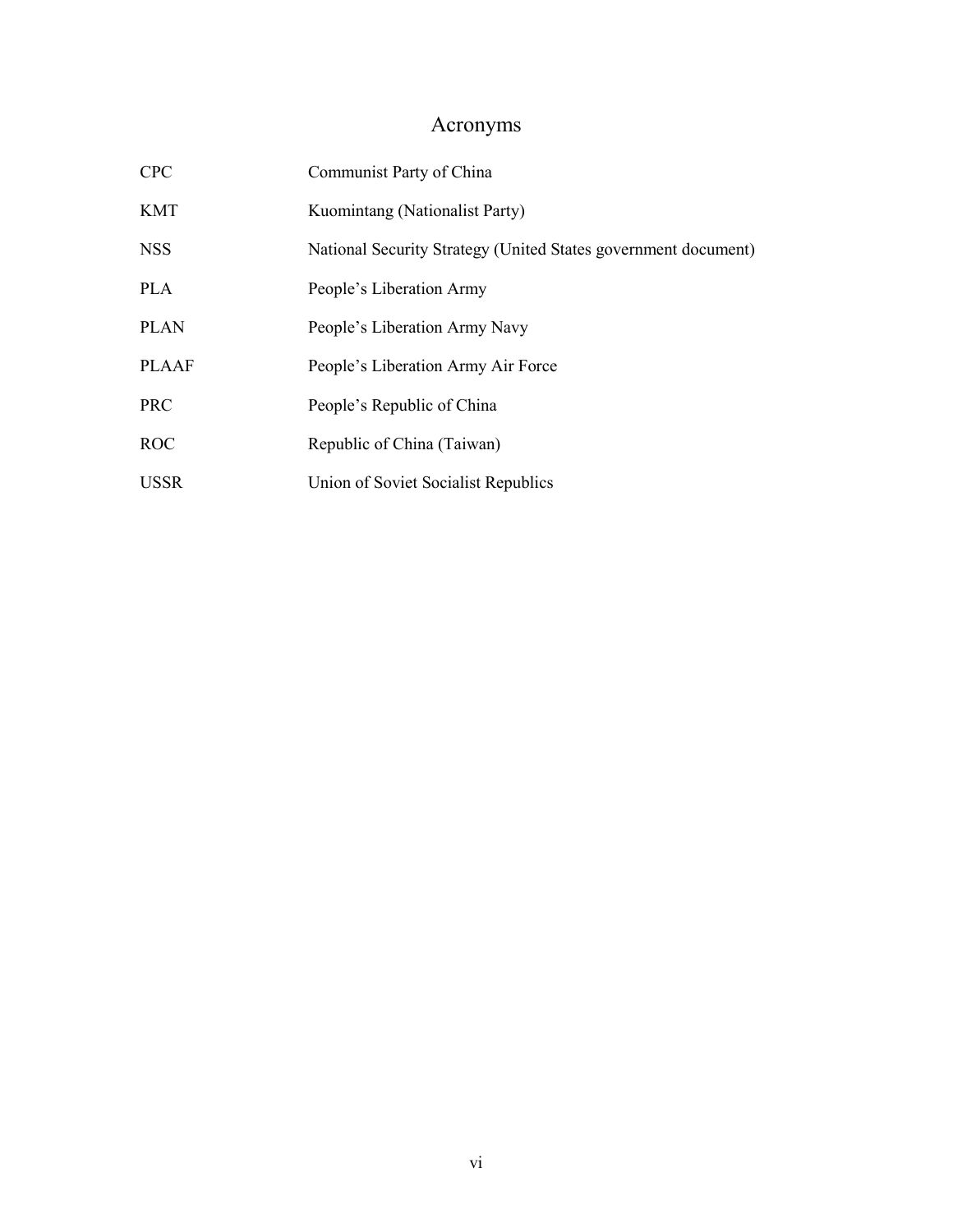# Illustrations

<span id="page-7-0"></span>

|--|--|--|--|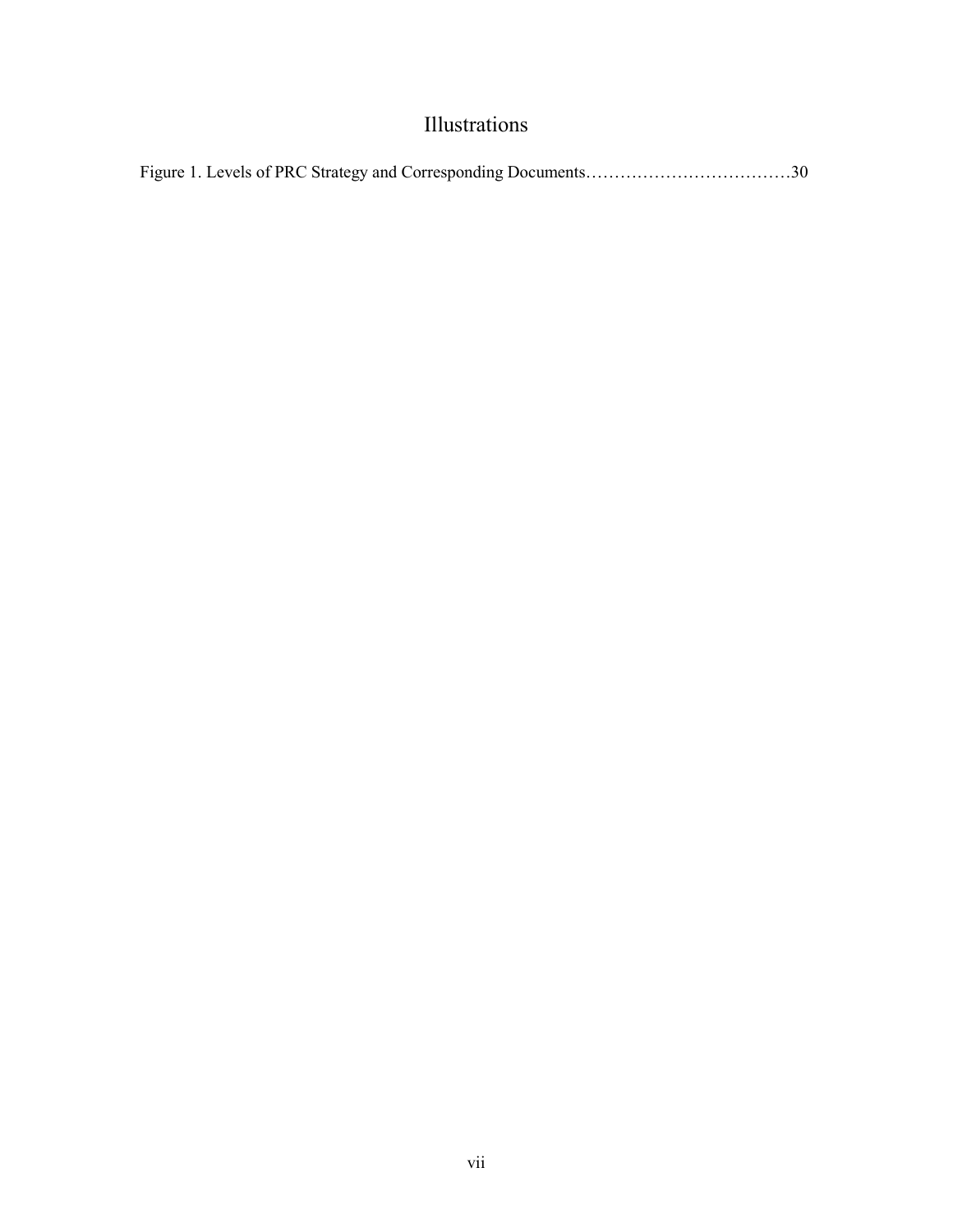### Introduction

<span id="page-8-0"></span> There are five cornerstones of the United States open to exploitation: their military, their being hit. Wherever the enemy is weak…..What the US fears most is taking casualties. China should sink two US aircraft carriers. We'll see how afraid America is. money, their talent, their voting system, and their fear of adversaries….China should use its strength to attack the enemy's shortcomings. Attack wherever the enemy is afraid of

> PLA Academy of Military Sciences, at the 2018 Military Industry List, Shenzhen, China -Rear Admiral Luo Yuan, Deputy Commander,

 humiliation, followed by a recent resurgence, have forged China into an economic powerhouse seething with resentment and determined never to be humiliated again. The People's Republic of China (PRC), founded in 1949, inherited a rich and varied history spanning several thousand years. Over this time, China has seen the rise and fall of kingdoms, empires, and dynasties, often caused by war or followed by war. A large and powerful empire for much of history, China suffered tremendously during the "Century of Humiliation" brought by a series of defeats at the hands of Western powers and Japan. Grandeur, followed by

 and understand reality. Among these approaches, Confucianism and Daoism have been the most influential throughout China's history. They were surpassed, but not suppressed, by Communist thought adapted to the rural nature of early  $20<sup>th</sup>$  century China. Despite the prevalence of Communism, China is still influenced by these philosophies. Leaders such as Xi Jinping frequently quote ancient Chinese philosophy, whether to remind China of past glories, tie the This rich and varied history has led to different philosophical approaches to categorize Communist regime to China's history, or for insight in military and political affairs.

 influence since 1949. This is especially evident since Deng Xiaoping's reforms in the early within the global community, through global trade, global infrastructure such as the "One Belt The People's Republic of China (PRC) has gained considerable economic and political 1980s, which brought economic reform and new opportunities. Today, China is actively engaged One Road" initiative, and acquisition of territory in the South China Sea. China is currently the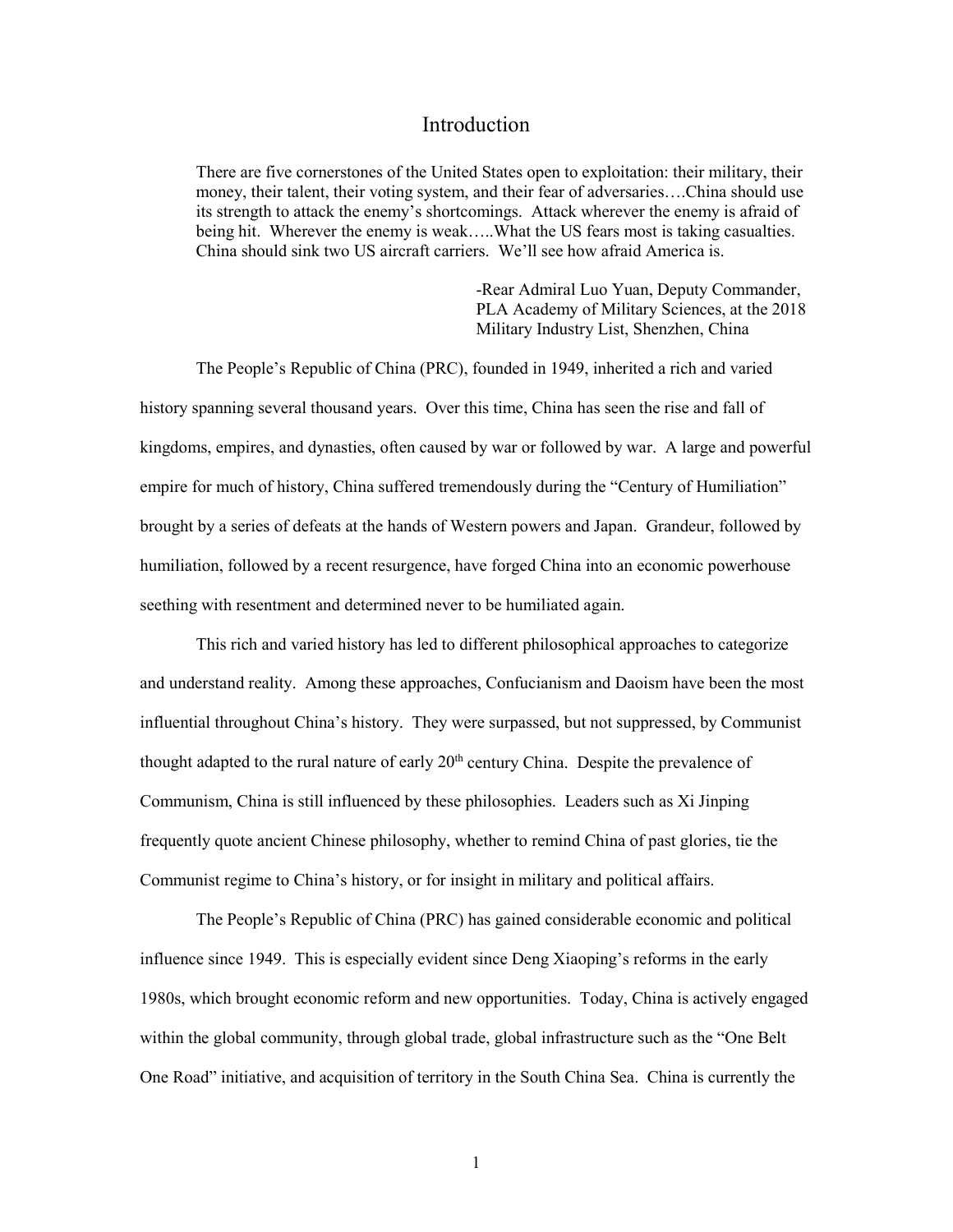world's second largest economy, and rapidly gaining on first place. The United States worked to liberalization, but this has not occurred and does not appear likely.<sup>1</sup> While increasing economic liberalization has created substantial ties with the West, Chinese Communism remains politically intractable. Term limits no longer apply to President Xi, and China has perfected the modern surveillance state. Furthermore, an increasingly authoritarian but wealthy China seeks integrate China into the global economic order in hopes that this would lead to political concomitant military power and now devotes tremendous resources to military modernization and expansion.

 Strengthening Chinese military forces is a stated goal of President Xi Jinping, along with ensuring their political and ideological loyalty to the Communist Party of China (CPC).<sup>[2](#page-9-1)</sup> The Liberation Army- Air Force (PLAAF) and People's Liberation Army-Navy (PLAN). The carrier and a variety of surface combatants. Chinese military forces have grown increasingly belligerent in the South China Sea, including "near-misses" with both aircraft and naval vessels. China raises concerns from Hanoi to London. This behavior is in stark contrast to China's espoused commitment to peace and stability.<sup>[3](#page-9-2)</sup> People's Liberation Army (PLA) has rapidly acquired equipment comparable to the United States and NATO allies, created training centers to replicate large scale combat, and implemented personnel reforms to promote leaders on merit instead of patronage like other modern military forces. The Chinese government has dedicated similar resources to modernization of the People's PLAAF now fields modern fighter aircraft and is poised to produce wide-body cargo aircraft. The PLAN is rapidly expanding with construction of the PRC's first domestically built aircraft In the crowded waters of the Pacific, this relentless and unreasonable behavior by an expansionist

<span id="page-9-2"></span><span id="page-9-1"></span><span id="page-9-0"></span><sup>1</sup> The President of the United States, *National Security Strategy of the United States of America*  (Washington, DC: White House, 2017), 17.

 2 Xi Jinping, *Governance of China,* Vol. 1 (Shanghai: Shanghai Press, 2015), 240-244.

 3 Ibid.*,* 271-273.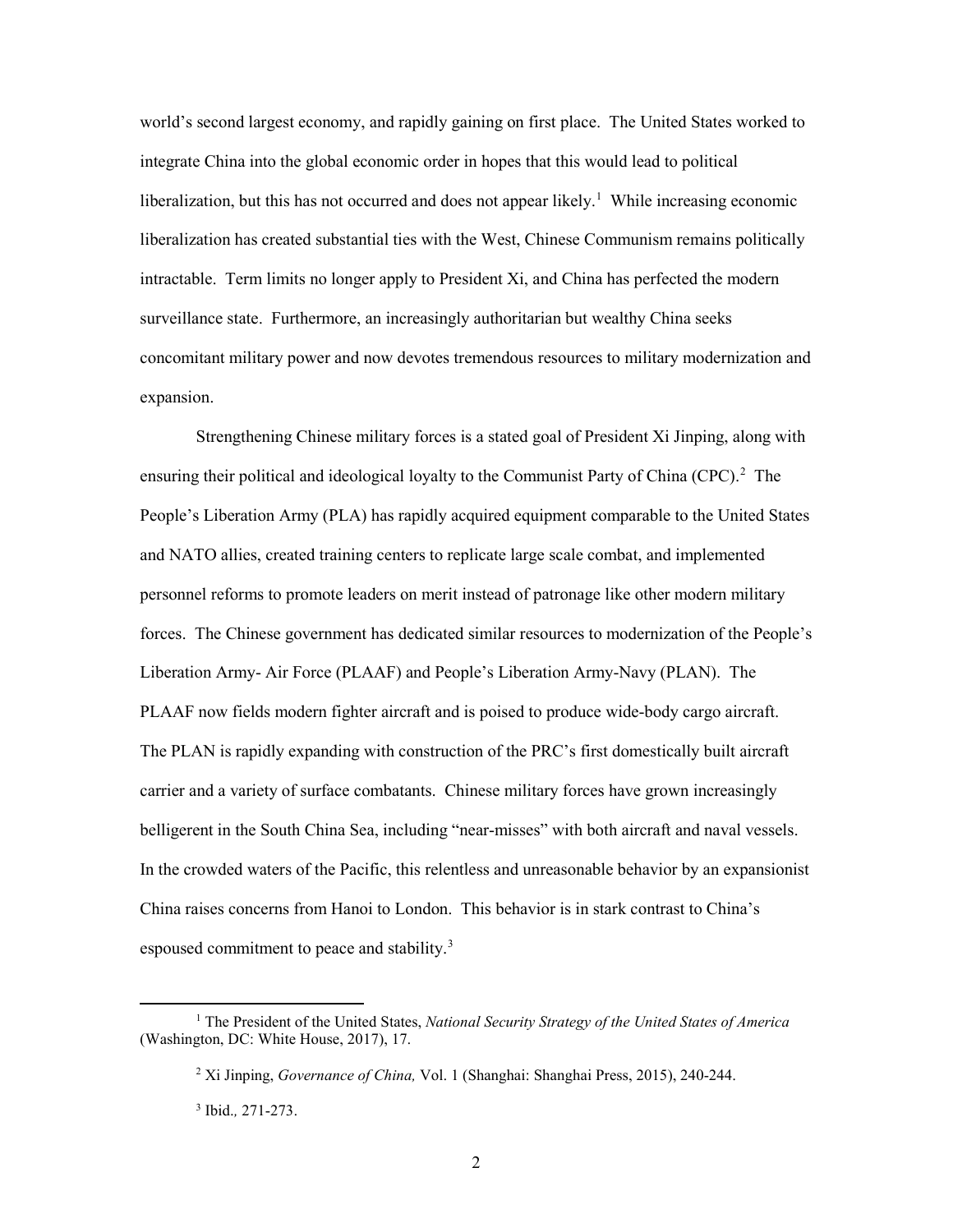prevail in any conflict initiated by China. As the PRC grows in influence and military capability, it is imperative the United States and her allies understand Chinese cultural view of strategy and operational art. China's history varies substantially from the history of the West, and so does her view of war. An improved understanding of the Chinese strategic and operational "theory of reality" will reduce the chance of a war started by miscalculation by one or both parties. It will also reduce the chance the United States will unwittingly cooperate in the Chinese bid for ascendancy. Finally, and most importantly, understanding Chinese strategy and operational art will help the United States

 contends that Daoism still influences China after two thousand years. In particular, this monograph focuses on the impact of Daoism on the view of strategy in the People's Republic of China (PRC) and the view of operational art within the People's Liberation Army (PLA). The and operational art since 1949?" While Communism has become the dominant ideology in modern China, this monograph research question addressed in this monograph is "How has Daoism influenced Chinese strategy

and operational art since 1949?"<br>The thesis of this monograph is that Daoism influences contemporary Chinese approaches that dominates current national security thought in the People's Republic of China. operational and strategic thinking in three ways: through Daoist influence on Sun-Tzu and other ancient military thinkers, through Daoist influence on Mao Zedong's adaptation of Marxism into "Socialism with Chinese Characteristics," and through the hybrid of ancient and modern

 To answer this question, this monograph first provides an overview of Daoism and Daoist details other influences on modern Chinese military thought from 1850 to 1949. Finally, the governmental and military leaders since 1949, with emphasis on China under President Xi Jinping. These include quotes from the *Tao Te Ching*, quotes from commentaries on the *Tao Te Ching*, references to Daoist parables or stories that convey Daoist principles, or references to influences on traditional Chinese military thought before 1850. For contrast, this monograph monograph reviews official statements referencing Daoist principles or ideas from Chinese

3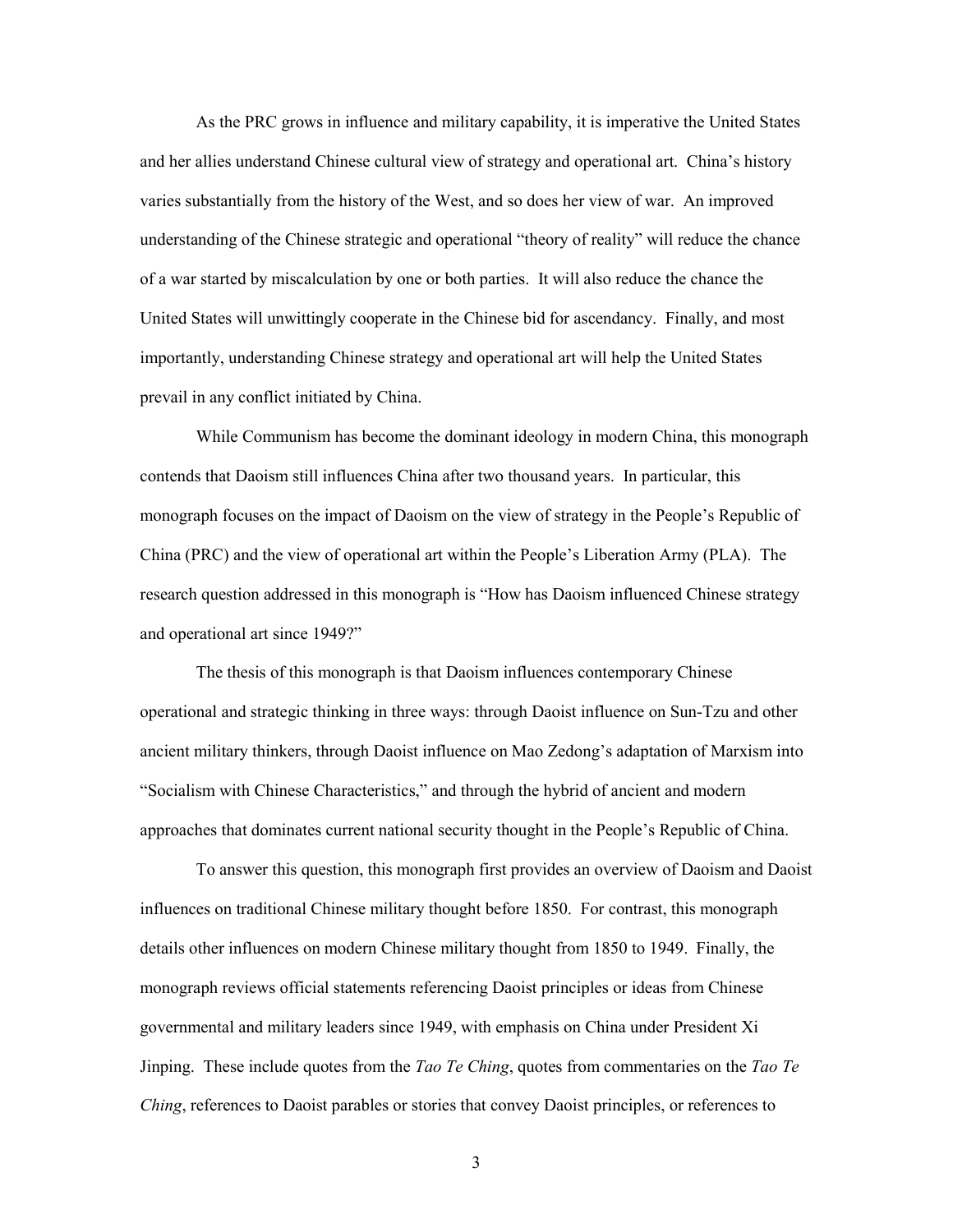Daoist metaphysics. This includes Daoist principles merged with Communist thought by Mao Zedong or other influential Communist authors. Note that in order to identify the Daoist influences in Mao's work, this monograph discusses and defines his Communist influences so they can be filtered out. This monograph follows the "golden thread" of Daoism and the "red thread" of Communism through the tapestry of modern Chinese strategic and operational thinking.

# <span id="page-11-0"></span>The "Golden Thread" of Daoism and Chinese Military Thought Before 1850

 (770-476 BC) or the Warring States Period (475-221 BC) and later works were simply analysis or addenda to these.<sup>[4](#page-11-1)</sup> These conflicts set the stage for the Chinese view of war in much the same way that study of Alexander the Great or Scipio Africanus has shaped Western thought. way that study of Alexander the Great or Scipio Africanus has shaped Western thought.<br>Historian John Keegan defined an "Oriental" way of war that emphasizes deception, delay, and avoiding battle; in contrast to a "Western" model that stresses immediate and decisive resolution through battle.<sup>[5](#page-11-2)</sup> While this is likely an oversimplification, it does highlight the varying views of conflict. This is not borne out in the actual execution of Chinese military history, which has as many direct engagements as Mediterranean and European wars of the same time periods. avoided battle until conditions were fully set.<sup>6</sup> Even if not always displayed in practice, Chinese In order to understand contemporary Chinese military thought, it is essential to understand how the discipline matured throughout China's history. Throughout China's long history, there are an estimated 1,340 ancient military works containing 6,831 volumes. Most of these have been lost. However, the majority were written during the Spring and Autumn Periods Furthermore, Western military thought has limited history of commanders that successfully military thought does place a substantially greater emphasis on deception and misdirection.

<sup>4</sup> Chen-Ya Tien, *Chinese Military Theory* (Oakville, Ontario: Mosiac Press, 1992), 21-23.

<span id="page-11-3"></span><span id="page-11-2"></span><span id="page-11-1"></span> 5 David A. Graff and Robin Higham, ed. *A Military History of China* (Lexington: University Press of Kentucky, 2012), 13.

 6 Ibid., 14.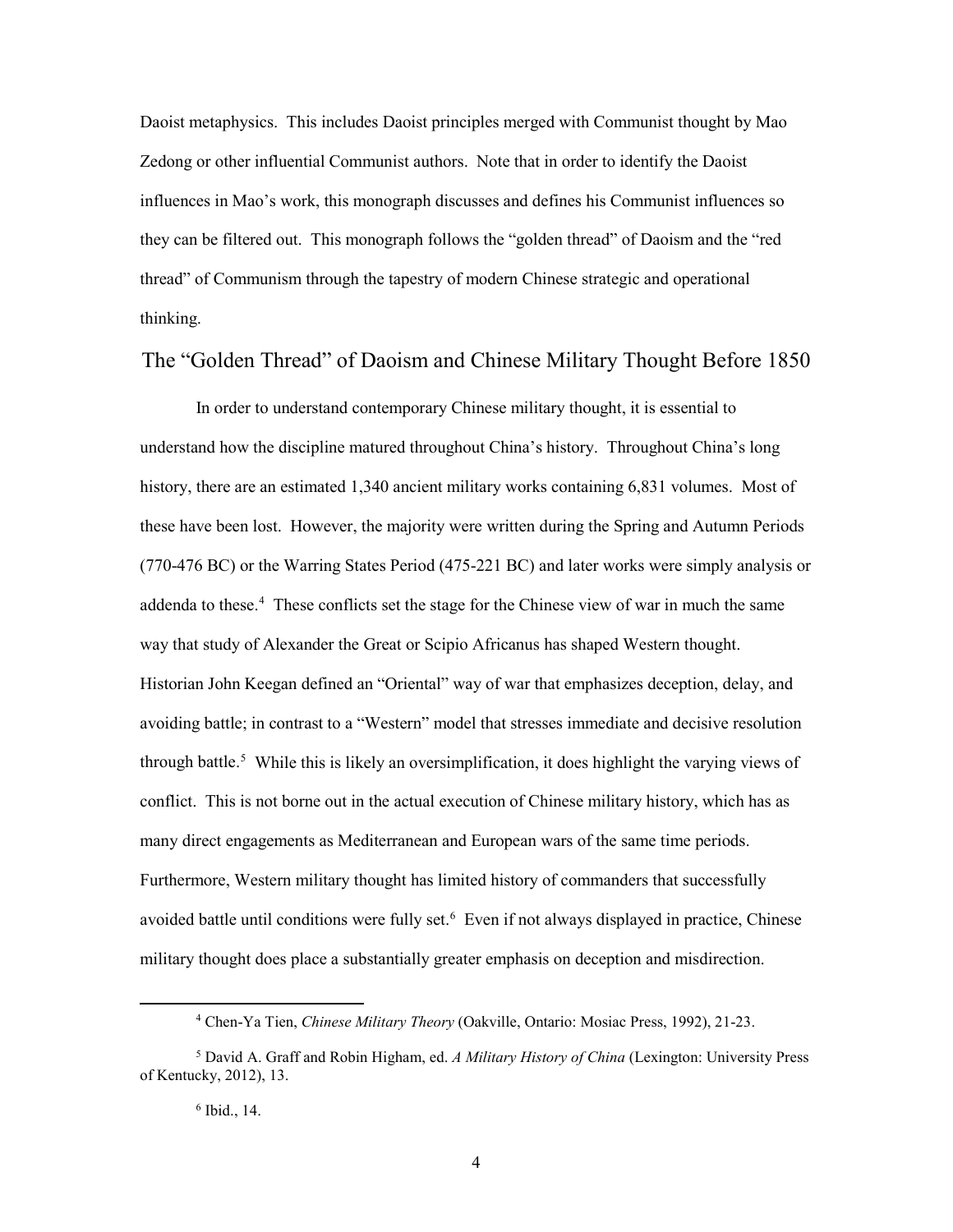The scope of ancient China lent itself to massive conflicts. According a census under the Han Dynasty in 157 BC, China had a population of fifty-six million. For comparison, the Roman Empire of the time only number 46 million. Abundant natural resources in the eastern areas of China allowed for production of weapons, armor, and boats to utilize the rivers and canals that provided operational and strategic mobility.<sup>7</sup>

 philosophical schools developed or inspired ancient Chinese military thought, including return to structured past of the Zhou dynasty, and condemns war because of the loss of life and disorder.<sup>8</sup> However, some scholars argue that Confucianism views war as sometimes necessary, and a "good" Confucian leader was expected to have an understanding of military matters.<sup>[9](#page-12-2)</sup> Confucianism advocates order and structure above all else, culminating in the Emperor. A now- spheres, and the two roles often blurred. Everyone in the kingdom, including the sovereign, was theoretically subject to the rule of law. The state of Qin was the first to adopt Legalist ideas, although eventually all feudal states adopted Legalist ideas with varying degrees of success. The Qin dynasty went on to unite China and end the Warring States period. [10](#page-12-3) While the Qin Dynasty lasted only a short time, the ideas of Legalism would continue to influence Chinese governance Over the vast scope of China's population, terrain and history, various Chinese Confucianism, Moism, Legalism, and Daoism. Confucianism advocates order, virtuous rulers, a defunct derivative of Confucianism, Moism influenced military thought by condemning offensive wars but allowing for defensive ones. Legalism advocates rule of law domestically, and military strength externally. Legalism emphasized professionalism and study in political and military

10 Ibid., 19.

 7 Graff and Higham, *A Military History of China,* 4-6.

<sup>8</sup> Tien, *Chinese Military Theory*, 28.

<span id="page-12-3"></span><span id="page-12-2"></span><span id="page-12-1"></span><span id="page-12-0"></span><sup>9</sup> Edward L. Dreyer, "Continuity and Change," in *A Military History of China*, ed. David A. Graff and Robin Higham (Lexington: University Press of Kentucky), 22.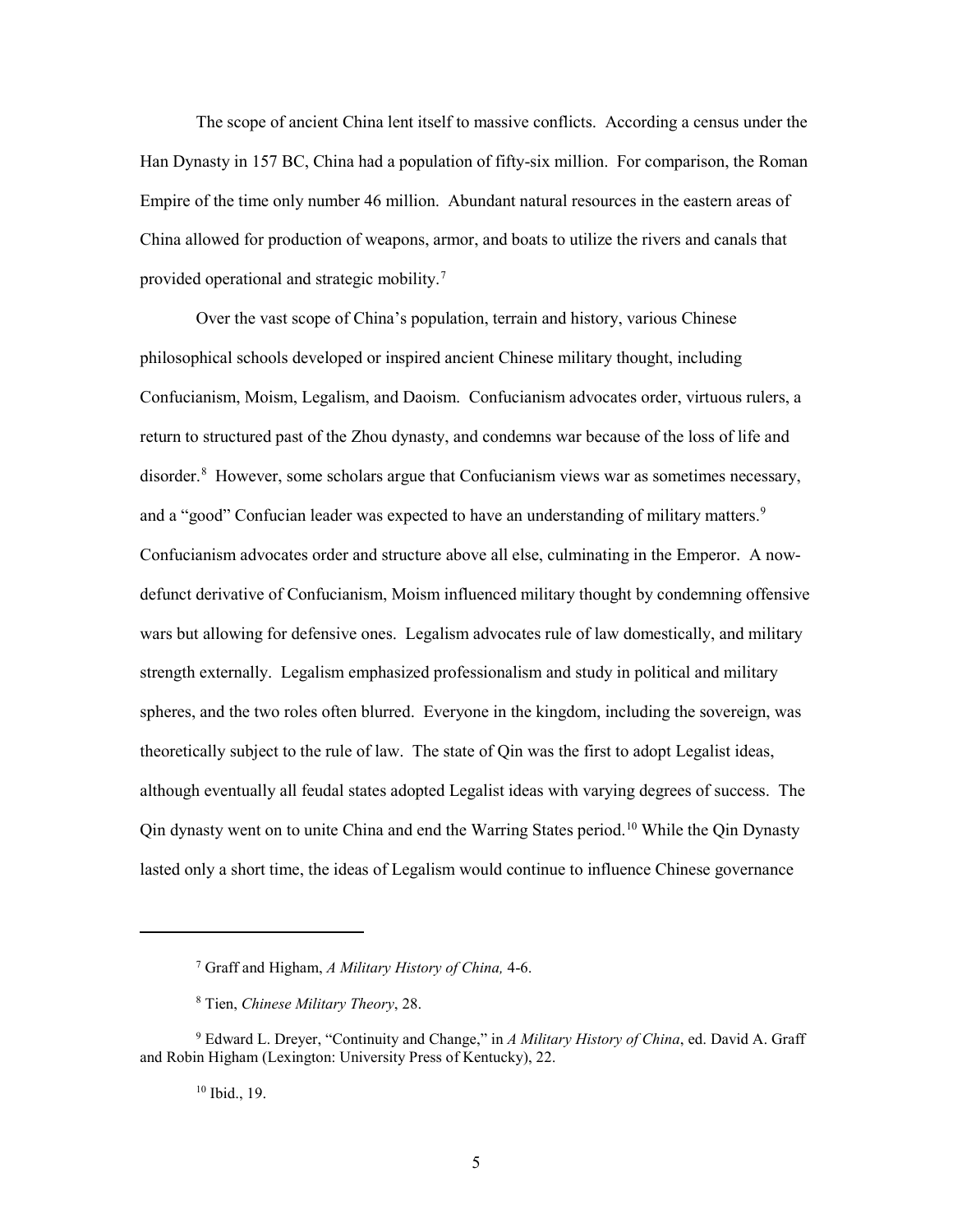for the next two thousand years.<sup>11</sup> However, the improvement and formalization of organization and bureaucracy in Qin, and later dynasties, resulted in an increase in the scope and cost of wars.<sup>12</sup> In ironic contrast to the other schools, Daoism condemns all wars and yet had perhaps the greatest influence on military thought of all of these political schools.<sup>[13](#page-13-2)</sup> The metaphysical system provided by Daoism provided an extremely useful framework for understanding and explaining military affairs.

 domination of China. Warfare expanded in scope and scale during this period, resulting in widespread loss of life among both soldiers and civilians.[14](#page-13-3) It is important to note that *Dao* is a when [he or she] uses *Dao* is to understand that thinker's philosophy."[15](#page-13-4) Daoism is one of several approaches to understanding reality by attempting to define the nature of the *Dao*. The Daoism was first developed by the semi-mythical Chinese philosopher Lao-Tzu and compiled in the second or third century BC. The *Tao Te Ching* was written and compiled in response to the Warring States period, a time of internecine warfare between states seeking common term in ancient Chinese philosophy, and "to understand what and how a thinker means metaphysical approach taught by Lao-tzu is the central tenet of Daoism.

titles believing that valuation led to desire to possess, which led to conflict.<sup>[16](#page-13-5)</sup> Instead, Daoism Lao-tzu advocated for a return to a simpler society, and eschewed valuation of objects or argued that society should not pursue advancement or wisdom, but instead be content and simple.

<span id="page-13-1"></span><span id="page-13-0"></span> $\overline{a}$ 

16 Lao-Tzu, *The Daodejing of Lao-Tzu*, XV-XIX.

<sup>&</sup>lt;sup>11</sup> Dreyer, "Continuity and Change," 23.

<sup>12</sup> Tien, *Chinese Military Theory*, 27-28.

 13 Ibid., 26-27.

<span id="page-13-3"></span><span id="page-13-2"></span>Company, Inc. 2003), XVII. <sup>14</sup>Lao-Tzu, *The Daodejing of Lao-Tzu*, trans. Philip Ivanhoe (Indianapolis: Hackett Publishing

<span id="page-13-5"></span><span id="page-13-4"></span><sup>&</sup>lt;sup>15</sup> Confucius, *The Analects of Confucius: A Philosophical Translation*, trans. Roger T. Ames and Henry Rosemont, Jr. (New York: Ballantine, 1998), 45.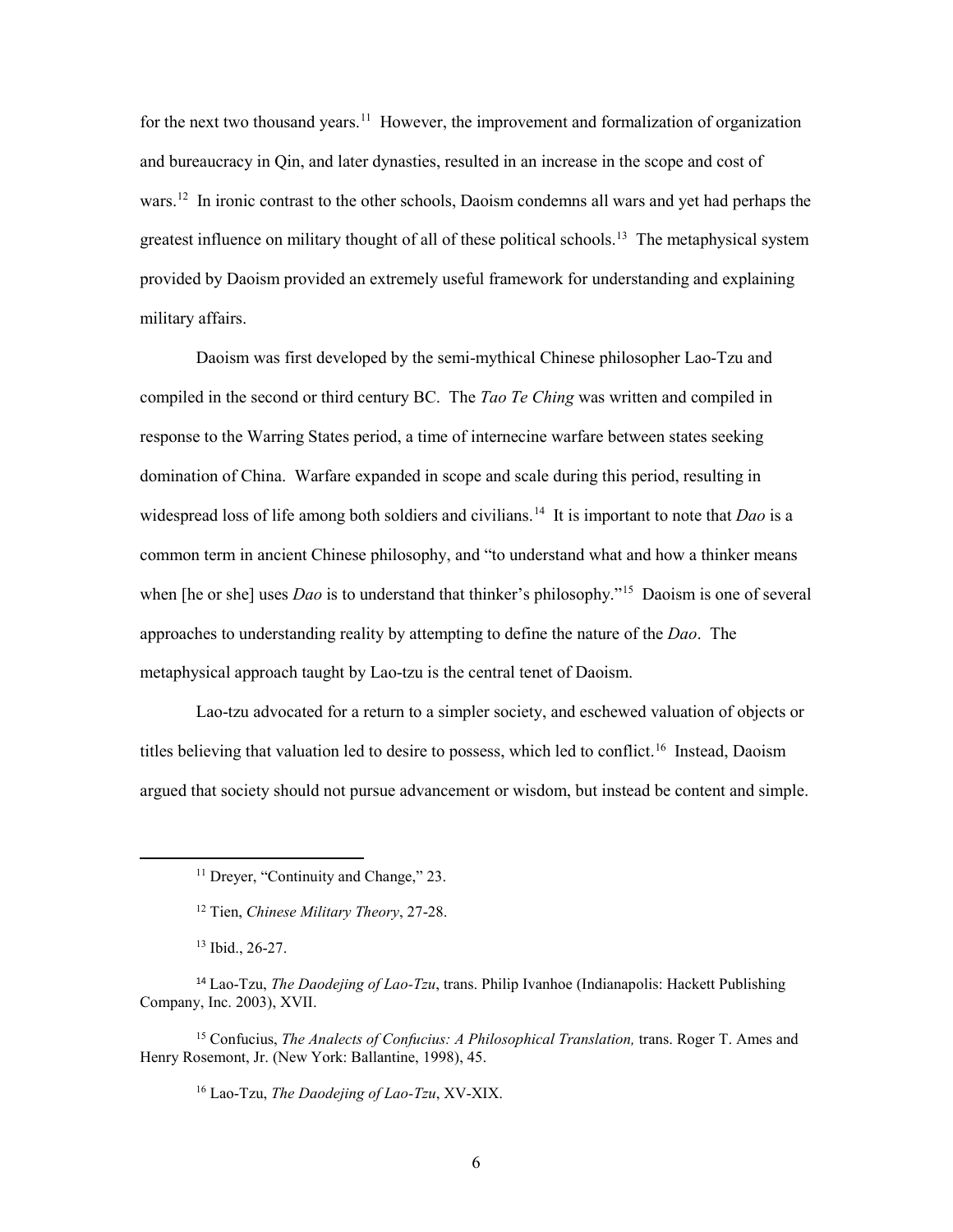The ideal society is agrarian, dispersed, only as advanced as it needs to be in order to survive, and without intellectualism or study that might lead citizens to seek for more than they have.<sup>[17](#page-14-0)</sup> and this is the reason why war and invasion flourishes more day by day..."<sup>18</sup> Daoism advocates a society free of striving, as striving leads to competition and conflict, which in turn leads to envy, resentment and bloodshed. A later Tang Dynasty text on Daoism argued that "The masses of people take what is unnecessary and turn it into something which is necessary,

 While Lao-Tzu as the foremost philosopher in Daoism argued that the best society is and the knowledge should be used to advance human action.<sup>19</sup> This continues in Western presented as inherently good and not, in itself, an inevitable cause of conflict. Western capitalist theories of economics, developed millennia after Lao-Tzu, are built entirely on the concept of valuation and consistent improvement of goods and services to increase their appeal to customers. undeveloped, the pivotal Western philosopher Aristotle argued that progress is inherently good thought, especially in developed nations such as the United States, where advancement is

 valuation and consistent improvement of goods and services to increase their appeal to customers. Daoism presents the concept of *Dao*, or "the Way." The Dao is the "source, sustenance and ideal pattern for all things in the world."[20](#page-14-3) Understanding the *Dao* requires adherents to view or understand it from outside. Adherents believe they are unable to enforce their will upon the *Dao* without causing significant hardship to themselves or others. This is substantially different themselves as a part of the world, not as a separate entity able to cognitively separate from reality from the Western, Platonic ideal of striving to turn goals into reality by shaping circumstances. Western philosophy requires the cognitive creation or acknowledgement of distinctions between the ideal and the real. Rather than shaping circumstances, Daoist teaching emphasize that

<sup>17</sup> Lao-Tzu, *The Daodejing of Lao-Tzu*, XXIV.

<span id="page-14-3"></span><span id="page-14-2"></span><span id="page-14-1"></span><span id="page-14-0"></span><sup>18</sup> Alastair Iain Johnston, *Cultural Realism: Strategic Culture and Grand Strategy in Chinese History* (Princeton: The Princeton University Press, 1995), 67.

<sup>19</sup> Arthur Herman, *The Cave and the Light* (New York: Random House, 2013), 52.

<sup>20</sup> Lao-Tzu, *Daodejing*, XXII.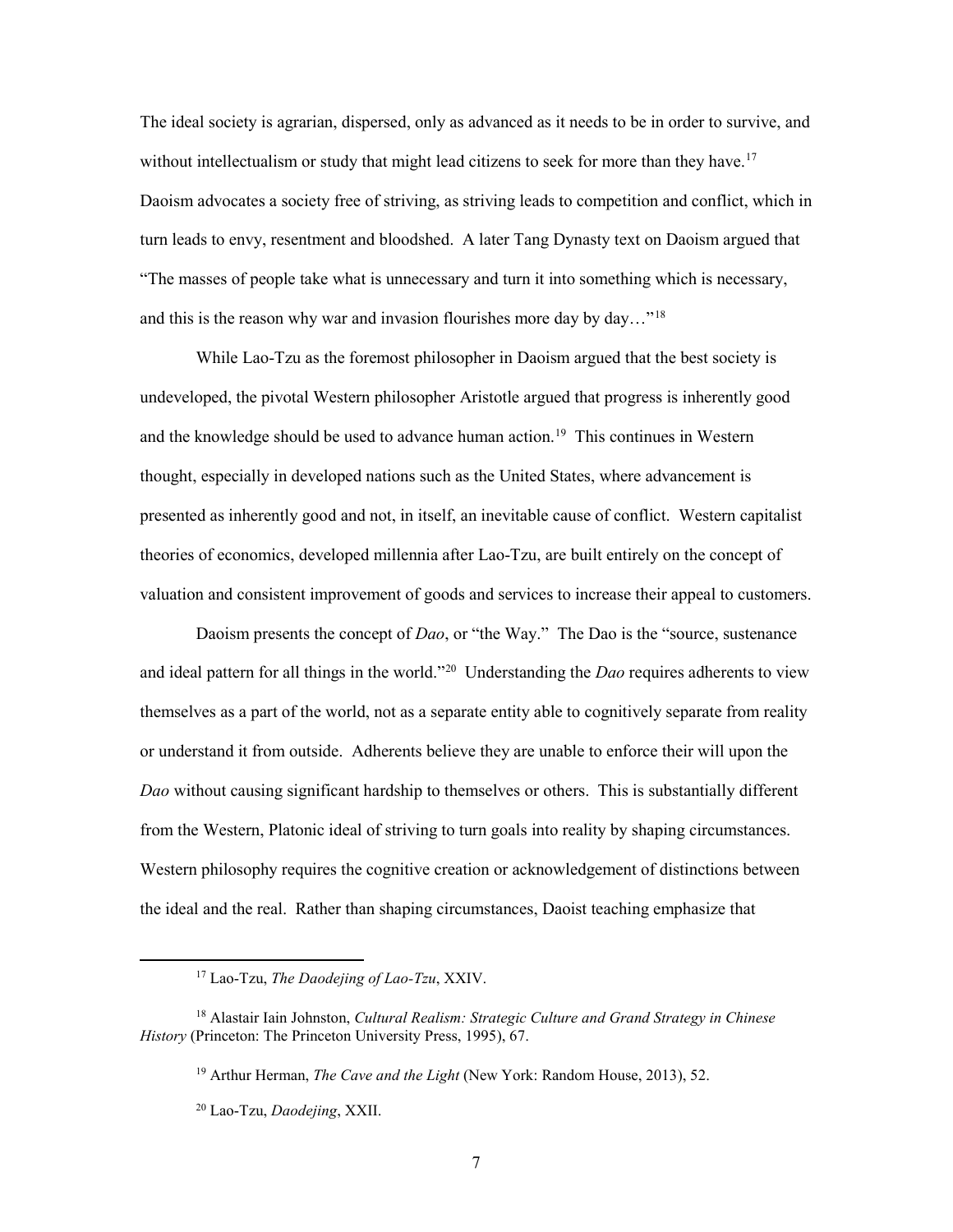possible for an individual to view the world externally or to separate what is from what should be. possible for an individual to view the world externally or to separate what is from what should be.<br>Instead, the world has no "determinative beginning or teleological end."<sup>21</sup> In contrast, Daoists will seek to move or exploit these trends over time to craft situations for their advantage.<sup>22</sup> This individuals must instead understand the potential inherent in reality. Within Daoism, it is not requires a level of patience and planning that tends to be underdeveloped in modern Western philosophies that advocate action and pragmatism.

 This is also in stark contrast to Western philosophy which views the individual as principle of "objectivity," and instead views everything by its relationship to all else. The more an individual separates himself from the *Dao* to focus inward, the less he will be able to understand the Dao and the more damage he will do the world around him.<sup>[23](#page-15-2)</sup> This is substantially different from the modern, Western emphasis on individual achievement, status, perspective or inherently separate from the world. Daoism does not have a structure for the philosophical emotion.

 no perfect or right standard it must be judged against. There is no distinction in Daoism between what we observe and what really exists.<sup>24</sup> Roger Ames describes this as a "two world" theory in contrast to the "this world" theory observed in Daoism. In "two world" theory, there is a clear objects or concepts to be ordered.<sup>[25](#page-15-4)</sup> Also, unlike Western tradition steeped in religious traditions The Platonic idea of "forms" is rejected in Daoism; what exists simply exists, and there is and marked distinction between a creator and creation, and between one who orders and the

<sup>21</sup> Sun-Tzu, *The Art of Warfare*, trans. Roger T. Ames (New York: Ballentine, 1993), 50.

<span id="page-15-4"></span><span id="page-15-3"></span><span id="page-15-2"></span><span id="page-15-1"></span><span id="page-15-0"></span><sup>22</sup> Francois Jullien, *The Propensity of Things: Toward a History of Efficacy in China*, trans. Janet Lloyd (Cambridge: Zone Books, 1999), 15.

<sup>23</sup> Lao-Tzu, *Daodejing*, XXI.

<sup>24</sup> Herman, *The Cave and the Light*, 17-22.

<sup>25</sup>Sun-Tzu, *The Art of Warfare*, 48-50.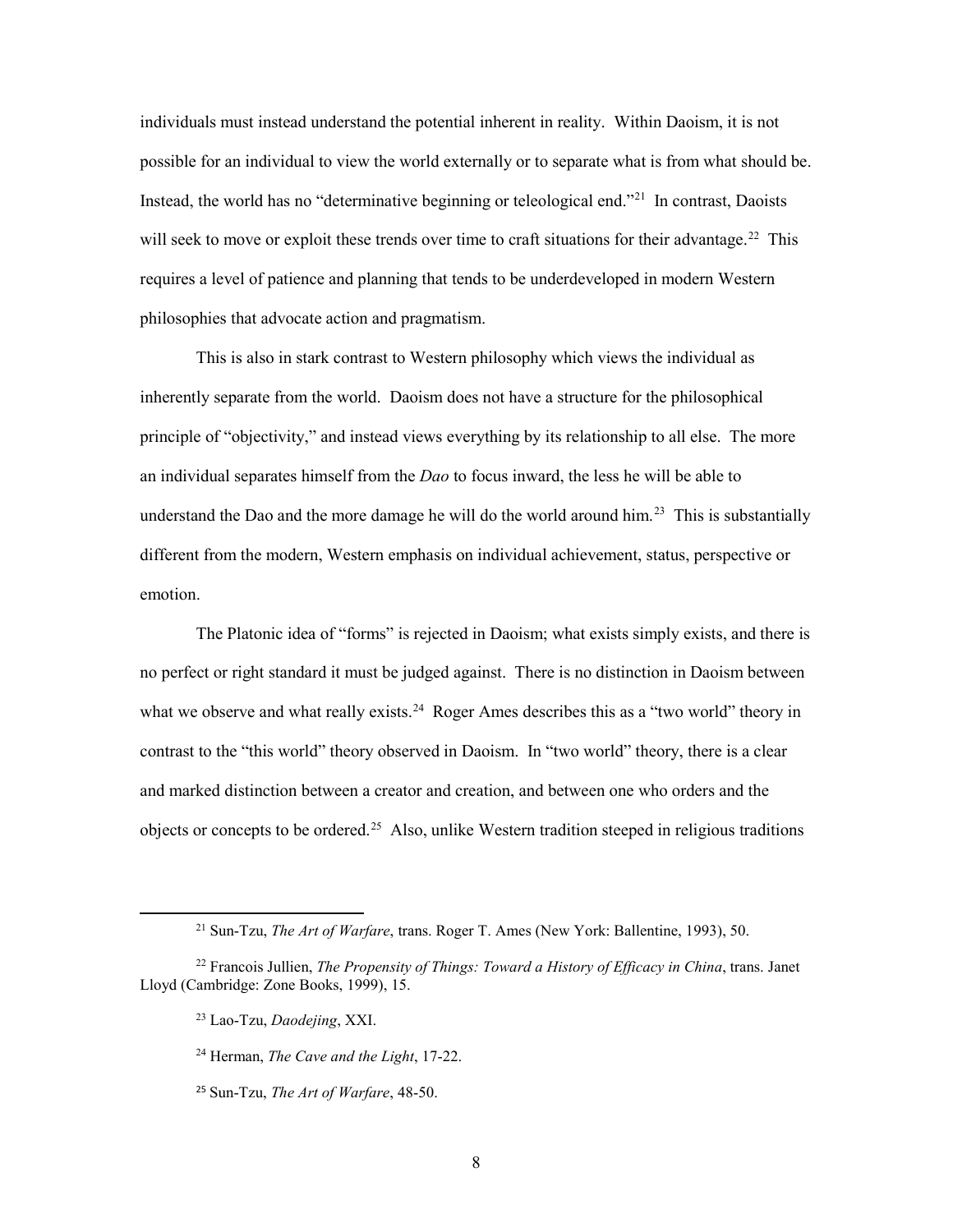with stories of creation, there is no such tradition within Chinese philosophy. Within Daoism, God does not exist as a philosophical concept, much less a theological one.

not through debates concerning comparison to an objective goal or ideal.<sup>26</sup> This may reduce conflict, as it presents nature as inherently consisting of opposites eternally coexisting in tension rather than seeking domination. Rather than the Manichean concepts so prevalent in Western to dualistic) opposites."<sup>27</sup> This is more than superficially similar to Marxist ideas which heavily The world simply "is" and things within it are understood by their relation to each other, thought, Daoism allows for contradictory ideas to exist in tension, or as "correlative (as opposed influenced Mao Zedong, discussed later in this monograph.

 not center around a few large and disproportionately powerful states. Instead, an ideal world consisted of many small states in equilibrium. In contrast to the Western idea that increased communication would reduce or eliminate conflict. Lao-tzu was a "conceptual determinist" that argued human perception of goals was the source of conflict; if people desired to acquire more material goods or lands, they would inevitably fight.<sup>[28](#page-16-2)</sup> Contrary to modern assumptions, his argument states that conflict is due to problems of human nature, not of insufficient communication.<sup>29</sup> His argument is not unique to Eastern thought, and echoes the Christian Lao-tzu analyzed relations among states from a framework that emphasized the good of humanity, not the interests of individual states. Lao-tzu argued that the perfect world order did communication would lead to peace, Lao-tzu argued that provincialism and decreased

29 Ibid.*,* 27.

<sup>26</sup> Confucius, *The Analects of Confucius: A Philosophical Translation*, 33-34.

<sup>27</sup>Sun-Tzu, *The Art of Warfare*, 77.

<span id="page-16-3"></span><span id="page-16-2"></span><span id="page-16-1"></span><span id="page-16-0"></span> 28 Yan Xuetong, *Ancient Chinese Thought, Modern Chinese Power,* ed. Daniel Bell and Sun Zhe. trans. Edmund Ryden (Princeton: Princeton University Press, 2011), 31.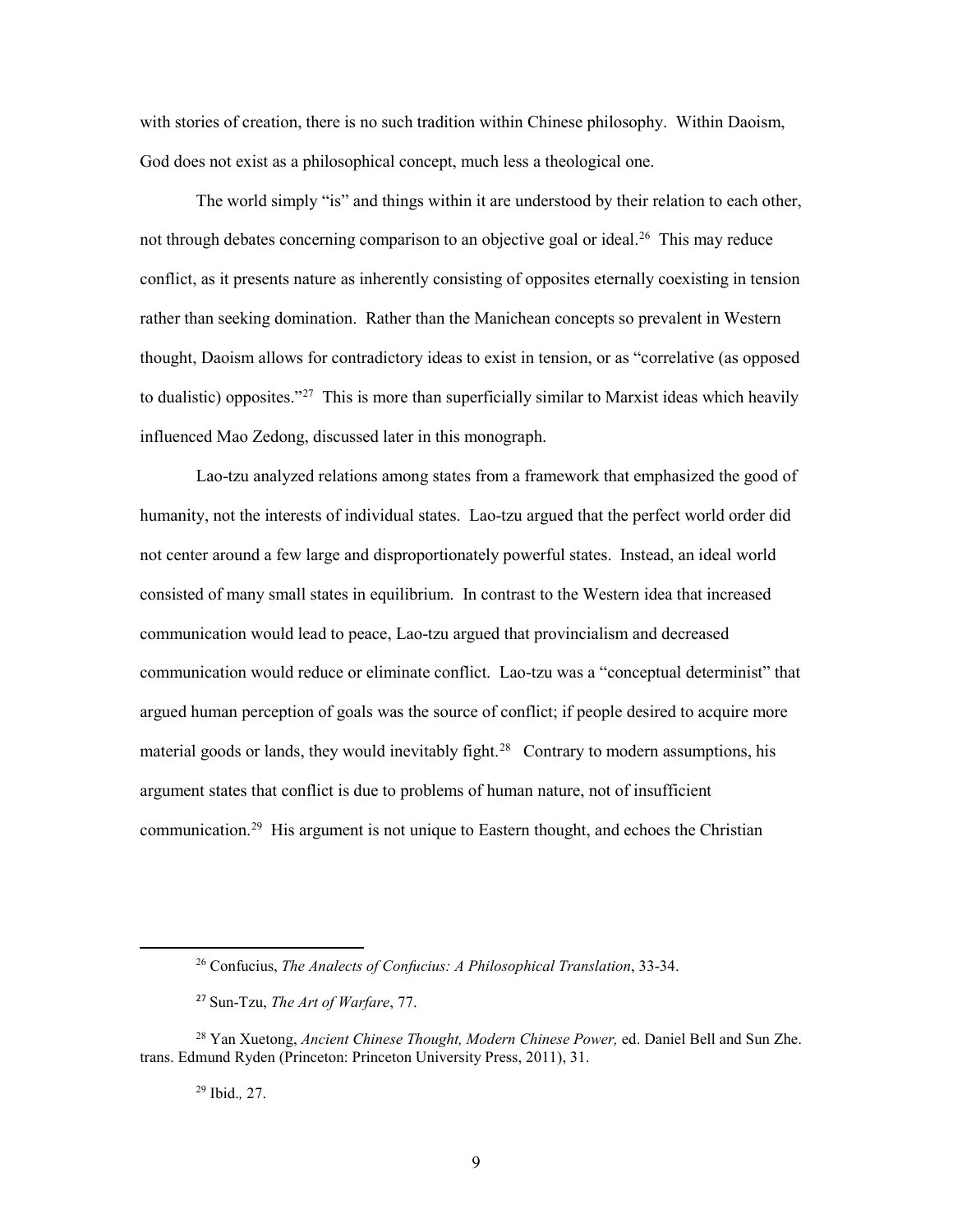perspective in the book of James in the New Testament: "You desire and do not have. You murder and covet and cannot obtain. You fight and wage war."<sup>30</sup>

 understanding the Dao will lead to peace. Lao-tzu states, "When all under Heaven is without the Way, warhorses must give birth outside the city. There is no greater disaster than not knowing "Weapons are inauspicious instruments. Things like these are such that there are those who detest them. Hence one who has the Way does not touch them." Lao-tzu makes no distinction between just and unjust wars, because he does not believe just wars are possible.<sup>[31](#page-17-1)</sup> Lao-tzu places tremendous emphasis on human nature as a cause of conflict, and that how to be satisfied; no greater misfortune than wanting more." Going further, he clarifies,

 most philosophy (at least in theory) is designed to apply to daily life, military thinking took on a unique and powerful urgency during the Warring States period.<sup>32</sup> A system of thinking for conflict is inherently a desire to change political or social reality against human opposition. In the Warring States period, military thought was only valuable to the extent it was applicable and effective. Chinese rulers, military leaders, and philosophers had no time for purely academic Paradoxically, an originally pacifist Daoism heavily influenced military thought. While understanding all of reality readily lends itself as a system for understanding the nature of war, as theories.

 Daoism provides a lens to view reality as a linked whole, and to understand phenomena relative to all else. Daoism understands reality as immanent and in constant change, and this change can and must be understood and exploited by the successful commander.<sup>33</sup> Understanding reality as a Daoist allows a skillful commander to view situations for their inherent

<span id="page-17-0"></span><sup>30</sup> James 4:2 (Christian Standard Bible)

<span id="page-17-1"></span><sup>31</sup> Yan Xuetong, *Ancient Chinese Thought, Modern Chinese Power*, 33.

<span id="page-17-2"></span><sup>32</sup> Sun-Tzu, *The Art of Warfare*, 41.

<span id="page-17-3"></span><sup>&</sup>lt;sup>33</sup> Ibid., 79.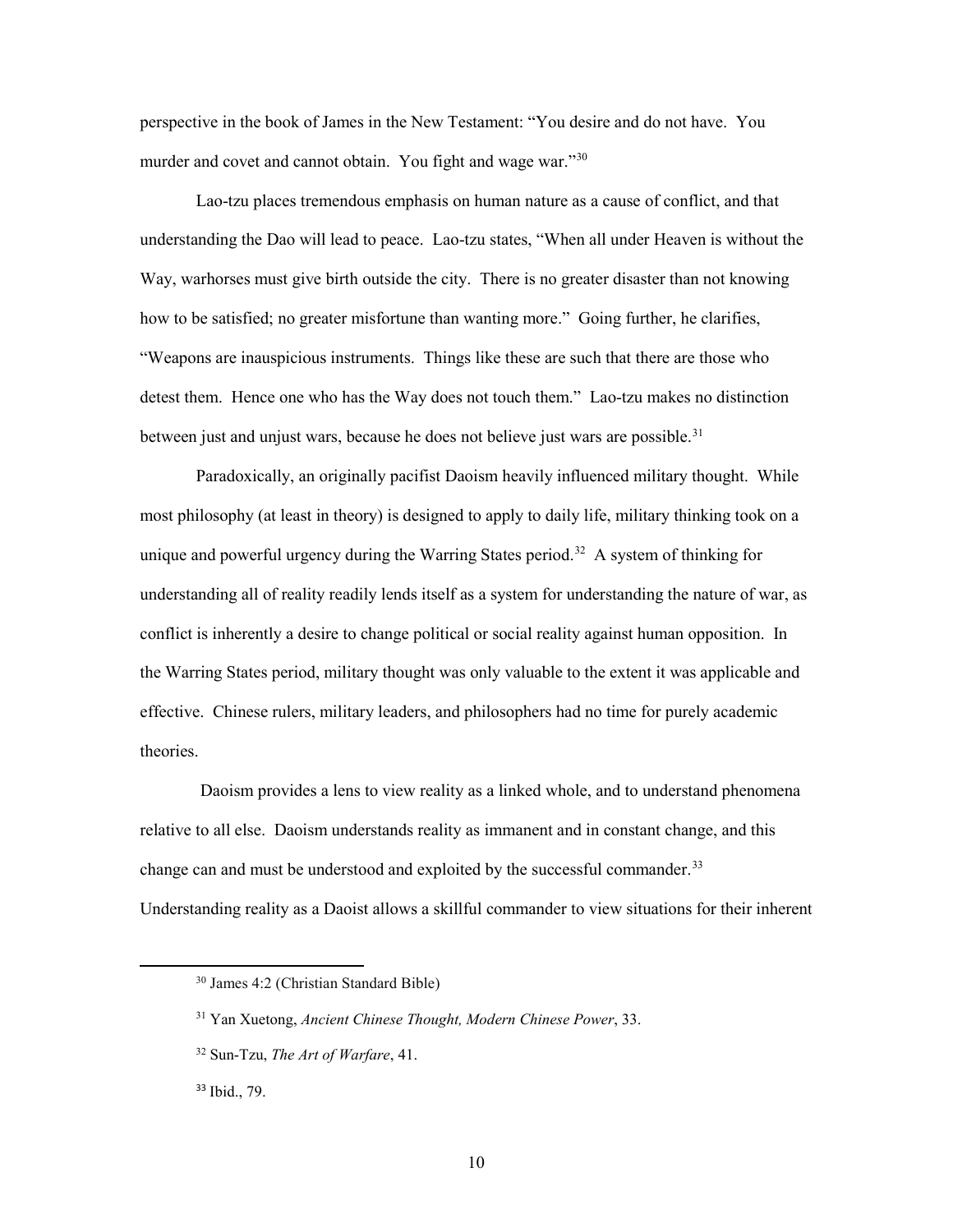potential and to exploit things for his advantage over time. This is incredibly prescient, as it and type of conflict. Through an emphasis on accurate understanding of your capabilities and the "rise to the occasion" in the event of a war. The framework of Daoism implies that reality can be the enemy in an accurate, wise way. Furthermore, some scholars argue that the concept of tzu' idea of "using softness to overcome hardness."<sup>34</sup> This paradigm encourages military leaders encourages sovereigns and military leaders to understand their environment and the likelihood operational environment, Daoism warns nations and armies against believing they can simply understood, and that leaders must consider the impacts of their own actions and dispositions on winning with minimal violence (or no violence) displayed by military thinkers is based on Laoto seek methods of blunting or discouraging violence through other means.

 A truly great general will do this so adeptly that his victories appear easy, because they were a foregone conclusion due to his skillful exploitation of the *Dao* before the battle. [35](#page-18-1) The the *Dao* denies the enemy commander the ability to understand and manipulate circumstances in his favor, leading to eventual defeat. In contrast, the skillful general builds strategic power prior leverages it through deception and misdirection once the conflict begins.<sup>[36](#page-18-2)</sup> The greatest general can so effectively shape and operate within their environment that they achieve victory without first and most famous Chinese military work, Sun Tzu's *Art of War*, implies that a successful commander will ensure his opponent cannot successfully understand the *Dao*. Misunderstanding to an anticipated conflict through an understanding of the world around him, and effectively bloodshed. The *Wei Lao Zi* lists three methods of victory. The first, and presumably preeminent, is "victory by means of the *Dao*." This requires a commander to so completely understand

<sup>34</sup> Johnston, *Cultural Realism*, 63.

<sup>35</sup> Jullien, *The Propensity of Things*, 26.

<span id="page-18-2"></span><span id="page-18-1"></span><span id="page-18-0"></span><sup>36</sup> Ralph D. Sawyer, "Military Writings" in *A Military History of China*, ed. David A. Graff and Robin Higham (Lexington: University Press of Kentucky), 100-101.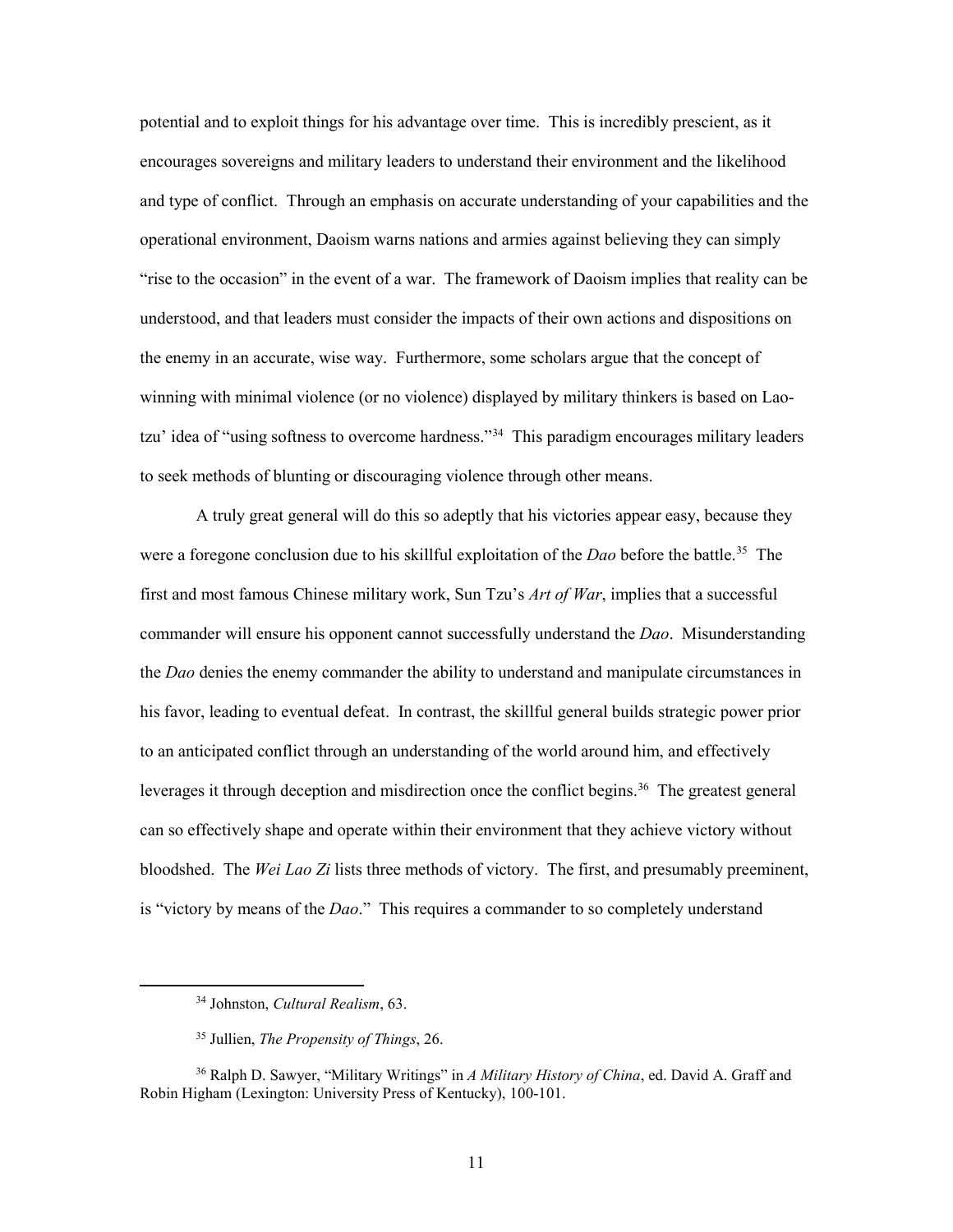nonviolent means.<sup>[37](#page-19-1)</sup> military affairs and so accurately estimate the enemy's capabilities that he can win through

 thought, is the concept of *shi*. This concept does not directly translate into English, but Roger leverage and influence of one's particular place."<sup>[38](#page-19-2)</sup> A recurring concept in Sun-Tzu's *The Art of War*, and in modern Chinese military Ames refers to it as "a level of discourse through which one actively determines and cultivates the

 Dr. Michael Pillsbury provides another useful definition of *shi*. His definition includes well as the enemy's forces. *Shi* can be created through maneuver, posture, position, psychology and calculations, and stratagems can and must be designed to create additional *shi*. *Shi* is defined in the book Campaign Stratagems to also include relative efficiencies of each forces.<sup>39</sup> an assessment of environment and geography, as well as the potential actions of your forces as

 foundation for military thought in the modern era. The concept of *shi* continues to influence Chinese operational and strategic thought. [40](#page-19-4) Daoism influenced Sun-Tzu, and both Daoism and Even if few modern Chinese would identify themselves as Daoist, Daoist concepts form a Chinese military thought until the present, part of the "golden thread" of Daoism in contemporary Sun-Tzu influenced Mao Zedong. It is essential to understand this foundation before studying Chinese military thought since 1850.

## Chinese Military Thought 1850-1949

<span id="page-19-0"></span> Modern China dates back to the end of the Qing Dynasty, and the decades of chaos that followed. This section provides historical context for the period that shaped Chiang Kai-Shek,

39 Ibid., 57.

<span id="page-19-1"></span> $\overline{a}$ 

40 Ibid., 56-57.

<sup>37</sup> Johnston, *Cultural Realism*, 81.

<span id="page-19-4"></span><span id="page-19-3"></span><span id="page-19-2"></span> Leavenworth: US Army Foreign Military Studies Office, 2014), 55-56. 38 Timothy Thomas, *Military Strategy: Basic Concepts and Examples of its Use* (Fort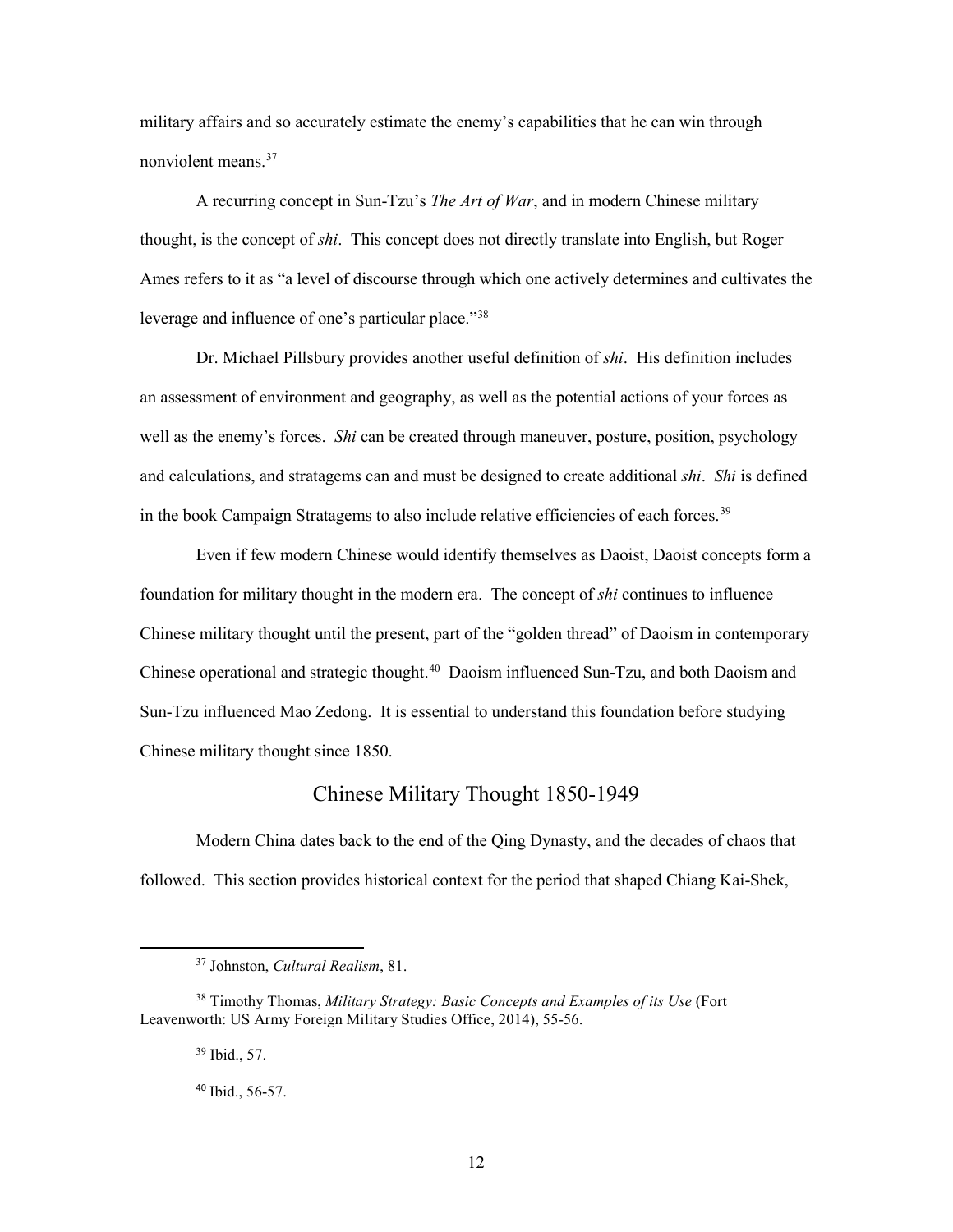from Western powers. During the final years of the Qing Dynasty, Chinese leaders implemented Western technology and ideas in a piecemeal fashion, without the underlying structural and social education. As a result, military modernization occurred in fits and starts, with limited implementation of Western ideas and ineffective utilization of Western technology.<sup>41</sup> Mao Zedong, and the warlords that dominated China. This period is marked by the blending of traditional Chinese military thought and practice with what China observed, learned or endured changes to fully utilize them. While many Qing officials were impressed by Western weaponry, they were less interested in Western models for military institutions, military training and military

bows and arrows."<sup>42</sup> China relied on a dysfunctional collection of regional forces, out of fear that a centralized army would eventually overthrow the dynasty.<sup>43</sup> Despite the abysmal state of through overwhelming resources and manpower.<sup>44</sup> The Qing dynasty lost much its prestige, with immediately exploited this opportunity to gain new concessions.<sup>[45](#page-20-4)</sup> By the Sino-Japanese War of 1894-1895, Chinese forces were equipped with an eclectic mix of imported modern weapons and obsolete domestic ones, "Krupp mountain guns alongside training and equipment in the Chinese Army, China held an unshakeable belief she would prevail a military in tatters. China's weakness was evident to the world, and Western nations

In 1895, the Qing Dynasty established "New Armies," trained under the Western model and equipped with modern weapons. The Qing established military academies at Nanjing and

<span id="page-20-0"></span> 1850-1911" in *A Military History of China*, ed. David A. Graff and Robin Higham (Lexington: University 41 Richard S. Horowitz, "Beyond the Marble Boat: The Transformation of the Chinese Military, Press of Kentucky), 159-162.

 <sup>42</sup>Meirion Harries and Susan Harries, *Soldiers of the Sun* (New York: Random House, 1991), 58.

<span id="page-20-4"></span><span id="page-20-3"></span><span id="page-20-2"></span><span id="page-20-1"></span><sup>43</sup>S.C.M. Paine, *The Sino-Japanese War of 1894-1895: Perceptions, Power and Primacy* (New York: Cambridge, 2003), 144.

<sup>44</sup>Harries, *Soldiers of the Sun*, 58.

<sup>&</sup>lt;sup>45</sup> Horowitz, "Beyond the Marble Boat," 159-163.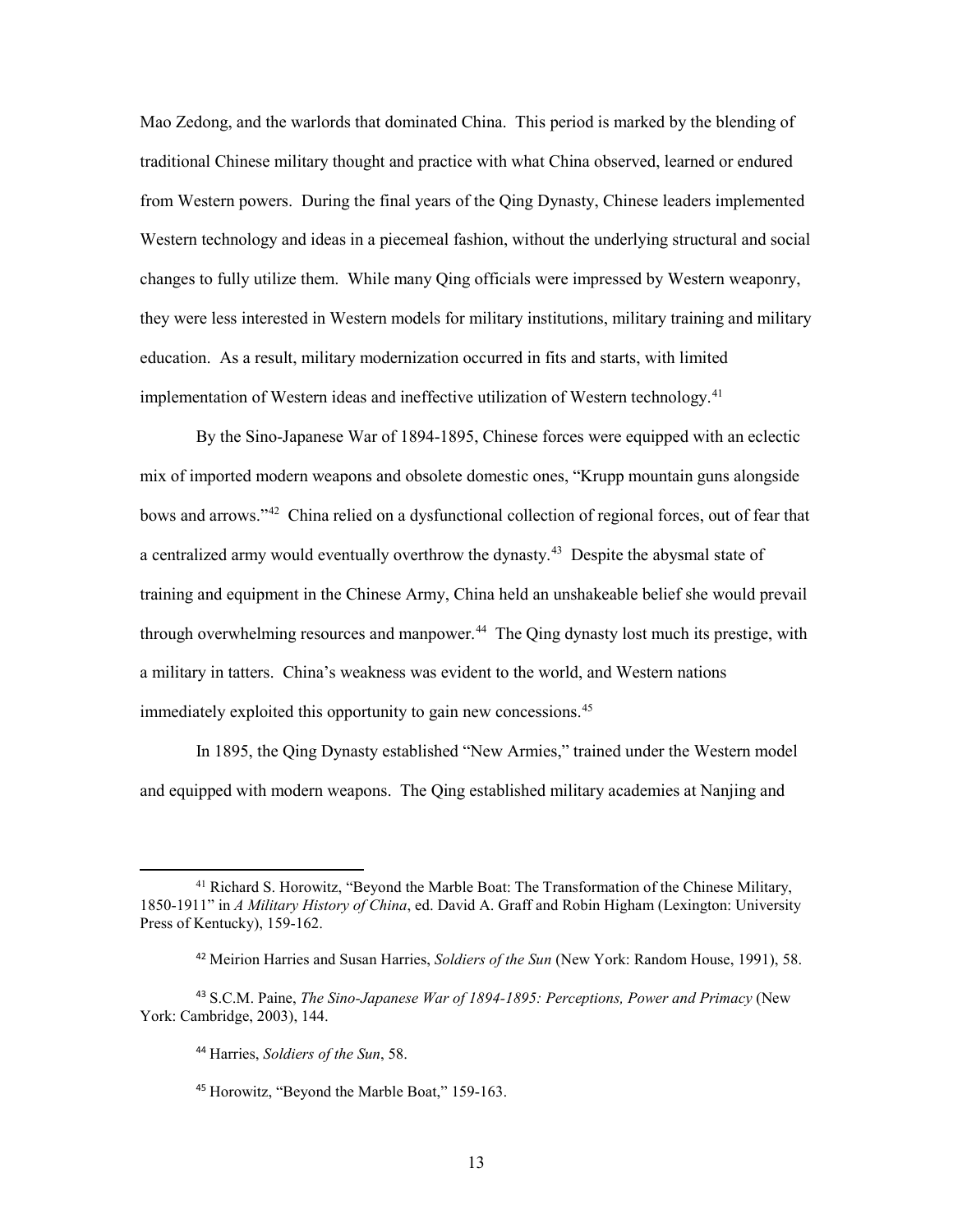concentrated in the Northern Army under Yuan Shi-Kai and the remainder scattered across China. concentrated in the Northern Army under Yuan *Shi*-Kai and the remainder scattered across China.<br>These forces, however, were not as loyal as the Qing Dynasty expected.<sup>46</sup> However, Chinese Wuchang. By 1906, China had ten divisions equipped with modern methods, five of which were military forces as a whole remained disparate in terms of equipment and training, and the army had no General Staff equivalent.<sup>[47](#page-21-1)</sup>

 In 1905, Dr. Sun Yat-Sen organized the Alliance Party, which sought to replace the Qing nationalism, popular representative government, and rapid economic development.<sup>[48](#page-21-2)</sup> Dr. Sun created substantial confusion by referring to the economic portions of his theories as "socialist," but he was extremely clear that he was not advocating Marxist ideas in any way. [49](#page-21-3) It is important to note that these concepts are polar opposites to the Daoist principles discussed earlier. Dynasty with a republic, equalize land ownership, and modernize China. Dr. Sun Yat-Sen developed and popularized "Three Principles of the People," which included political

 In October 1911, while Sun was in Denver raising support, an uprising in Wuchang spread to Nanking and established a provisional government. While this uprising took Dr. Sun Qing Dynasty itself, they increasingly realized that China could not be revitalized without replacing the imperial system of government.<sup>[50](#page-21-4)</sup> Yat-Sen by surprise, he returned to China and took the position of Provisional President of the Republic. Many of his supporters were students who had been educated in the West, or soldiers trained by Western militaries. While they largely resented the West's treatment of China, not the

<sup>46</sup> Horowitz, "Beyond the Marble Boat," 163-166.

 47 Ibid., 168-169.

<span id="page-21-4"></span><span id="page-21-3"></span><span id="page-21-2"></span><span id="page-21-1"></span><span id="page-21-0"></span> <sup>48</sup>A. James Gregor, *Marxism and the Making of China: A Doctrinal History* (New York: Lagrave Macmillan, 2014), 74.<br><sup>49</sup> Ibid., 80-86.

<sup>&</sup>lt;sup>49</sup> Ibid., 80-86.

<sup>50</sup> Robert North, *Chinese Communism* (New York: McGraw-Hill, 1966), 23.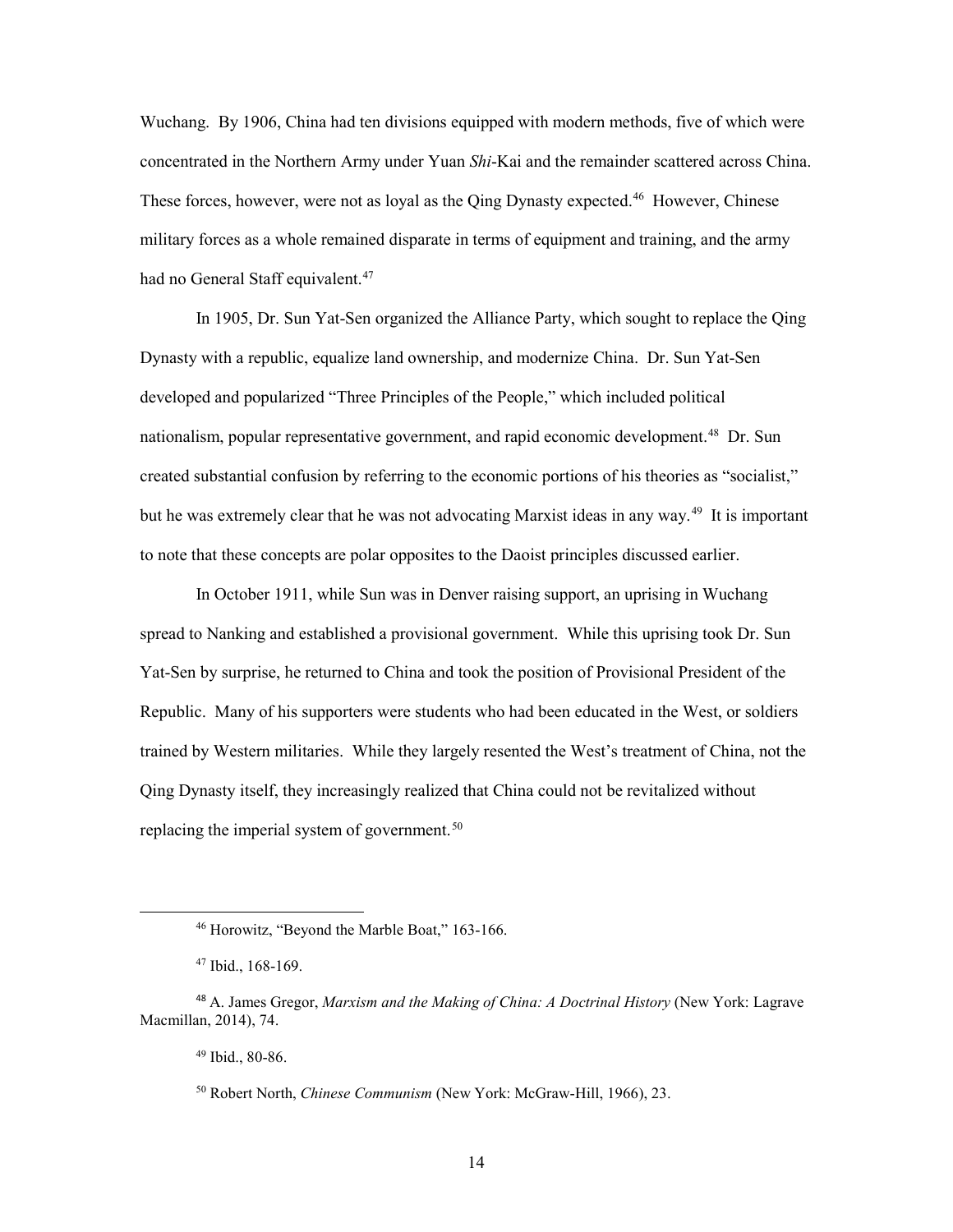Lacking political or military clout for the revolution, Sun later offered the position of president to the commander of Imperial forces, Yuan Shi-Kai, if Yuan would persuade the Qing dynasty to abdicate. Yuan Shi-kai accepted the offer, ending almost three centuries of Manchu rule and creating a republic with a very weak central government.<sup>51</sup> This nascent central central government and establish a dictatorship. [52](#page-22-1) While former Qing soldiers from various successful overthrow of the Qing Dynasty these soldiers found new employment under local warlords.<sup>53</sup> Lacking the funds to buy off the warlords or the military force to defeat them, Yuan *Shi*-Kai legitimized their authority by appointing them as "governors." For the next several factions fighting the Chinese Civil War. Until the Chinese Communist Party fully unified mainland China in 1949, any attempt at central government required the cooperation or coercion of these warlords.<sup>[54](#page-22-3)</sup> government was weak and often ineffective, despite Yuan Shi-Kai's attempts to consolidate the forces had joined the revolution, many of them were not fervent revolutionaries. After the decades, these warlords would fight, forge temporary alliances, and betray each other and the

 While Yuan Shi-Kai served for a time as the President of the Republic, he did not support it and in fact planned to establish his own dynasty instead. This was not a historically unusual or warlords began to mobilize. Few Chinese were interested in a return to the imperial system under farfetched idea, as China has seen many dynasties over the course of recorded history. However, his self-aggrandizing behavior provoked an outcry from former revolutionaries and various

 51 North, *Chinese Communism,* 22-25.

<span id="page-22-3"></span><span id="page-22-2"></span><span id="page-22-1"></span><span id="page-22-0"></span><sup>52</sup> Edward A. McCord, "Warlordism in Early Republican China," in *A Military History of China*, ed. David A. Graff and Robin Higham (Lexington: University Press of Kentucky), 178-179.

<sup>53</sup> Tien, *Chinese Military Theory*, 121.

<sup>54</sup> North, *Chinese Communism*, 25.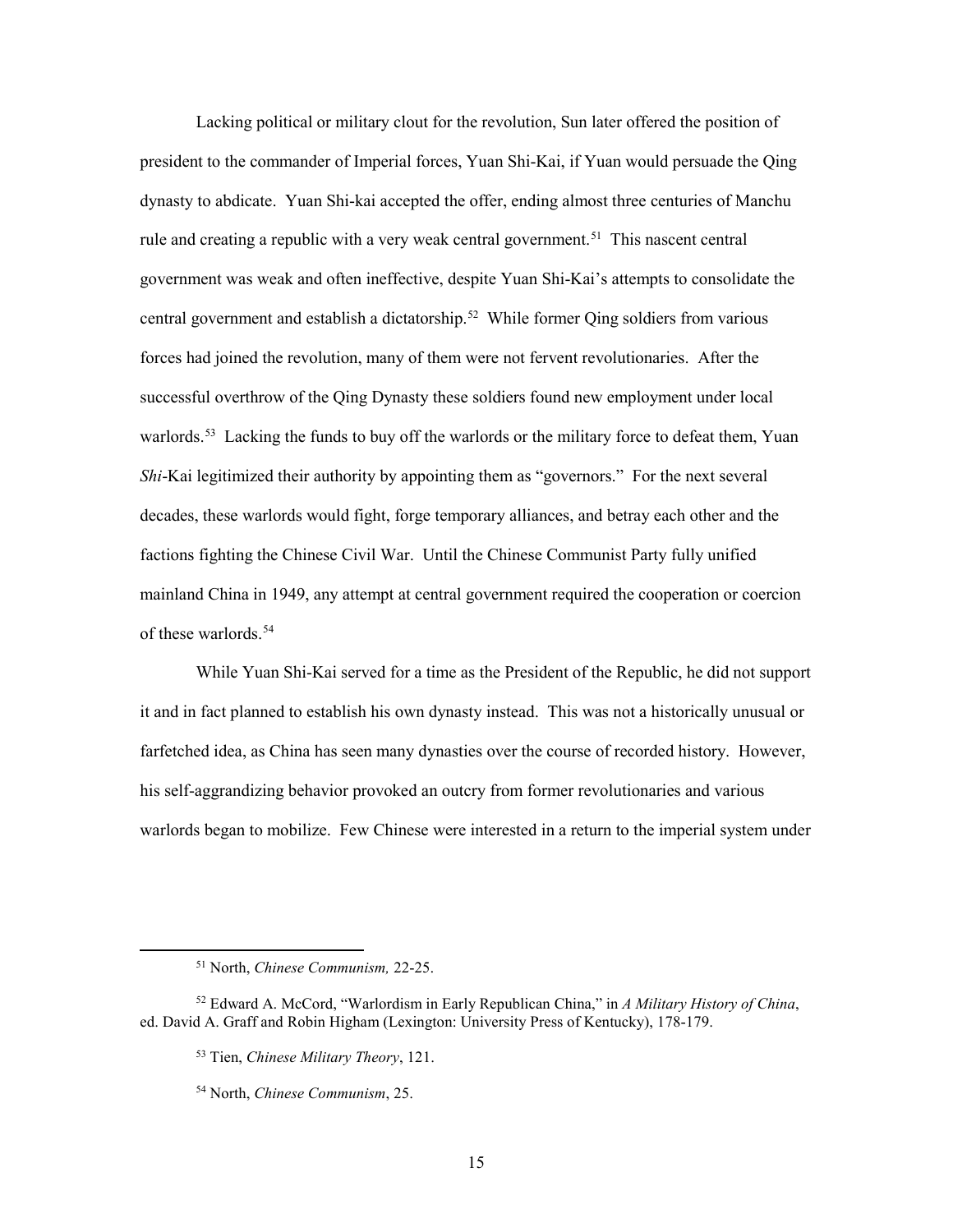1916 to 22 March 1916, and he died shortly after his abdication.<sup>[55](#page-23-0)</sup> new management. In response, Yuan *Shi*-Kai abdicated. His "dynasty" lasted from 1 January

The fractured and chaotic nature of China hindered military modernization and development. Somewhat counterintuitively, warlords didn't actively or effectively modernize the equipment of their forces, and largely consisted of ineffective militias or organized bandits. While warlord militaries were effective for fighting rival warlords, they were not effective for modern war. China was unified after Chiang Kai-Shek's campaign in 1926. However, the former warlord forces united under the KMT's banner performed disastrously against Japanese and Communists.[56](#page-23-1)

 able to vote on both issues. They ultimately decided on an informal "alliance of convenience" their time.<sup>57</sup> Communist leaders continued to debate how much effort should be dedicated to peasant rebellion, as their Soviet advisors and many within their ranks advocated a united front to In July 1921, various Marxist study groups in China met in Shanghai to discuss the formation of a Chinese Communist Party. This included a young Mao Zedong. These individuals discussed and debated the difficulty of importing Marxist thought into agrarian China, and the proper relationship with Dr. Sun Yat-Sen's Kuomintang (KMT) Party. While the meeting was broken up by police shortly thereafter and reconvened on a party boat, the attendees were with the KMT, acknowledging their ideological disagreement with some of policies but biding unify China before pursuing revolution.<sup>58</sup>

<span id="page-23-0"></span> Decades of struggle followed, both political and military. While the Communist Party existed with and within the KMT, it actively sought to strengthen leftist policies and thought

56 Ibid., 125.

<sup>55</sup> Tien, *Chinese Military Theory*, 124.

<span id="page-23-3"></span><span id="page-23-2"></span><span id="page-23-1"></span><sup>57</sup> North, *Chinese Communism*, 30.

 58 Ibid.*,* 76-79.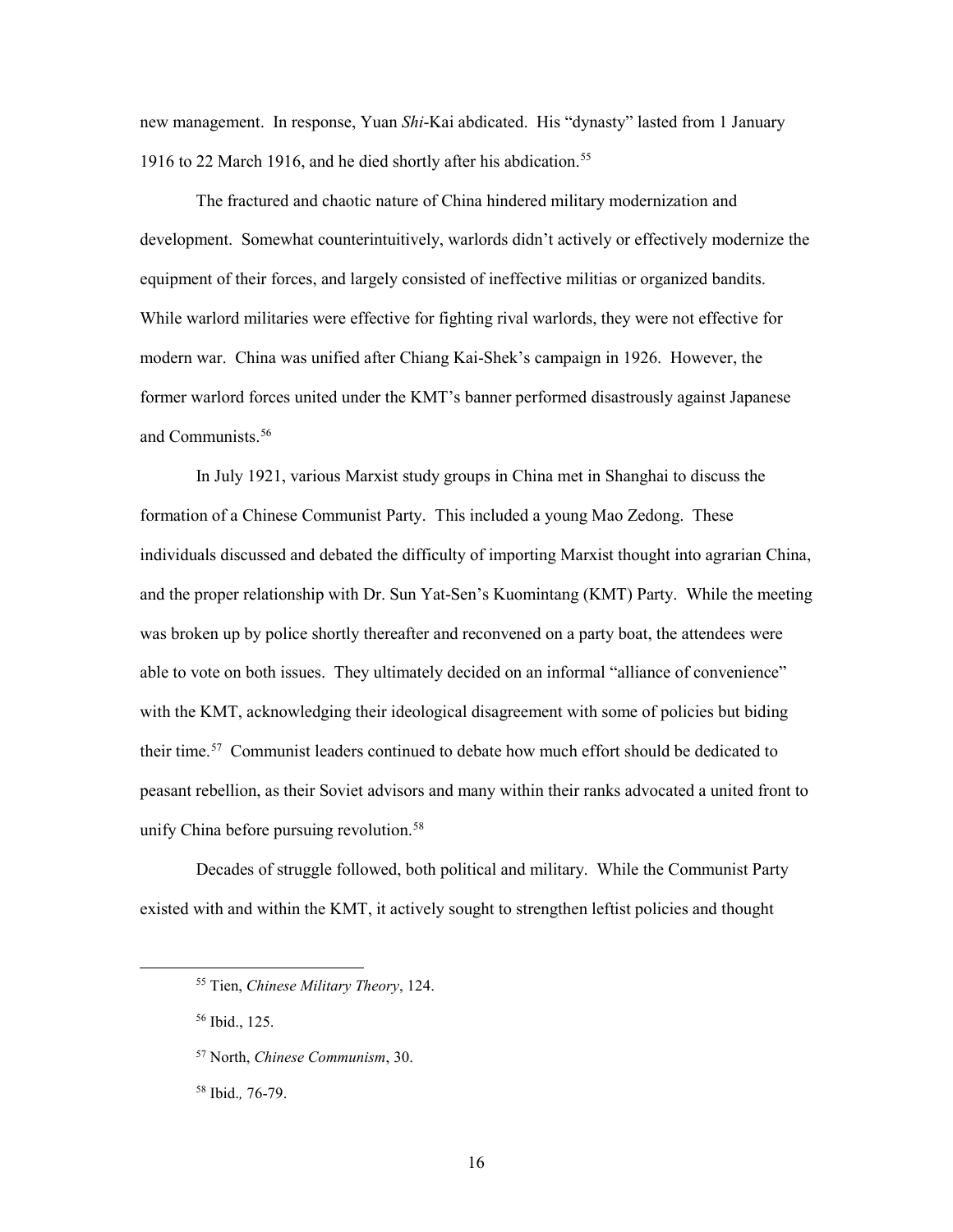within the KMT. The Communist Party became increasingly concerned with the policies of Chang Kai-shek, but continued to bide their time.<sup>[59](#page-24-0)</sup> After July 1927, the split within the KMT was impossible to overcome.<sup>[60](#page-24-1)</sup> The KMT ruthlessly purged or killed Communist members.<sup>61</sup>

 The KMT and Communism Party solidified into the two major groups fighting for rule of China. Chinese leaders realized the need for rapid and drastic change in the equipping and forces were not sufficient for total victory, and sought to understand modern war. The arch-rivals metaphysics of his Chinese audience, as well as temporal needs such as land reform. training of military forces.<sup>62</sup> Within each group, leaders and theorists acknowledged that bandit Chiang Kai-Shek and Mao Zedong demonstrated markedly different approaches to reality and conflict. Chiang Kai-Shek often referenced Chinese history and culture, but acted as if Western technology and values were readily apparent and appealing to China's people. In contrast, Mao Zedong adeptly blended traditional and modern thought. Mao's approach appealed to the

 Nationalist and a prolific speaker. In 1924, Chiang Kai-Shek was appointed the head the new forces.[63](#page-24-4) This academy was established with Soviet advisors, and included extensive political indoctrination within the curriculum. This emphasis on political indoctrination and use of a commissar system endured within the KMT even after the split with the Chinese Communist Party.<sup>[64](#page-24-5)</sup> China had attempted to establish military academies earlier under the Qing Dynasty. While Chiang Kai-Shek did not write extensively on military theory, he was a dedicated Chinese military academy at Whampoa, and he worked to instill revolutionary fervor in Chinese

<span id="page-24-2"></span><span id="page-24-1"></span><span id="page-24-0"></span> $\overline{a}$ 

62 Ibid., 7.

<sup>59</sup> North, *Chinese Communism*, 67-70.

 60 Ibid., 98.

<sup>61</sup> Tien, *Chinese Military Theory*, 210.

<sup>63</sup> Ibid., 163-166.

<span id="page-24-5"></span><span id="page-24-4"></span><span id="page-24-3"></span> 64 Chang Jui-Te, "The National Army from Whampoa to 1949," in *A Military History of China*, ed. David A. Graff and Robin Higham (Lexington: University Press of Kentucky), 195.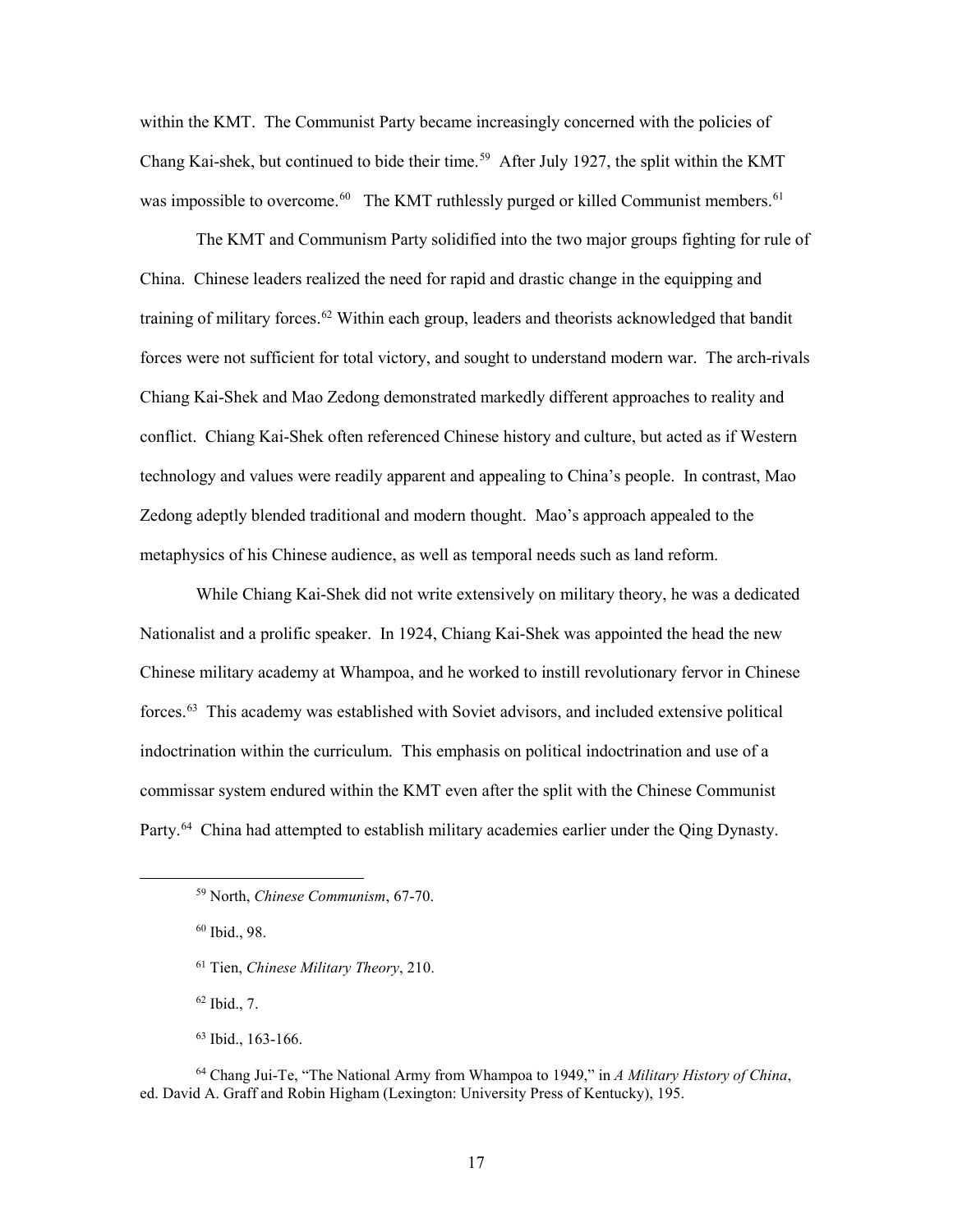and increased regional rather than national loyalty. The separate and distinct education and after the fall of the Qing.<sup>65</sup> The political indoctrination at Whampao presumably sought to avoid this pitfall and create a national, unified officer corps. However, the lack of central government standards and oversight meant wide disparity in quality culture at these military academies only reinforced the trends which led to the fracturing of China

 in 1946, a two-volume compilation of his public messages from 1937 to 1945. Throughout these messages, Chiang Kai-shek exhorts his Chinese audience to resist Japanese aggression, highlights modern Chinese. He does not reference Daoist principles or texts in any of his messages. He at the Fifth Plenary Session of the Central Executive Committee of the Kuomintang. In this speech, he quotes several of Sun Tzu's maxims to reinforce his argument that China will eventually prevail. However, does not provide context for the quotes or present them as part of a using the underlying principles to formulate his military strategy.<sup>[66](#page-25-1)</sup> Unlike his nemesis Mao Zedong, Chiang Kai-Shek's writings do not reflect Daoist principles or concepts, either directly or passed through Sun Tzu. Chiang Kai-Shek's priorities and perspective are captured in *The Collected Wartime Messages of Chiang Kai-Shek* published Kuomintang political principles, and points to major figures in Chinese history as exemplars for only quotes Sun Tzu in one message, "China Cannot Be Conquered," given on January 26, 1939 larger whole. More importantly, and unlike his nemesis Mao Zedong, he does not seem to be

 in 1947.[67](#page-25-2) In *China's Destiny*, Chiang explains to Chinese and Western readers the importance of For additional context, Chiang Kai-Shek authored *China's Destiny*, published in English the struggle against Chinese Communists and Japan, as well as China's increasing international

<sup>65</sup> Tien, *Chinese Military Theory*, 167.

<span id="page-25-1"></span><span id="page-25-0"></span><sup>66</sup> Chiang Kai-Shek, *The Collected Wartime Messages of Chiang Kai-Shek* (New York: The John Day Company, 1946.), 158-173.

<span id="page-25-2"></span><sup>67</sup> Chiang Kai-Shek, *China's Destiny*, trans. Wang Chung-Hui (New York: The Macmillan Company, 1947), ix.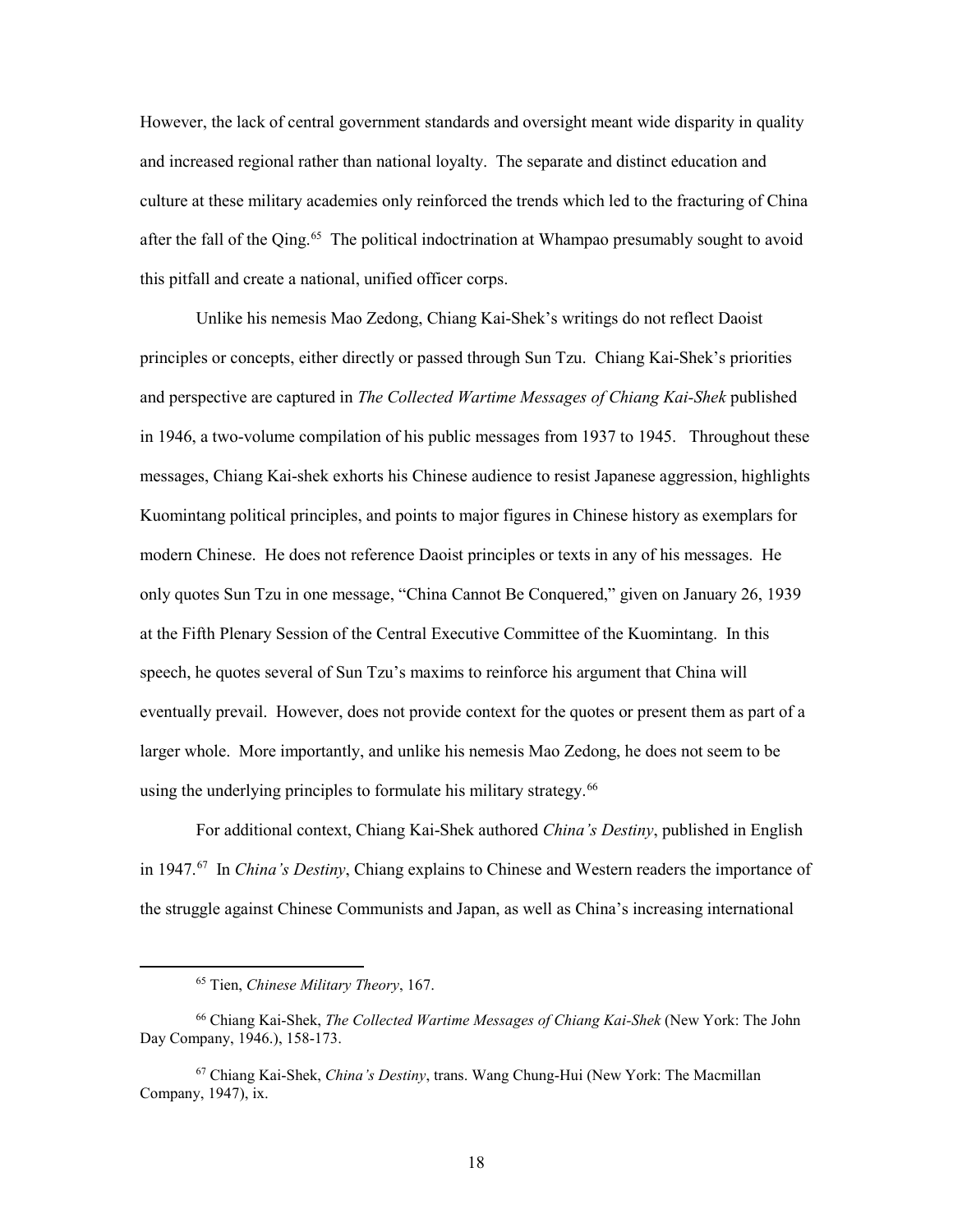by Dr. Sun Yat-Sen, including nationalism, modernization and industrial development.<sup>68</sup> While highlight periods of Chinese history where Daoism was ignored or superseded in favor of Confucianism.<sup>69</sup> stature. Throughout this work, Chiang Kai-Shek articulates the political principles first espoused Chiang Kai-Shek often appealed to Chinese history, he does so through the lens of Confucian ideals such as filial piety and civic duty. He does not cite Daoism except to criticize it, and to

<span id="page-26-0"></span>The "Red Thread": Political and Military Influence of Mao Zedong Before 1949

 The writings of Chiang Kai-Shek have been completely overshadowed by the writings of Mao Zedong, which contain clear direct and indirect Daoist influences.<sup>70</sup> This is especially important as Mao has had the greatest influence on modern China, militarily and politically, of  *The Romance of the Three Kingdoms*. [71](#page-26-4) Throughout his life, Mao considered *The Romance of the*  anyone. Mao was born in 1893 in Hunan Province, and grew up observing the humiliation of China through various conflicts with Western powers and the Boxer Rebellion. He was an avid reader, and his earliest influences were *The Romance of the Three Kingdoms* and *The Water Margin*. A classic work of Chinese literature, *The Romance of the Three Kingdoms* discusses war and statecraft, heavily influenced by Daoist military thought such as Sun Tzu's *The Art of War*. Principles from *The Art of War* are specifically referenced and applied to military engagements in *Three Kingdoms* to be verifiable historical fact. Mao was also influenced by *The Water Margin*, a

<span id="page-26-2"></span>69 Ibid., 191.

<span id="page-26-1"></span><sup>68</sup> Chiang Kai-Shek, *China's Destiny*, 203-209.

<span id="page-26-3"></span><sup>70</sup> Tien, *Chinese Military Theory*, 210-213.

<span id="page-26-4"></span><sup>71</sup> Ibid., 211.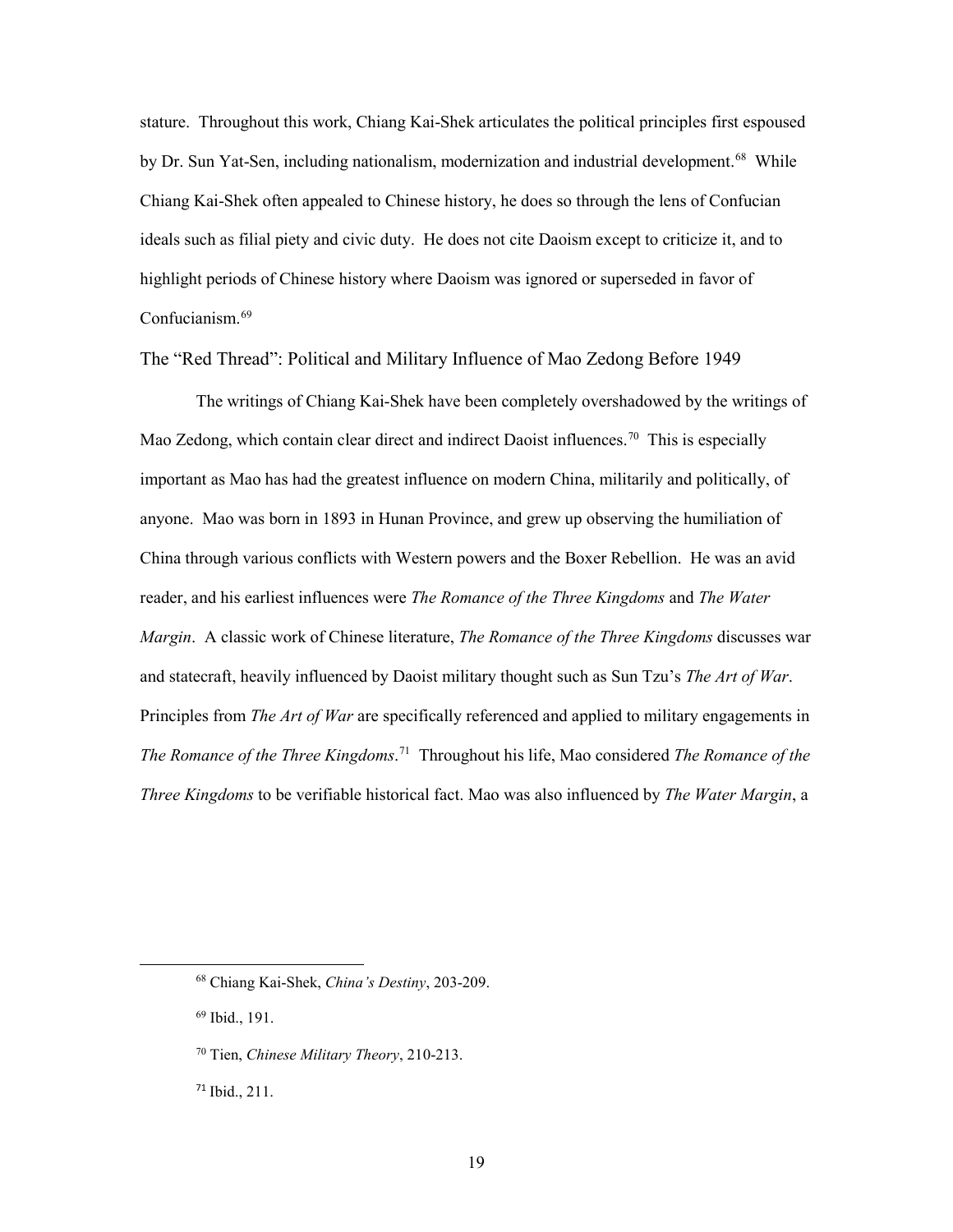novel about a rebellion against dishonest and avaricious government officials.<sup>[72](#page-27-0)</sup> Mao later quoted events from *The Water Margin* as examples to be followed by successful commanders. [73](#page-27-1)

 By the fall of 1933, Nationalist forces under Chiang Kai-Shek had Communist forces on Japanese, and warlord forces. The march took 368 days. After this monumental accomplishment and due to his remarkable political acumen, Mao's Zedong gained tremendous influence within the Chinese Communist Party.<sup>74</sup> While Nationalist and Communist forces did later cooperate against the Japanese, it was a shaky alliance that even resulted in large engagements between them instead of Japanese forces. [75](#page-27-3) Communist forces were always prepared to take advantage of Nationalist losses or weakness. While Communist forces sometimes acquired desperately needed collecting rifles and munitions abandoned by fleeing Nationalist forces at other sites.<sup>76</sup> Once the the ropes with a potential victory imminent. Reeling, Communist forces departed on "The Long March" to escape Nationalist forces and to engage invading Japanese forces, shrewdly acknowledging the practical benefits of fleeing and the propaganda value in fighting the Japanese. Mao Zedong and Lin Piao commanded the main columns. Incredibly, the Long March crossed eighteen mountain ranges, twenty-four rivers, twelve provinces, and fought through Nationalist, equipment from defeated Japanese forces, Communist forces gained even more equipment by United States entered the war, both sides assumed the US would defeat Japan and therefore turned most of their energies towards each other and positioning for post-World War II China.

74 North, *Chinese Communism*, 129-132.

<span id="page-27-0"></span> $72$  William Wei, "'Political Power Grows out of the Barrel of a Gun': Mao and the Red Army," in *A Military History of China*, ed. David A. Graff and Robin Higham (Lexington: University Press of Kentucky), 230.

<span id="page-27-4"></span><span id="page-27-3"></span><span id="page-27-2"></span><span id="page-27-1"></span><sup>73</sup>Mao Zedong. *Strategic Problems of China's Revolutionary War* (Beijing: Foreign Languages Press, 1954), 63-64.

<sup>75</sup> Ibid., 150-151.

 76 Ibid., 150.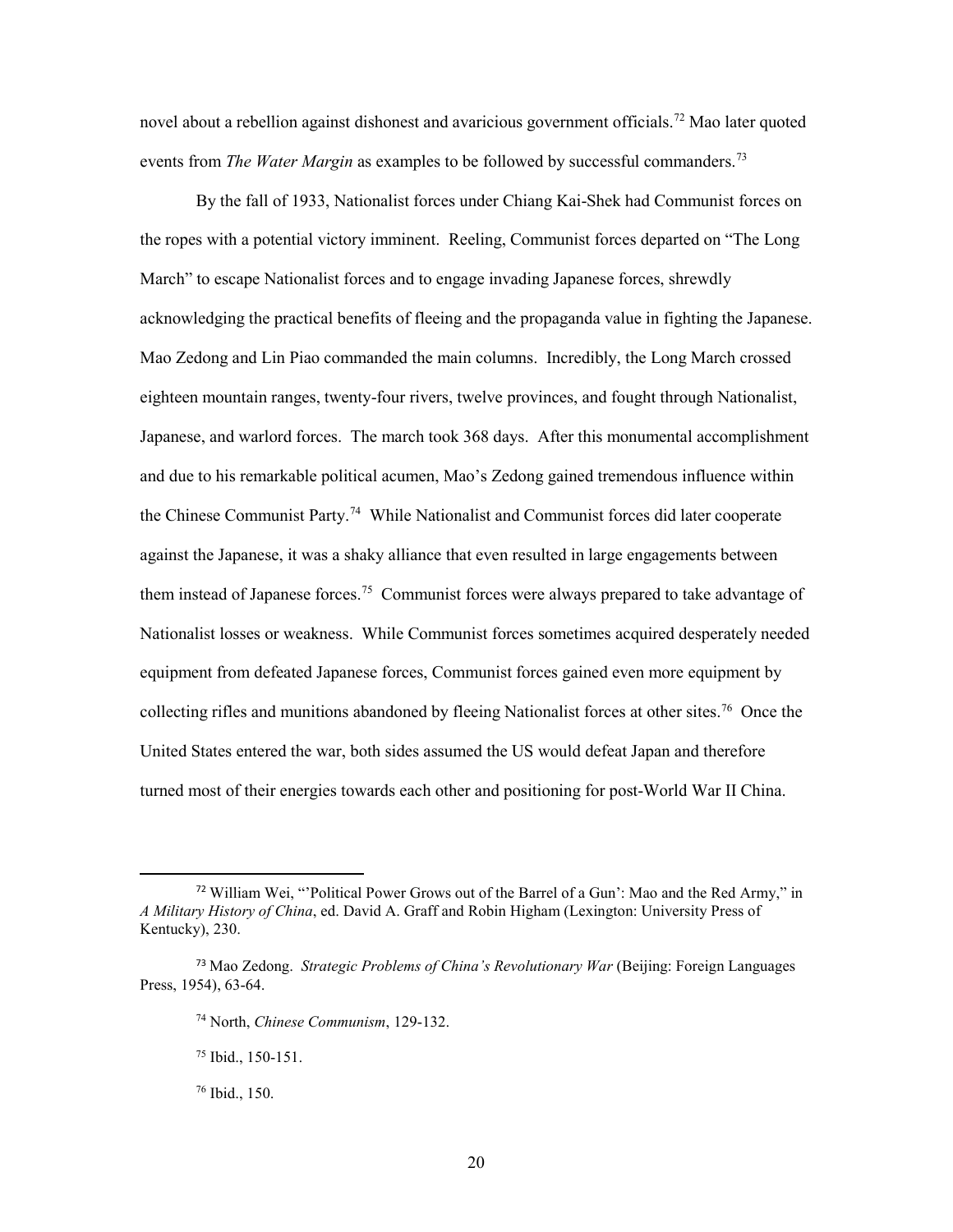and a deliberate focus on overwhelming force where the enemy cannot defend.<sup>[77](#page-28-0)</sup> This was not a victory.<sup>[78](#page-28-1)</sup> While this a pragmatic strategy for any weaker force to defeat a larger one, the structure and phrasing indicate the clear influence of Sun-Tzu and Daoism. This approach was Japanese forces. In contrast, Communist forces were intimately familiar with constant movement and the use of rural sanctuaries. This approach was far more effective against the Japanese, as it allowed Communist forces to engage at times and places of their choosing. The Nationalist forces bore a far heavier burden fighting Japan and lost much of their relative superiority over the Communists as a result.<sup>79</sup> Later, in the closing days of the Chinese Civil War, Mao's strategic directive to the People's Liberation Army on 1 September 1947 on guerilla warfare is heavily influenced by Sun-Tzu and Daoism. Throughout, Mao Zedong advocates avoiding the enemy's strengths and only striking where he is weak. To do this requires an understanding of yourself and of your enemy, new exhortation from Mao Zedong, as his 1936 lectures to the Red Army College at Shensi included exhortations to understand friendly and enemy forces, terrain, and politics to help ensure not a new concept for Mao, as the Chinese Communist Party had executed this strategy during the fight against Japan. Nationalist forces were forced by political requirements to engage in a positional defense against Japan, which was extremely costly against qualitatively superior

 political career to adapt Communism to China, departing significantly from both Marx and Lenin. It is difficult, if not impossible, to understand the extent of Daoist influences without also filtering out any Communist influences on Mao Zedong's thought. Mao worked throughout his While Marx believed that urban workers, the "proletariat," would achieve class consciousness, Lenin did not. Lenin instead argued that mobilizing the proletariat required a vanguard to educate

<span id="page-28-0"></span><sup>77</sup> Tien, *Chinese Military Theory*, 239-240.

<span id="page-28-1"></span><sup>78</sup> Mao Zedong. *Strategic Problems of China's Revolutionary War*, 17-18.

<span id="page-28-2"></span><sup>&</sup>lt;sup>79</sup> Gregor, *Marxism and the Making of China*, 98-99.<br>21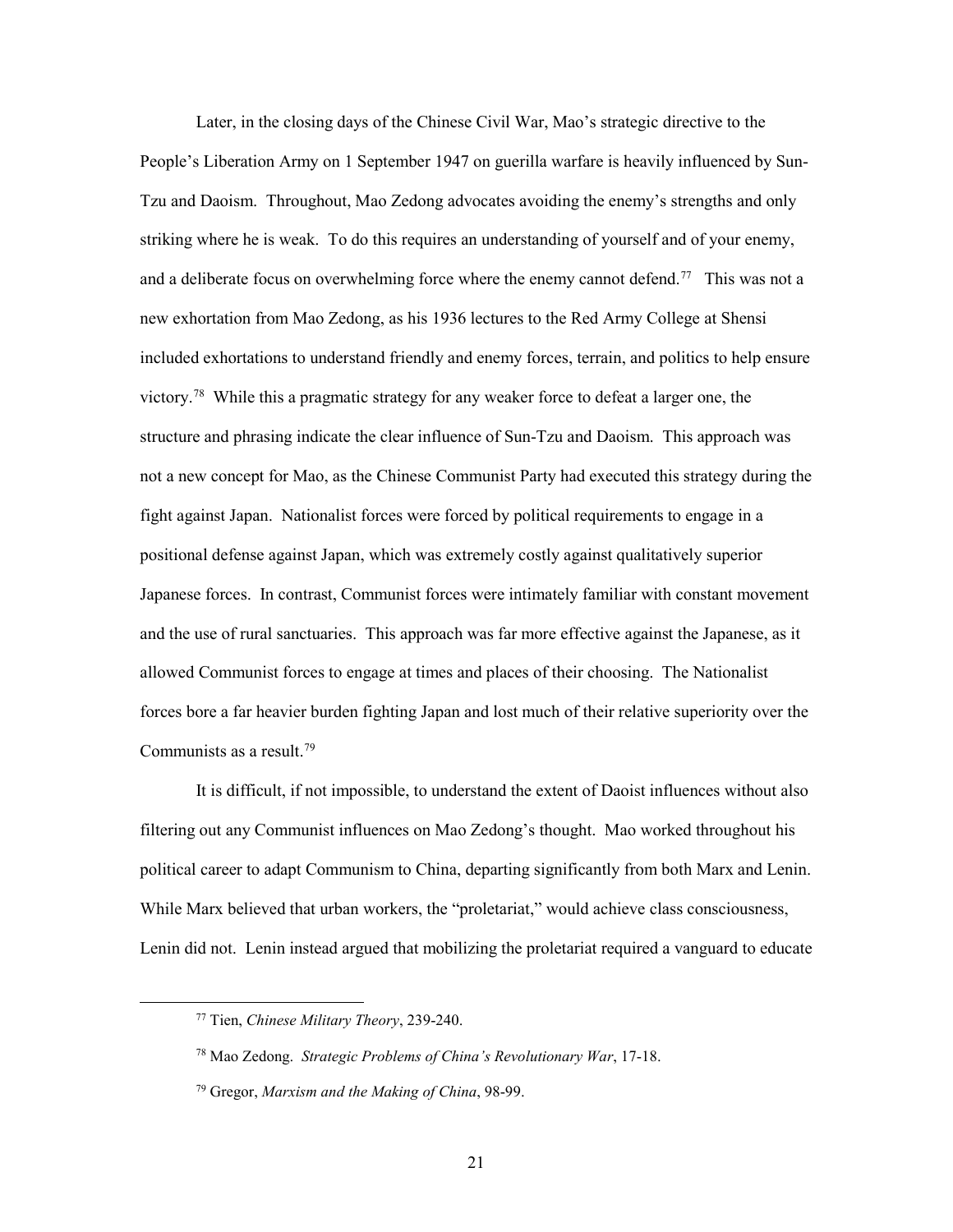party could mobilize the population even in less industrial, less developed nations. An appeal to nationalism was a useful and acceptable means to do so.<sup>80</sup> It is important to note that Mao Zedong's thought ended up a long way from the foundation laid by Marx, jettisoning Marx' ideas of an inevitable urban revolution in an industrialized nation.<sup>81</sup> Mao's Communism, with an and incite revolution. Stalin further developed this idea, and believed that a sufficiently effective emphasis on anti-imperialism and rapid industrialization, ended up closer to Stalin's ideas than to Marx'.<sup>82</sup>

 Daoism familiar to many Chinese peasants. In Mao's earliest writings, he references "basic laws of materialist dialectics."<sup>83</sup> These basic laws include, "The law of unity of contradictions; the law negation."[84](#page-29-4) Mao's theories not only refined Marx, Engels, Stalin and Lenin, but also borrowed heavily from Daoism by framing Communist ideals within the metaphysical framework of of the transformation of quality into quantity and vice versa; the law of the negation of the

 Of these, Mao elevated the first above the others. In his writings in 1937 and after, he treated this law as the primary philosophical rule for understanding Marxist thought. This metaphysical and philosophical approach is illustrated in his speech, "On the Correct Handling of Contradictions Among the People," where he stated:

 "Marxist philosophy holds that the law of the unity of opposites is the fundamental law of society, or in man's thinking. Between the opposites in a contradiction there is at once unity and struggle, and it is this that impels things to move and change. Contradictions the universe. This law operates universally, whether in the natural world, in human exist everywhere, but their nature differs in accordance with the different nature of

82 Ibid., 226.

<span id="page-29-1"></span><span id="page-29-0"></span> $\overline{a}$ 

<sup>84</sup>Ibid.*,*15.

 80 Gregor, *Marxism and the Making of China,* 100-103.

 $81$  Ibid., 105-106.

<span id="page-29-4"></span><span id="page-29-3"></span><span id="page-29-2"></span><sup>83</sup>Mao Zedong, *Mao Zedong on Dialectical Materialism*, ed. Nick Knight (New York: M.E. Sharpe, Inc., 1990), 15.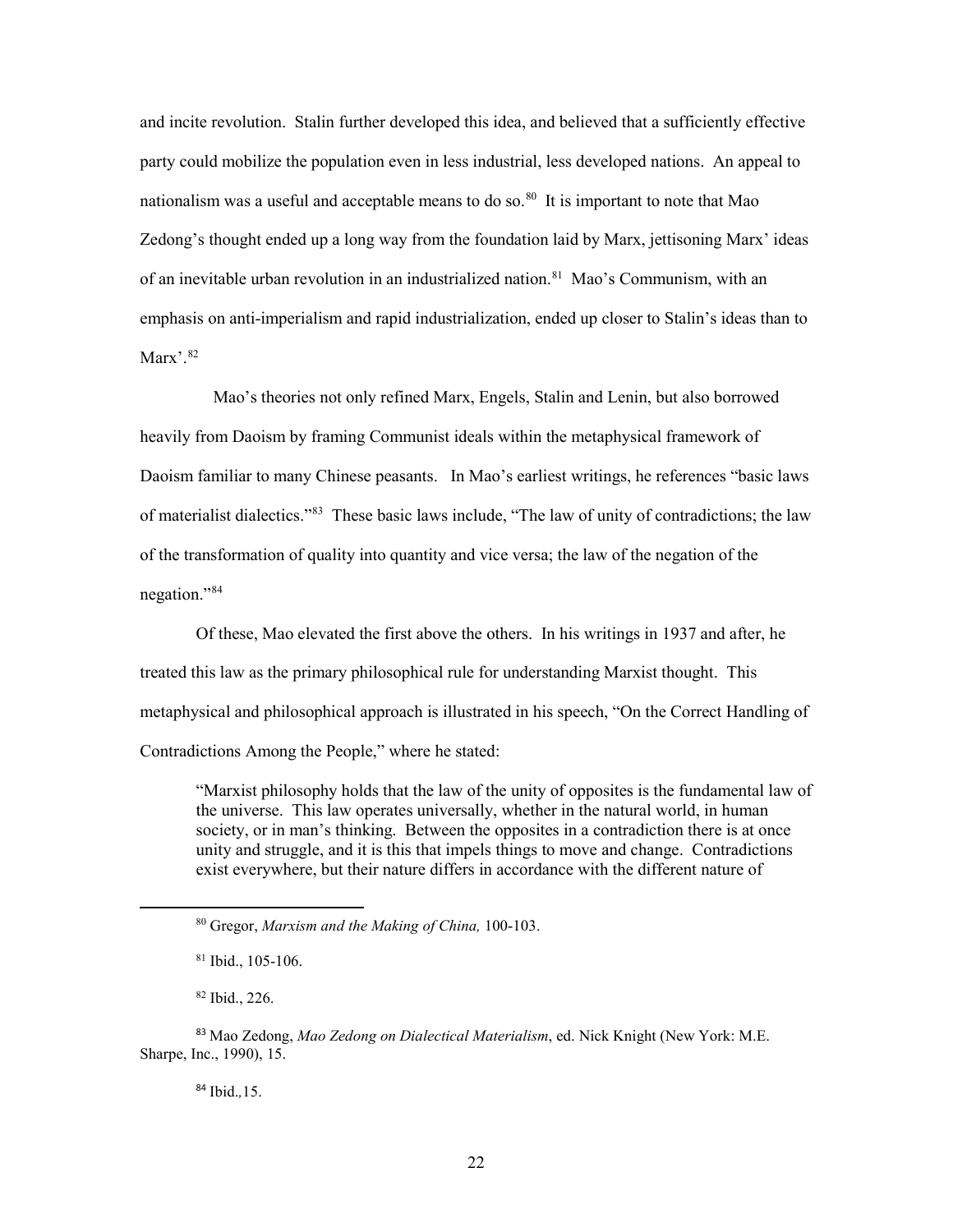very clear exposition of this law."[85](#page-30-0) different things. In any given thing, the unity of opposites is conditional, temporary and transitory, and hence relative, whereas the struggle of opposites is absolute. Lenin gave a

 While this concept originates in Marxist thought, the elevation of this principle likely reflects the Daoist influences in Mao's thinking. While Mao was heavily influenced by Soviet thinkers, this was not the only influence in his work.<sup>[86](#page-30-1)</sup> In his efforts to adapt Marxism to the philosophy and metaphysics.<sup>87</sup> While scholars continue to debate the mixture, Nick Knight, the influence of Chinese philosophy. First, Mao directly quoted and employed concepts from other. Third, Mao borrowed traditional sayings and proverbs to explain concepts to a popular axioms, and idioms to illustrate his points.<sup>88</sup> cultural and practical realities of China, Mao blended Marxist concepts with traditional Chinese editor of *Mao Zedong on Dialectical Materialism*, presents five critical areas that indicate the traditional Chinese dialectics, albeit in a "sanitized" and scientific manner to make them compatible with dialectical materialism. Second, he elevated certain concepts in importance that fit best with Marxism, such as Lao-tzu's proposition that opposites eventually transform into each audience, a necessity when recruiting from a peasant population. He quoted traditional wisdom,

that the mind "is something that only emerges when matter has developed to a certain stage."<sup>[89](#page-30-4)</sup> Furthermore, Maoist Communism, like Daoism, rejects the Western duality between cognitive and material forms. In his writings, Mao argued that nothing exists except matter, and While Mao's ontology did not allow for a separation between mind and matter, his epistemology

<sup>85</sup>Mao Zedong, *Mao Zedong on Dialectical Materialism,* 16.

<sup>86</sup> Ibid., 31.

 <sup>87</sup>Ibid.*,* 45.

<span id="page-30-4"></span><span id="page-30-3"></span><span id="page-30-2"></span><span id="page-30-1"></span><span id="page-30-0"></span> Mao's writings. 89 Ibid.*,* 10. 88 Ibid., 50-52. Mr. Knight discusses this in detail, following his explanation of then-current Chinese scholarship on the degree of Marxist influence versus the degree of traditional Chinese thought in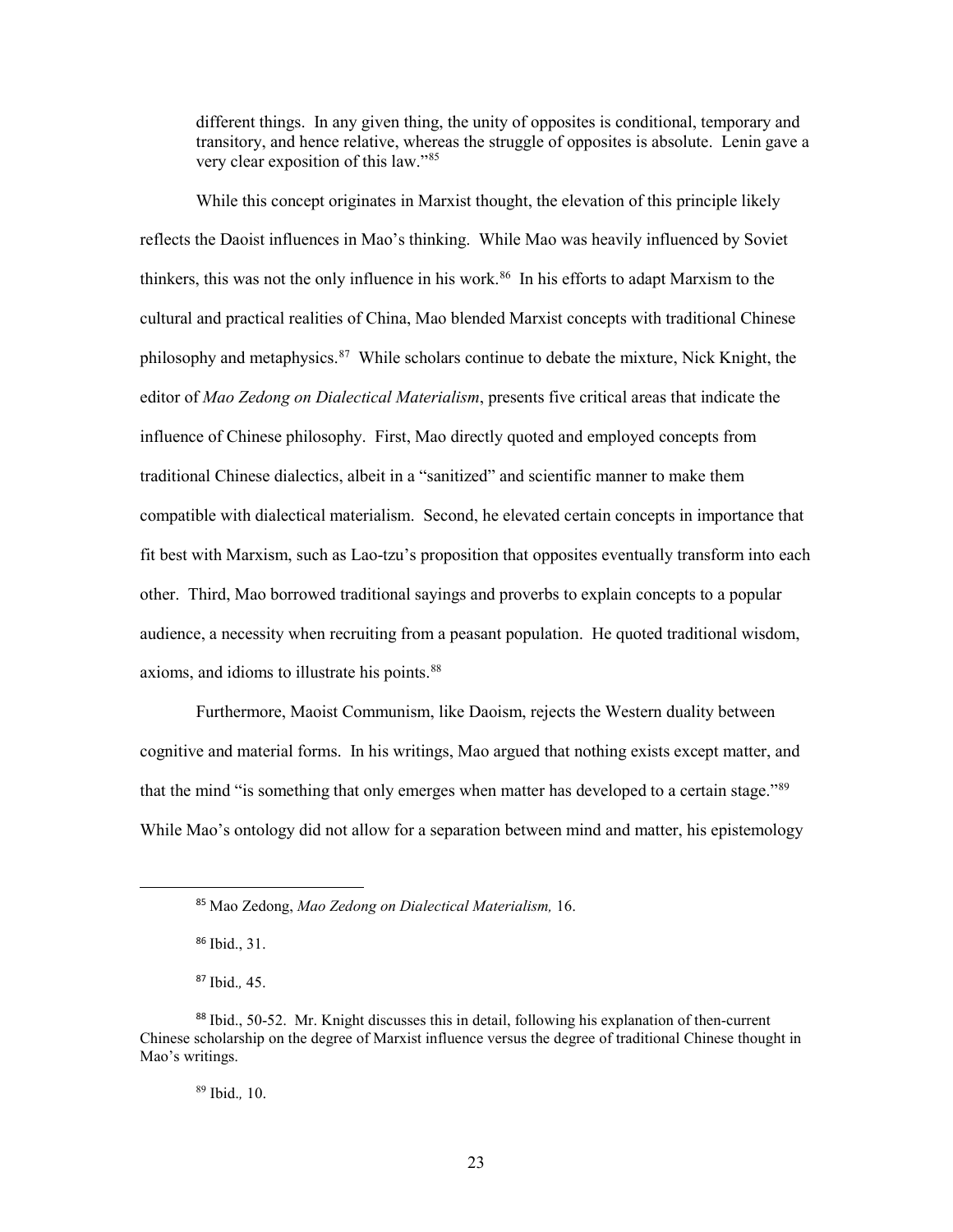directed to follow a rational structure inherent in the rest of the universe.<sup>90</sup> Epistemologically, Mao did believe concepts could be objectively true, and could be known with increasing certainty as cognitive ability grew.<sup>91</sup> Note that the materialism advocated by Mao inherently discards the This is a critical component of military thought, and likely a direction never intended by earlier Daoist thinkers who eschewed violence. Mao's approach provides moral certainty that makes violence permissible, but without any risk of accountability to a Creator or an afterlife of any sort. It is not surprising that this resulted in atrocities and massive loss of life. did. Ontologically, Mao believed that thought was "matter in motion," and that thoughts are idea of an external Creator or belief system that could provide an objective standard of morality.

to prove matter existed prior to humanity, as this could not be proved since no humans existed.<sup>92</sup> Mao believed that matter exists independent of humanity and prior to humanity, and that this principle was the basis of scientific research. However, he resorted to tautological arguments

 because it is similar to Daoist concepts of opposites. Mao carefully utilized this pre-existing framework, while filtering out idealist and metaphysical concepts. He illustrates this clearly in his work *The Unity of Contradictions*, where he lists a variety of concepts as dualisms, such as dualistic framework to imperialism and colonization, major themes of his work.<sup>93</sup> Mao's emphasis on contradictions and dialectics was easily relatable to Chinese hearers, life and death, above and below, good fortune and misfortune. However, he then applies this

 oppose an external aggressor, such as the union cooperation between the KMT and the Chinese Mao utilized this framework to argue that internal opposites within a nation can unite to

<span id="page-31-0"></span><sup>90</sup> Mao Zedong, *Mao Zedong on Dialectical Materialism,* 26.

<span id="page-31-1"></span><sup>&</sup>lt;sup>91</sup> Ibid., 12.

<span id="page-31-2"></span> 92 Ibid., 28.

<span id="page-31-3"></span> 93 Ibid.*,* 188.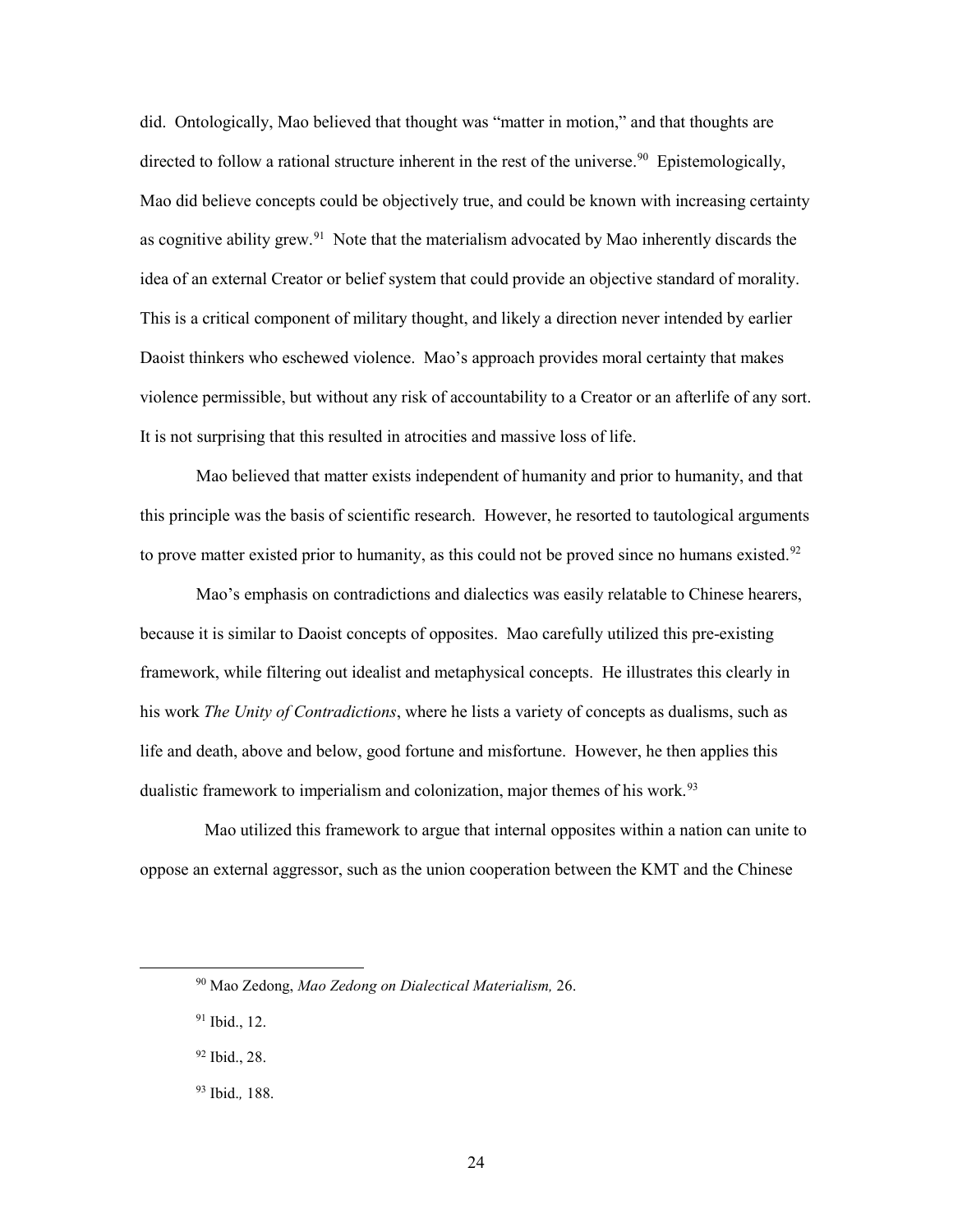Communist Party.<sup>[94](#page-32-1)</sup> However, he tried to fit this into an anti-colonialist framework, arguing that imperialist nations would unite with the upper classes within a nation to jointly oppress the population.<sup>[95](#page-32-2)</sup> This carried a powerful appeal to nation fighting Japanese aggression, and a means deemed necessary.<sup>96</sup> Finally, he also utilized Chinese cultural references such as stories to illustrate these concepts.<sup>97</sup> As Mao came from a peasant background, he had a unique and from the city lacked.<sup>98</sup> This provided him the tools to covertly and overtly recruit in rural areas with tremendous effectiveness. Peasants would understand the basic concepts of duality thanks to their pervasiveness in Chinese culture, and Mao could readily leverage this understanding to to galvanize the population as China did not possess the urban proletariat that Marx and Lenin accurate understanding of Chinese peasants in a way that Soviet advisors and contemporaries advocate for Communist thought.

 Furthermore, Mao argued that "politics is war without bloodshed while war is politics with bloodshed." While this idea is familiar to readers of Clausewitz and Lenin, it already existed in traditional Chinese culture.<sup>[99](#page-32-6)</sup> Mao, like Lenin, held that the revolution must advance, and that revolutionary wars were inherently just and counter-revolutionary wars always unjust.<sup>[100](#page-32-7)</sup>

<span id="page-32-0"></span> continue to shape Chinese strategic and operational thought until the present day. Mao Zedong's thinking would later be enshrined into Communist thought in China, and

Chinese Military and National Security Since 1949

- <span id="page-32-3"></span><sup>96</sup> Gregor, Marxism and the Making of China: A Doctrinal History, 106-109.
- <span id="page-32-4"></span><sup>97</sup> Mao Zedong, *Mao Zedong on Dialectical Materialism*, 51.
- <span id="page-32-5"></span>98 North, *Chinese Communism*, 123.
- <span id="page-32-6"></span>99 Tien, *Chinese Military Theory*, 217.
- <span id="page-32-7"></span>100 Ibid., 218-219.

<span id="page-32-1"></span><sup>94</sup> Mao Zedong, *Mao Zedong on Dialectical Materialism*, 180.

<span id="page-32-2"></span> 95 Ibid., 180.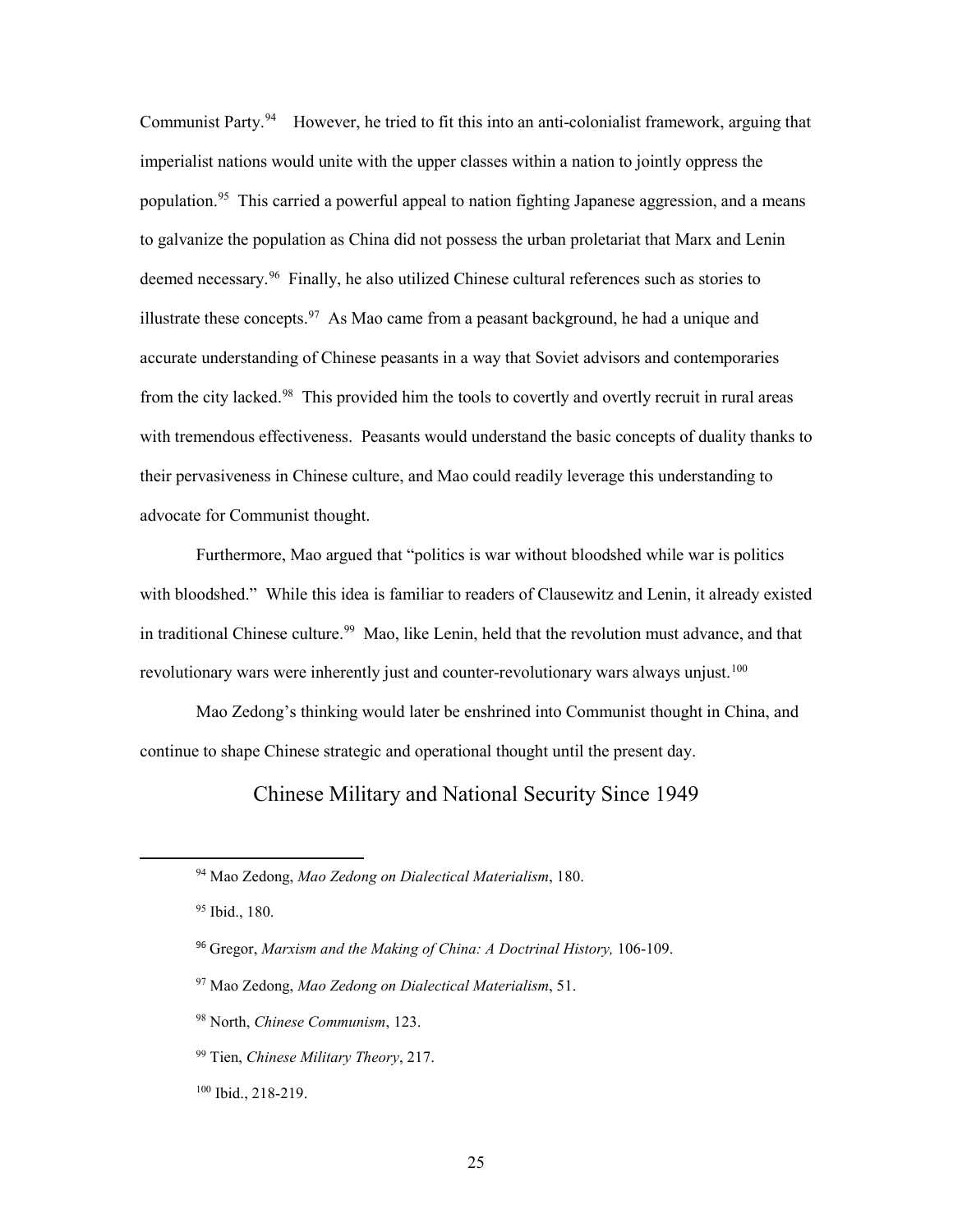required the Chinese military to further adapt and change. After the Korean conflict, leaders and an emphasis of quantity over quality.<sup>101</sup> While Maoist military thought laid a foundation, the decades after the Chinese Civil War within the People's Liberation Army began to modernize with a focus on military efficiency and less emphasis on political indoctrination. This rejection of CPC leadership, and the political purges that resulted, delayed modernization. In addition, the withdrawal of Soviet military aid in 1958 hindered efforts to field a modern military force. As a result, much of Chinese military theory during this period emphasized the "People's War" that had successfully won the civil war,

model of improved technology and professionalism.<sup>102</sup> This shift continues today. Furthermore, Mao's influence is not the last or only example of Daoist influence in Chinese operational and strategic thinking. To elaborate, this section will discuss statements from President Xi Jinping from his collected speeches, China's national security apparatus, and the policy and doctrinal documents which outlines Chinese strategic and operational thinking. Beginning in the 1970s and 1980s, China began to shift towards a modern, Western

## <span id="page-33-0"></span>President Xi Jinping, "The Governance of China"

Xi Jinping is arguably the most influential Chinese leader since Mao Zedong. Since his inauguration, Xi has consolidated his personal power, increased government surveillance and control of Chinese citizens, and presided over a rapid expansion of China's economy and national power. While Daoism influenced early development and promulgation of Communist thought, Xi's policies and platforms reflect a heavy Maoist influence. As Mao blended Marxist and Daoist ideas in his development of "Socialism with Chinese Characteristics," President Xi Jinping's ideas are Daoist "twice removed."[103](#page-33-3) 

<span id="page-33-1"></span><sup>101</sup> Tien, *Chinese Military Theory*, 8-9.

<span id="page-33-2"></span> 102 Ibid., 10.

<span id="page-33-3"></span><sup>103</sup>Thomas, *Military Strategy: Basic Concepts and Examples of its Use,* 302-306.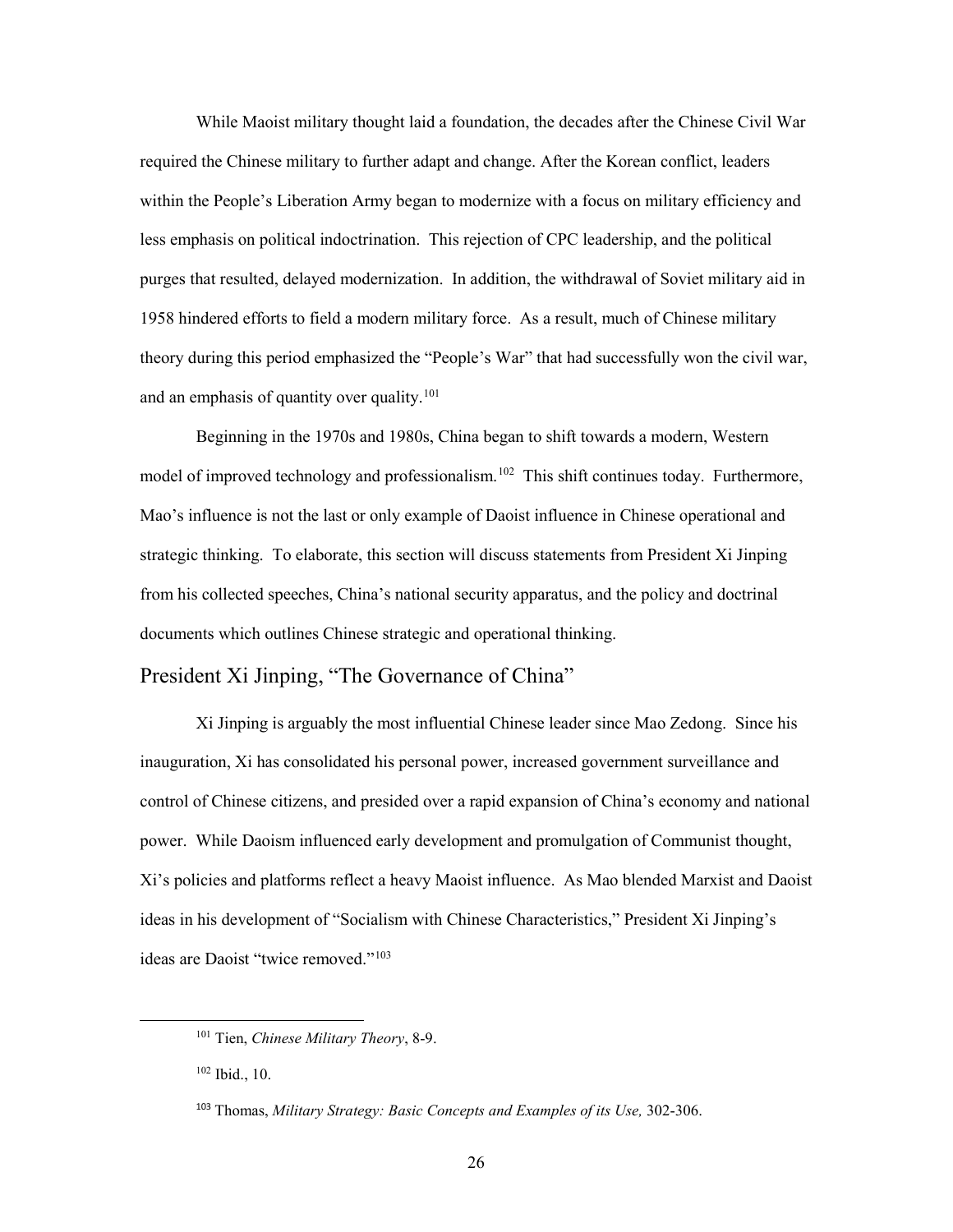Communist victory in the civil war.<sup>[104](#page-34-0)</sup> Xi Jinping's speeches are publicly available, and they provide a useful window into his thinking and policies. Xi builds upon earlier patterns of thought within "Socialism with Chinese Characteristics" in his speeches. His speeches emphasize the sovereignty of China, the preeminence of the Communist Party of China, accountability to the citizens of China, and the "China Dream." The China Dream is a moderately prosperous society by 2021, one century after the founding of the Chinese Communist Party, and a great nation by 2049, a century after

 Core Socialist Values" from 4 May 2014 enjoins students to begin large undertakings with nature." This is interesting to highlight, given the CPC's increasing control of the lives of Chinese citizens.<sup>[105](#page-34-1)</sup> Xi again quotes the Dao De Jing in a speech on 3 October 2013 called "Work Together to Build a 21<sup>st</sup> Century Maritime Silk Road." As with the former quote, Xi Xi's speeches rely heavily on Communist doctrine, but he often cites Chinese classic works. He quotes Confucian works most often, although he references Daoist ideas to illustrate themes of persistence and patience. For example, his speech "Young People Should Practice the diligence in small tasks. The citation explains the reference from the Dao De Jing, and explains that Lao-Tzu advocated ideas such as "governing by doing nothing" and "going along with emphasizes patience and persistence.<sup>[106](#page-34-2)</sup>

 growth. To detractors, he insists that China's desire for peace isn't due to a desire to hide its strength or deceive. To all audiences, Xi emphasizes that China will seek to be a stabilizing In his speeches, Xi repeatedly emphasizes that China does not seek hegemony or expansion. Instead, he argues that China seeks a path of peaceful development and economic

<span id="page-34-0"></span> 104 Jinping, *Governance of China*, Vol. 1, 38.

<span id="page-34-1"></span><sup>105</sup> Ibid., 194-199.

<span id="page-34-2"></span><sup>106</sup> Ibid., 320-324.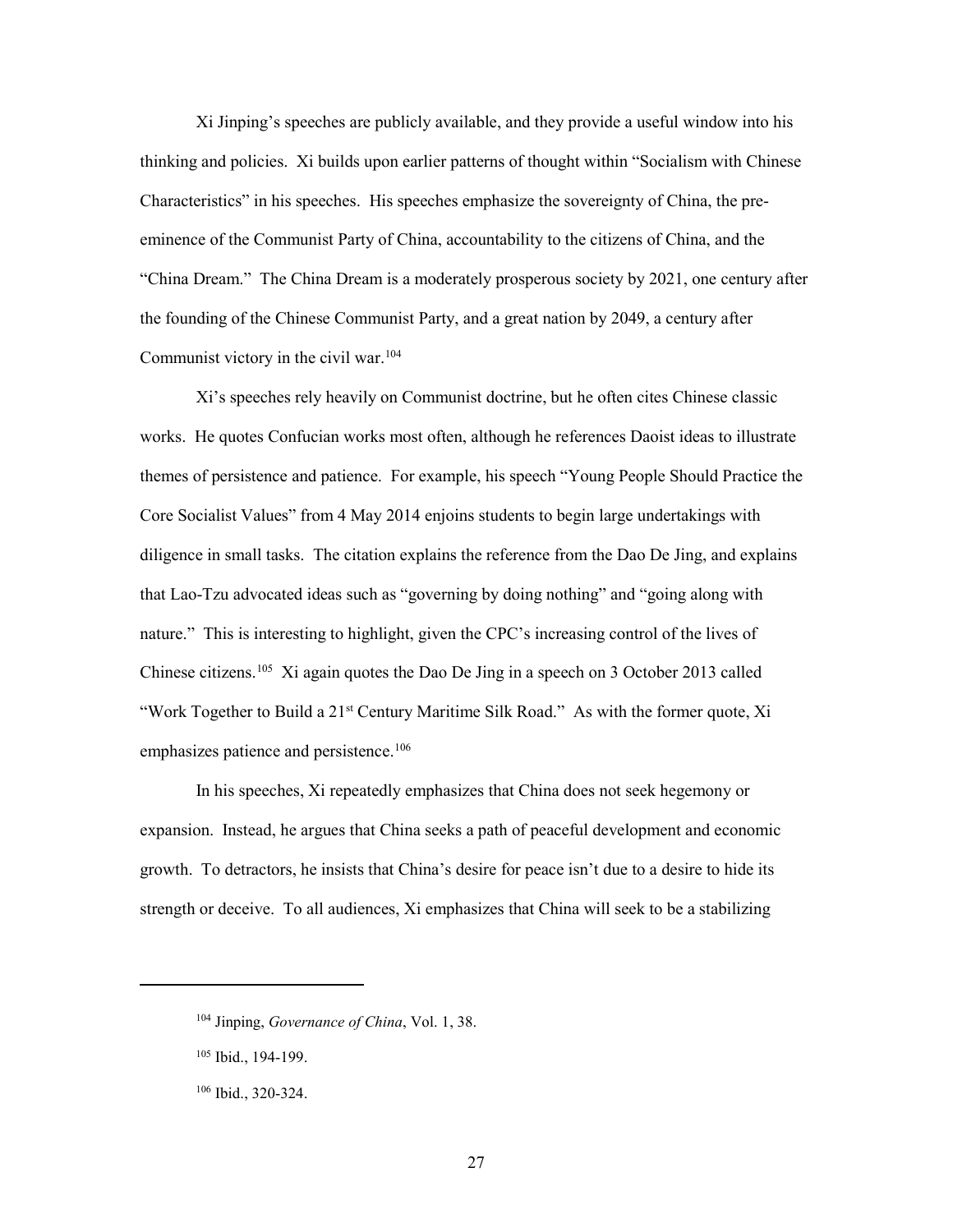affairs.<sup>107</sup> Notably, China's behavior in the East China Sea is increasingly belligerent and aggressive, undermining the credence of Xi's statements. influence, and China will oppose bullying of other nations or interference in their internal

 aggressive, undermining the credence of Xi's statements. Furthermore, Xi Jinping has been a consistent advocate of increasing China's military rejuvenation.<sup>108</sup> The Chinese emphasis on political reliability would be completely foreign to political discipline and rules. Those who do will have to pay a price."<sup>[109](#page-35-2)</sup> This sounds oddly similar to Lenin's insistence on the infallibility of the Party, and Mao's insistence on the omnicompetence of the Party.<sup>110</sup> While many Western observers hoped that increase trade with exhorts his audience to study socialism outside China, he echoes Mao Zedong's call for "socialism with Chinese characteristics," unique to China and steadfastly implemented.<sup>111</sup> capabilities and ensuring the PLA's devotion to the Communist Party of China. Xi has outlined that the central focus of the military's political work is realize the Chinese Dream of national most Western audiences, as Xi has stated clearly "Nobody is entitled to cross the red lines of the West beginning under Deng Xiapong would lead to increased political liberalization, this has not occurred. Xi Jinping continues to reiterate the CPCs dedication to Marxist ideals, both as a framework for understanding reality and as a framework for politics and economics. While he

 reflects a Daoist influence among senior Chinese leaders. In turn, these influences will inform Xi Jinping, through his emulation of Mao Zedong and occasional references to Daoism, and reinforce Daoist influences within China's national security structure.

<span id="page-35-1"></span><span id="page-35-0"></span> $\overline{a}$ 

<sup>111</sup> Jinping, *Governance of China*, Vol. 2, 68-70.

 107 Jinping, *Governance of China*, Vol. 2, 43.

 108 Ibid., 435.

 109 Ibid., 438.

<span id="page-35-4"></span><span id="page-35-3"></span><span id="page-35-2"></span><sup>&</sup>lt;sup>110</sup> P. H. Vigor, *A Guide to Marxism and its Effects on Soviet Development* (New York: Humanities Press, 1966), 172-173, 179.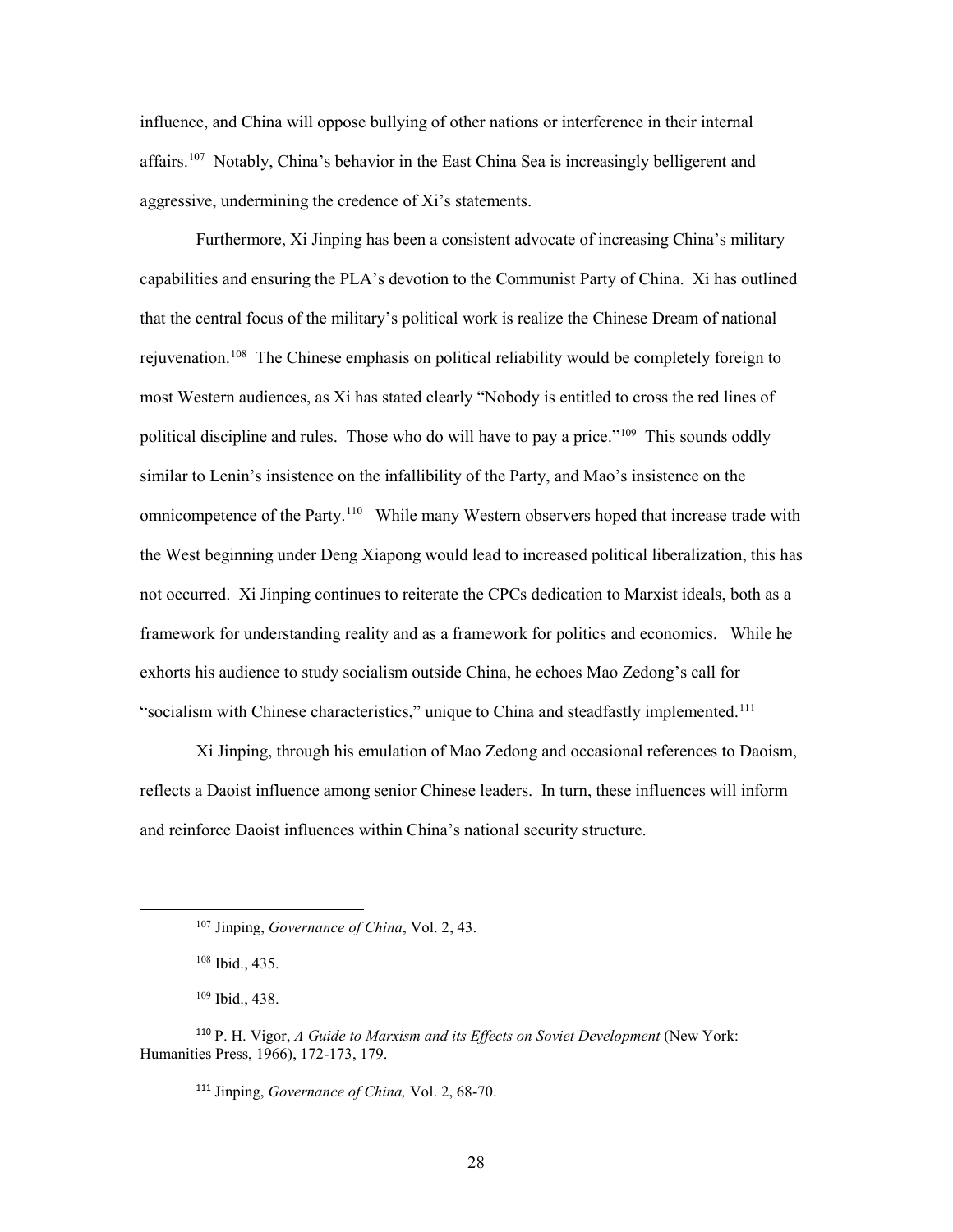#### <span id="page-36-0"></span>Modern Chinese National Security Structure

 the Chinese process for dissemination and publication of strategic and policy documents. This is largely influenced by Leninist thought, and reflects the dominance of the Communist Party of China (CPC) in Chinese governance and politics. China's national security structure is considerably different from the United States, as is

or as Secretary of Defense.<sup>112</sup> Xi Jinping insists that the CPC retain complete control of the Chinese armed forces and ensure their ideological commitment and purity.<sup>113</sup> First and most importantly, the People's Liberation Army belongs to the CPC. The CPC defines strategy and sets priorities, not the PLA. However, unlike the US system, military leaders from the PLA can also serve as Party members that influence the development and direction in strategy. This would be akin to an active duty American officer serving as a member of Congress

 Second, China publishes a mix of documents, and they do not directly correlate to US framework for understanding China's role in the world and relationship to other actors. China's national strategy can be found informally through state media outlets such as the *People's Daily,*  academic journals, and work reports or documents published by the Central Committee. The most basic description of China's national security strategy can be found in the biannual "Defense White Papers," discussed below.<sup>114</sup> At the operational and tactical level, China publishes documents. China's term for national strategy is "socialist path with Chinese characteristics," a "operational outlines" and "combat regulations," although unlike the US equivalents, they are classified and are not published for dissemination.<sup>115</sup>

<span id="page-36-1"></span><sup>112</sup> McReynolds, *China's Evolving Military Strategy*, 9.

<span id="page-36-2"></span> 113 Jinping, *Governance of China,* Vol. 2, 57.

<span id="page-36-3"></span> 114 McReynolds, *China's Evolving Military Strategy,* 13-14.

<span id="page-36-4"></span> 115 Ibid.*,* 45.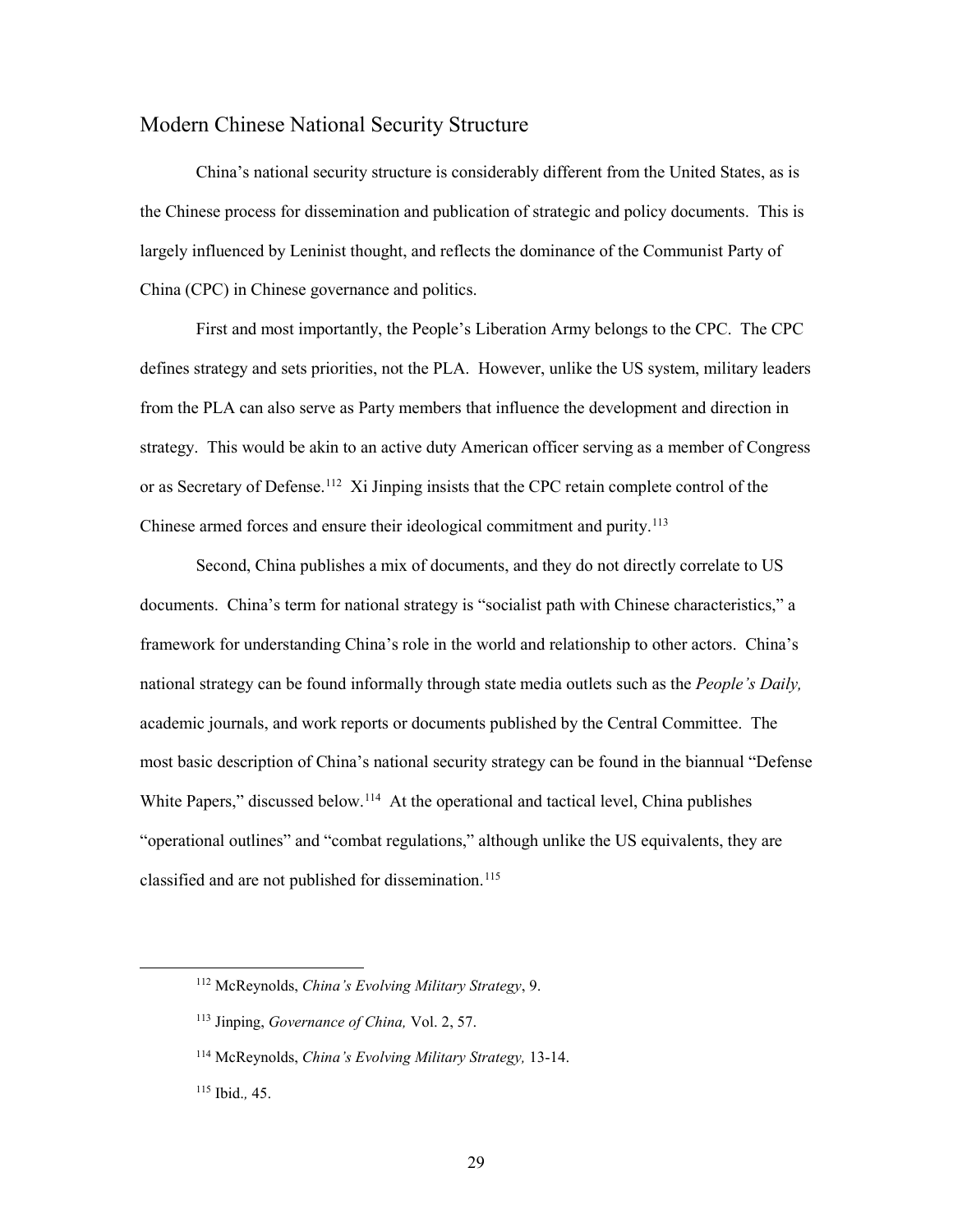Figure 1, taken from page 15 of *China's Evolving Military Strategy*, lays out the levels of

strategy and the corresponding documents:

| <b>Strategy Level</b>    | Key Concept       | <b>Primary Sources</b>     | Guidance Focus          |
|--------------------------|-------------------|----------------------------|-------------------------|
| National Strategy        | "Chinese Dream"   | Party congress report,     | General guidance to all |
|                          |                   | <b>Central Committee</b>   | party, government,      |
|                          |                   | <b>Plenary Documents</b>   | military on ends, ways, |
|                          |                   |                            | means to realize        |
|                          |                   |                            | national revitalization |
| <b>Security Strategy</b> | Holistic Security | Party Congress report,     | How to achieve          |
| [part of national]       | Concept           | national security strategy | domestic and            |
| strategy                 |                   |                            | international security  |
|                          |                   |                            | environments needed to  |
|                          |                   |                            | support above           |
| Defense policy           | "Defensive"       | Party Congress Report;     | How to construct and    |
| [part of national        | defense policy    | Defense White Paper        | carry out defense-      |
| strategy]                |                   |                            | related activity to     |
|                          |                   |                            | support above           |
| Military Strategy        | "Active Defense"  | Defense White Paper,       | How to construct and    |
|                          |                   | speeches by CMC            | operate military forces |
|                          |                   | members                    | to support above        |

Figure 1. Levels of Strategy in the Xi Jinping Era. *China's Evolving Military Strategy*, 15.

# <span id="page-37-0"></span>Modern Chinese Strategic and Operational Documents

 Chinese military thought are Sun-Tzu's *The Art of War* and Mao Zedong*. [116](#page-37-1)* It is important to China's modern military thought is a blend of ideas propagated by Sun-Tzu, Karl Marx, and Mao Zedong. However, Marx' ideas are "filtered" or refined by Maoist concepts as discussed earlier. One retired PLA general officer noted that the primary influences on modern note that both of these influences were themselves heavily influenced by Daoism.

 *China Dream*, an expression of China's national strategy that is an echo of President Xi Jinping's foremost an effort to understand and manipulate both an adversary and his environment so the The blend of Sun-Tzu and Mao is discussed in the Chinese military publication titled call for Chinese resurgence. The book *China Dream* details the Chinese approach to strategy as adversary acts in ways that he believes to be in his own interests, but is actually in China's

<span id="page-37-1"></span> 116 Thomas, *Military Strategy: Basic Concepts and Examples of Its Use*, 61. 30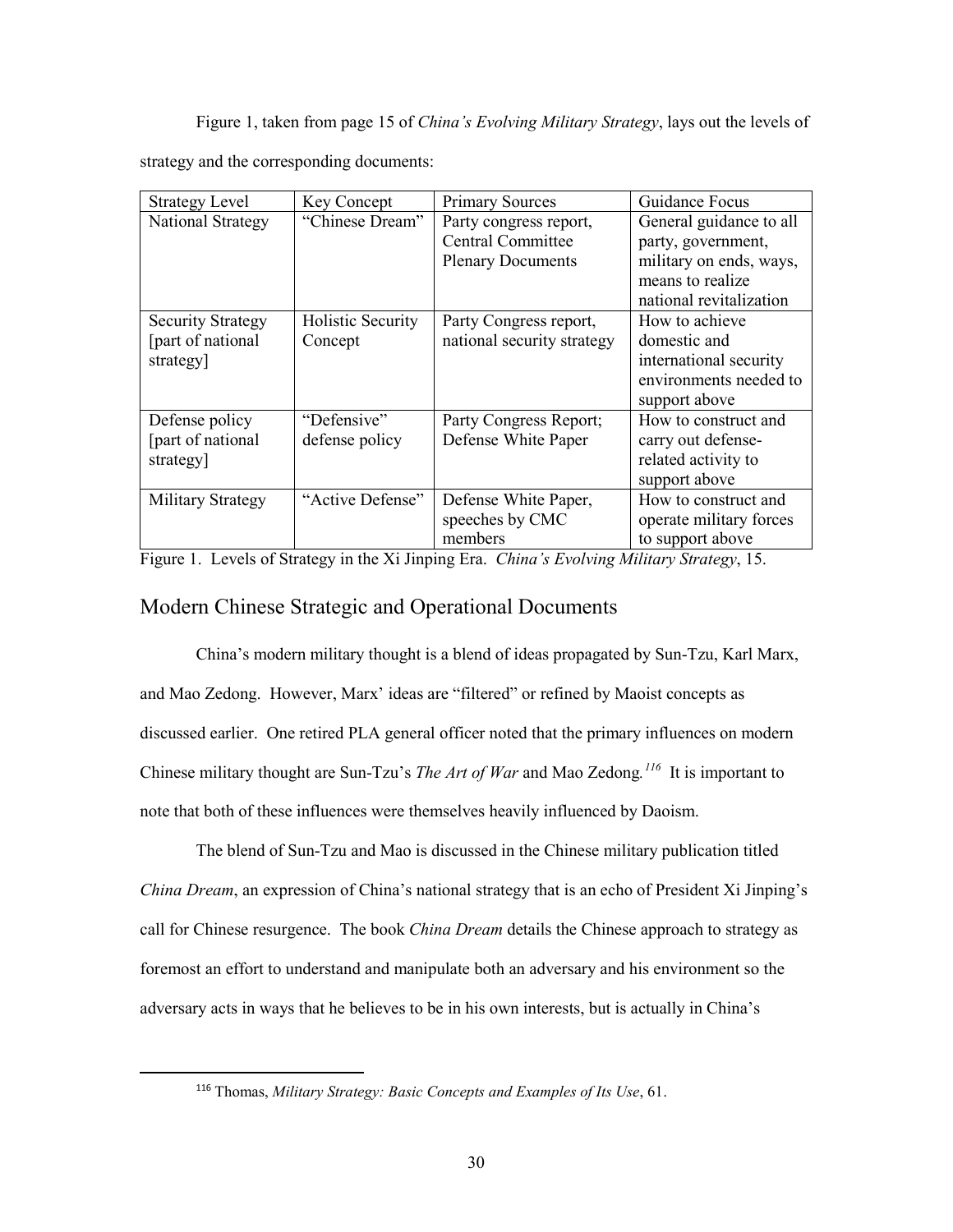interest.<sup>[117](#page-38-0)</sup> This is deception on a grand and deliberate scale, as it requires China to correctly identify and exploit trends in reality while making it difficult or impossible for opponents to do so.

 The concept of dislocation and deception is further discussed in the seminal Chinese strategic publication, *The Science of Military Strategy*, published by the Chinese Academy of Military Science. This is an academic document, not a policy document, but it is used in the education of senior leaders. This document also discusses several models or approaches to model." This model cites Mao's ideas, which in turn borrowed from both Marxian dialectics and financial and materiel resources. "Subjective thinking" involves the desire to manipulate the adversary's perception of reality as a means to gain superiority of some kind.<sup>[118](#page-38-1)</sup> Note this sounds remarkably similar to Sun-Tzu's Daoist approach to understanding the *Dao* while ensuring the adversary cannot. While it is beyond the power of a commander to change reality, he can and strategy, specifically an "objective strategic thinking model" and a "subjective strategic thinking Sun-Tzu. "Objective thinking" is focused on quantifiable metrics such as forces available, or must ensure that he understands it better than his enemy.

 when possible, based on an assessment of China's capabilities and weaknesses. Three major components include: One of the most telling concepts within the 2013 edition of *The Science of Military Strategy*  is the idea of "effective control." This concept includes deterrence, military operations other than war, and crisis management. It allows for direct confrontation where necessary but avoids it

- 1) A shift from emphasizing defense to emphasizing control.
- 2) A shift from emphasizing war to emphasizing power.

- <span id="page-38-1"></span><span id="page-38-0"></span>3) A shift from seeking victory in a war to "winning first."
	- 117 Thomas, *Military Strategy: Basic Concepts and Examples of Its Use,* 4-5.  $118$  Ibid., 14-15.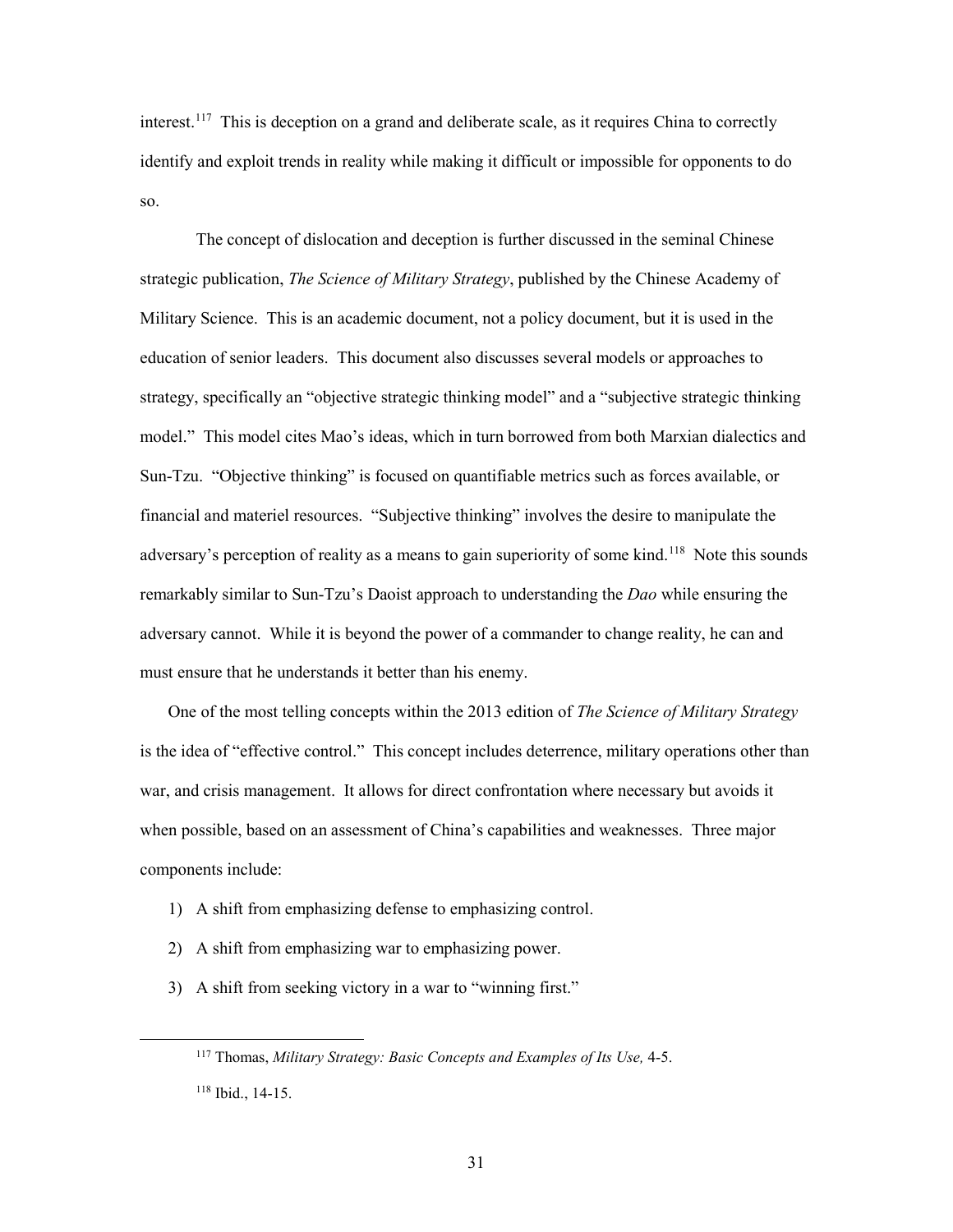In execution, these principles direct China to continue expanding their power, but avoid open conflict unless absolutely necessary. Rather than a rapid expansion that would upset the international order and cause reactions from other powers, the goal of "effective control" is to gradually expand while keeping actions under the threshold of war or aggression.<sup>[119](#page-39-0)</sup> This has worked extremely well for China in the South China Sea.

 framework. China understands that domestic audiences among neighbors and rivals will not then adjust the narrative to present the islands as de facto Chinese territory. Whatever the reasons for China's territorial ambitions, "effective control" is a blatantly Daoist approach to strategy and power. This approach achieves national goals and demonstrates a clear-eyed and shrewd use of power within the current international political and legal permit armed conflict against China simply to seize or defend small islands. In time, China can

 ways. First, because they felt that *On War* "idealized" war and seemed to lack empirical evidence in support of conclusions. Second, Marx and Engels felt that Clausewitz neglected class struggle, key components of their understanding of history, economics and politics.<sup>120</sup> While modern which does not acknowledge class struggle is flawed at best, or ideologically dangerous at worst. [121](#page-39-2) Western militaries, particularly the US, are avid readers of Clausewitz' *On War*. While Marx and Engels were avid students of Clausewitz' *On War*, they argued it was lacking in several Chinese military thinkers appreciate Clausewitz for his use of dialectics to explain his theory, class struggle is in integral part of Marxist, Leninist, Stalinist and Maoist thought. Any work

<span id="page-39-2"></span><span id="page-39-1"></span><span id="page-39-0"></span> 119 McReynolds, *China's Evolving Military Strategy*, 60-63. I am deeply indebted to the analysis presented in this essay.

<sup>120</sup> Thomas, *Military Strategy: Basic Concepts and Examples of Its Use*, 36-37.

<sup>121</sup> Ibid., 38.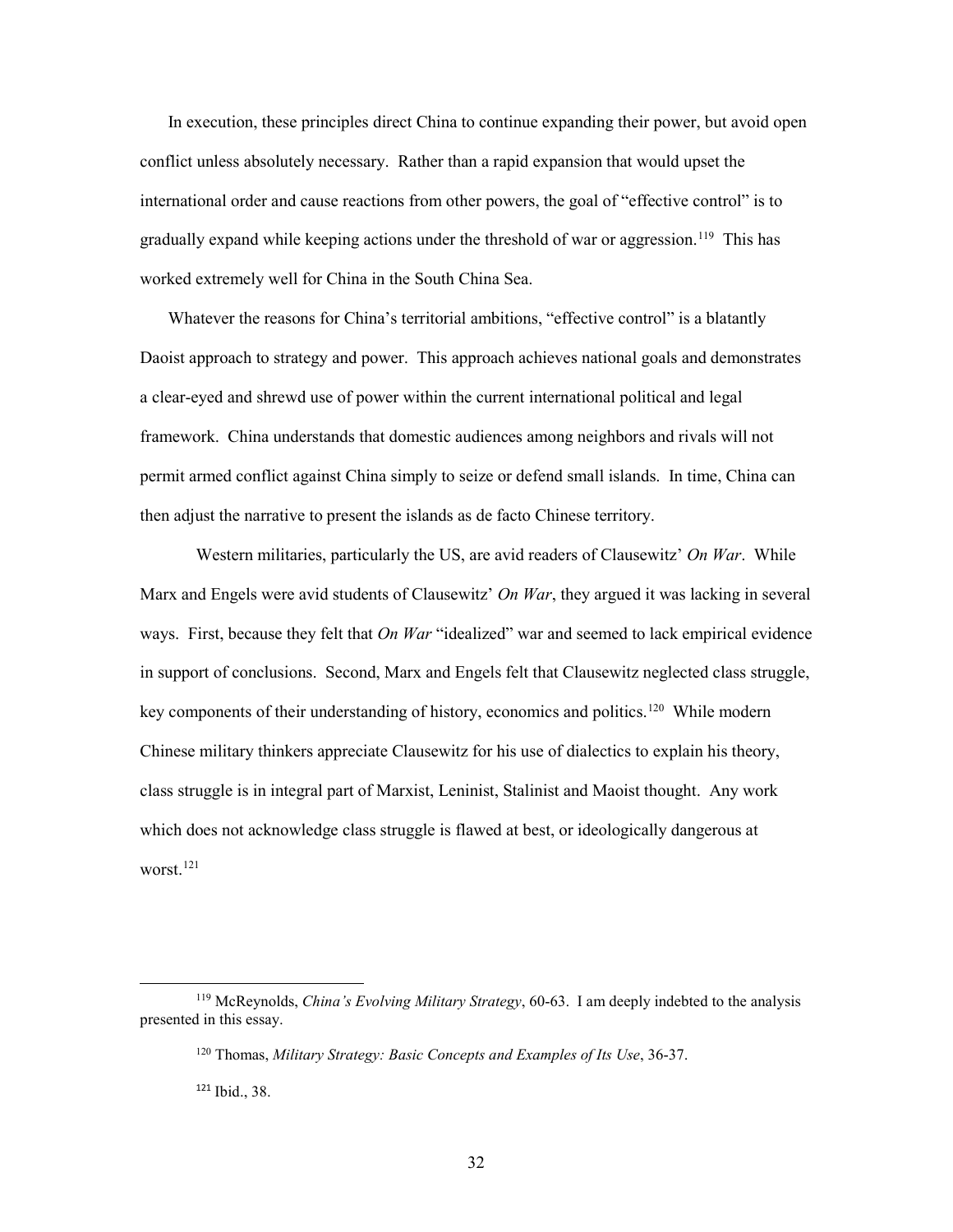situation by generating courses of action (COA) for a commander, the Chinese approach is to first develop "strategems." These stratagems are means to "mislead an opponent's perceptions, wills, thinking, or emotions."[122](#page-40-0) The goal of strategems is to achieve a favorable *shi*, a position of advantage for further use or threat of use. This concept is discussed extensively in Sun-Tzu's *The*  To better illuminate Chinese strategic and operational thinking, the US Army Foreign Military Studies Office (FMSO) provides a useful comparison between American approaches to planning and Chinese approaches. While American planners will respond to a problem or *Art of War*. [123](#page-40-1) 

 will ensure the enemy knows only what China wants him to know, and any deception must be appealing and appear credible.<sup>[124](#page-40-2)</sup> Strategems must consider the enemy's belief system, cognitive approach to problem solving, decision-making processes (both individually and collectively), and environmental factors to include political and organizational considerations. Furthermore, an effective stratagem

 China's approach to military thought relies on both the concept of *shi* and on the framework of objective and subjective thinking. This is a blend of an ancient, Daoist concept (*shi*) and Marxist concepts (subjective-objective) venerated by modern Chinese Communists.[125](#page-40-3)  to look for subjective means to place themselves in a position of advantage. While Chinese military thinking only loosely correlates to the levels of war laid out in US military thinking, it appears similar enough to allow for several comparisons. First, Chinese planning quantifies comprehensive national power (CNP) and looks for avenues to best leverage it for advantage. Chinese military leaders and planners seek to understand the objective nature of reality, and then

<span id="page-40-0"></span><sup>122</sup> Thomas, *Military Strategy: Basic Concepts and Examples of Its Use*, 41.

<span id="page-40-1"></span> 123 Ibid., 41-43.

<span id="page-40-2"></span> 124 Ibid., 51.

<span id="page-40-3"></span><sup>125</sup> Ibid., 13-14. 125 Ibid.*,* 13-14. 33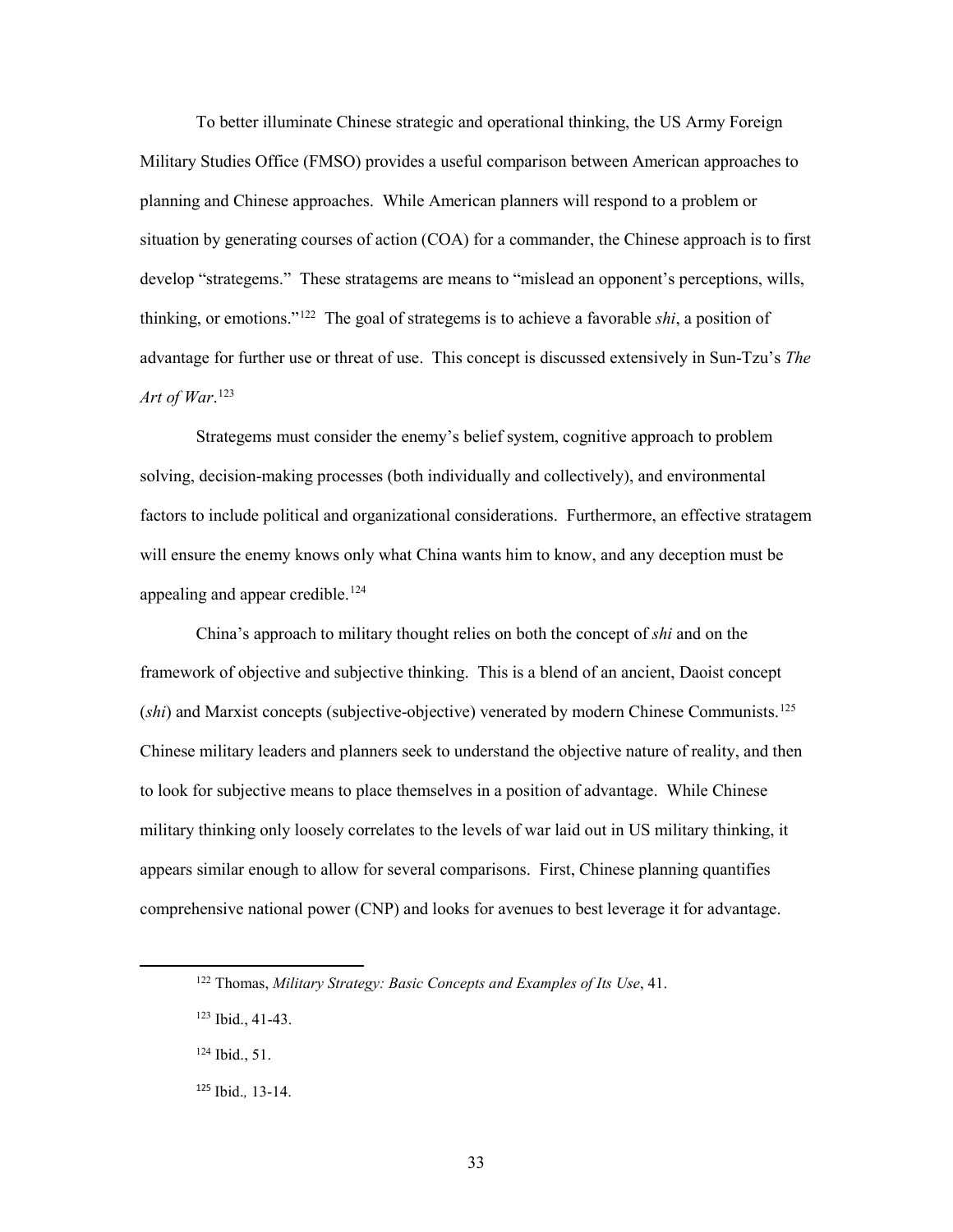military concept of "shaping" the environment for advantage.<sup>126</sup> This applies at both the strategic and operational levels. This concept closely parallels the US

 understanding of *shi* will allow commanders to dictate the conditions of conflict to the adversary before and during an engagement.<sup>127</sup> Note that this implies CNP is not purely an objective, empirical measure of military power such as number of armored vehicles or personnel in uniform. CNP also includes strengths and relatives relative to an adversary or potential adversary. Chinese Policy Documents The concept of *shi*, while somewhat nebulous, can only be understood through a rigorous and thorough study of CNP. It is dynamic, but continuous and accurate understanding of national power allows for creative and innovative ways to leverage it as the situation requires. Effective

 Every two years, the Chinese government publishes a Defense White Paper. This document provides an unclassified look at the Chinese government's military and security perspective and priorities. While the document is extremely broad, it is a useful perspective. The document discusses the ongoing modernization and personnel strength of the Chinese military, as well as the various challenges.

 military, as well as the various challenges. The 2013 Defense White Paper does briefly mention territorial disputes in the South China Sea, but indirectly and presenting China as the aggrieved party. The document extensively operations, and disaster relief domestically and globally.<sup>128</sup> highlights Chinese military participation in United Nations peacekeeping operations, anti-piracy

In contrast, the 2015 Defense White Paper is much more robust. In contrast to the 2013 Defense White Paper, the 2015 document focuses on Chinese military modernization. It details

<sup>126</sup>Thomas, *Military Strategy: Basic Concepts and Examples of Its Use*, 221-226.

<sup>&</sup>lt;sup>127</sup> Ibid., 232-236.

<span id="page-41-2"></span><span id="page-41-1"></span><span id="page-41-0"></span><sup>&</sup>lt;sup>128</sup> Government of China, "The Diversified Employment of China's Armed Forces: 2013 Defense White Paper," accessed December 13, 2018, [http://www.china.org.cn/government/whitepaper/node\\_7181425.htm.](http://www.china.org.cn/government/whitepaper/node_7181425.htm)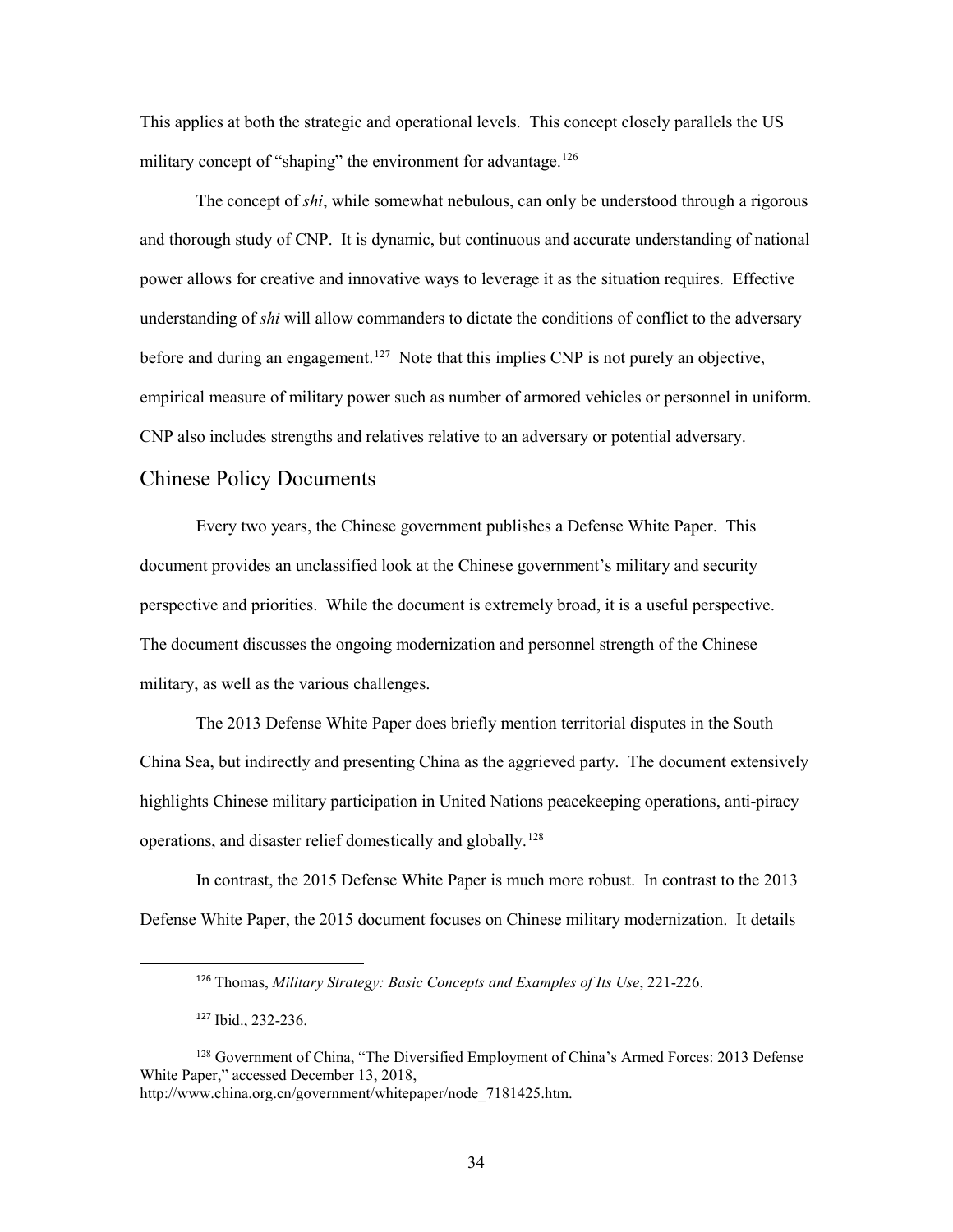development of joint doctrine, training and doctrine for offensive air operations, and increased intends to increase capabilities and presence globally. China seeks to ensure common standards between civilian and military infrastructure, improve professional education, and prepare for conflict. The document also uses stronger language to refer to territorial disputes in the South Disaster relief is mentioned in the 2015 document, at the end of the document and with much less emphasis.<sup>129</sup> There is nothing specifically Daoist about these documents, as they do not discuss deployability and strategic mobility. While the 2013 document emphasizes China's strength with a focus on domestic and regional operations, the 2015 document is a clear statement that China China Sea, again presenting China as the aggrieved party defending its territorial integrity. or reference Daoist concepts. However, they do provide a useful window into China's view of the world.

 These Defense White Papers possess some inherent contradictions and trends. While coercive and persistent expansion. To do this, China has actively worked to increase capabilities across all domains of conflict, and sought to integrate all elements of national power across military and civilian agencies and processes. China is working towards regional and global institutions.<sup>130</sup> This method hearkens back to Daoist exhortations to patiently build strength and include tremendous risk, a slow ascent can ideally present a rival with a fait accompli. China ostensibly focuses only on defense, China's behavior since 2010 has been a continuous, leadership, albeit slowly and through gradual modification or replacement of international manipulate trends, and avoid direct challenge to rivals. Since direct and immediate conflicts

<span id="page-42-2"></span><span id="page-42-1"></span><span id="page-42-0"></span><sup>129</sup> Government of China, "China's Military Strategy: 2015 Defense White Paper," accessed December 13, 2018, [http://english.gov.cn/archive/white\\_paper/2015/05/27/content\\_281475115610833.htm.](http://english.gov.cn/archive/white_paper/2015/05/27/content_281475115610833.htm)

<sup>130</sup> McReynolds, *China's Evolving Military Strategy*, 23-27.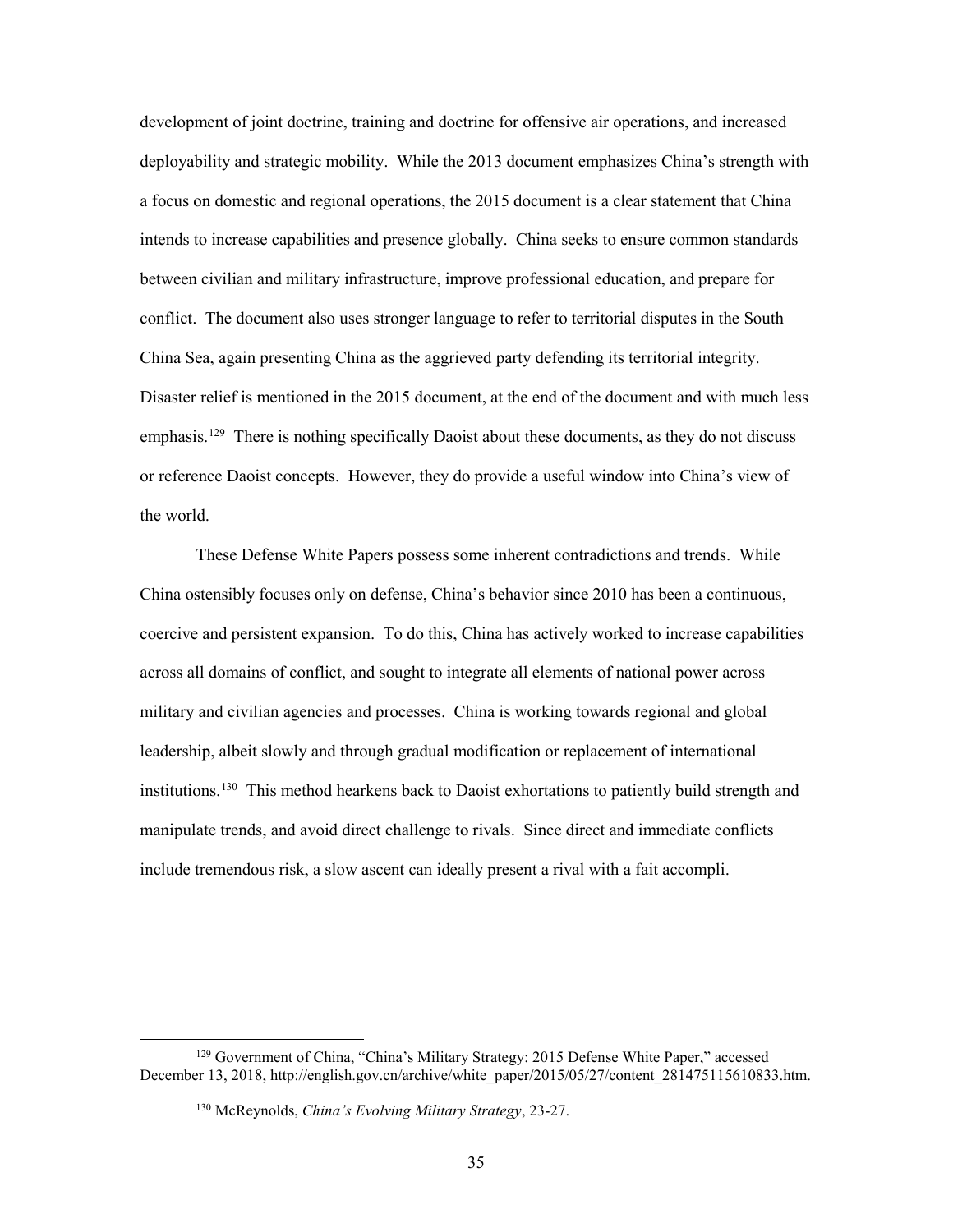#### Conclusion

 Turmoil and conflict have shaped China's culture over millennia. A vast population over understanding the nature of reality. The long history of Daoist thought and its appropriation by Mao Zedong lends it unmatched pervasiveness and power since 1949. a vast time generated a tremendous number of ideas, concepts, philosophies, and religions. Among these, Daoism formed a critical part of Chinese metaphysics, and a framework for

 The Daoist approach to reality is starkly different from Western approaches, and the enduring impact. There is a far broader gulf between Daoism and Western philosophy than what is immediately apparent. The different approaches to reality lead to dramatically different Each may be the consummate expert in his respective art, but have difficulty understanding the moves and countermoves of the other. distinction is often underestimated. Western leaders would do well to understand Daoism and its understanding of power, conflict and victory. Western leaders who fail to understand Eastern leaders will end up fighting different fights, like a professional boxer fighting an aikido master.

 and largely successful effort to understand the West, the West has done relatively little to Without an understanding of Daoism and Daoist influences on military thought, Western leaders could miss indicators of Chinese behaviors and goals. In the past, Chinese leaders did not appreciate Western empiricism and philosophical objectivity. While China has made a deliberate understand China.

 While Daoism is pacifist, it provided the bedrock of Sun-Tzu's seminal work *The Art of War*. Daoism has influenced warfare ever since. Sun Tzu argued that commanders must to exploit those potentialities and trends to defeat an opponent. These trends and potentialities understand the nature of reality through a Daoist lens, built through an accurate and thorough knowledge of his forces and those of the enemy, as well as the environment. This understanding allows the successful commander to understand the *Dao*, to identify potentialities and trends, and

36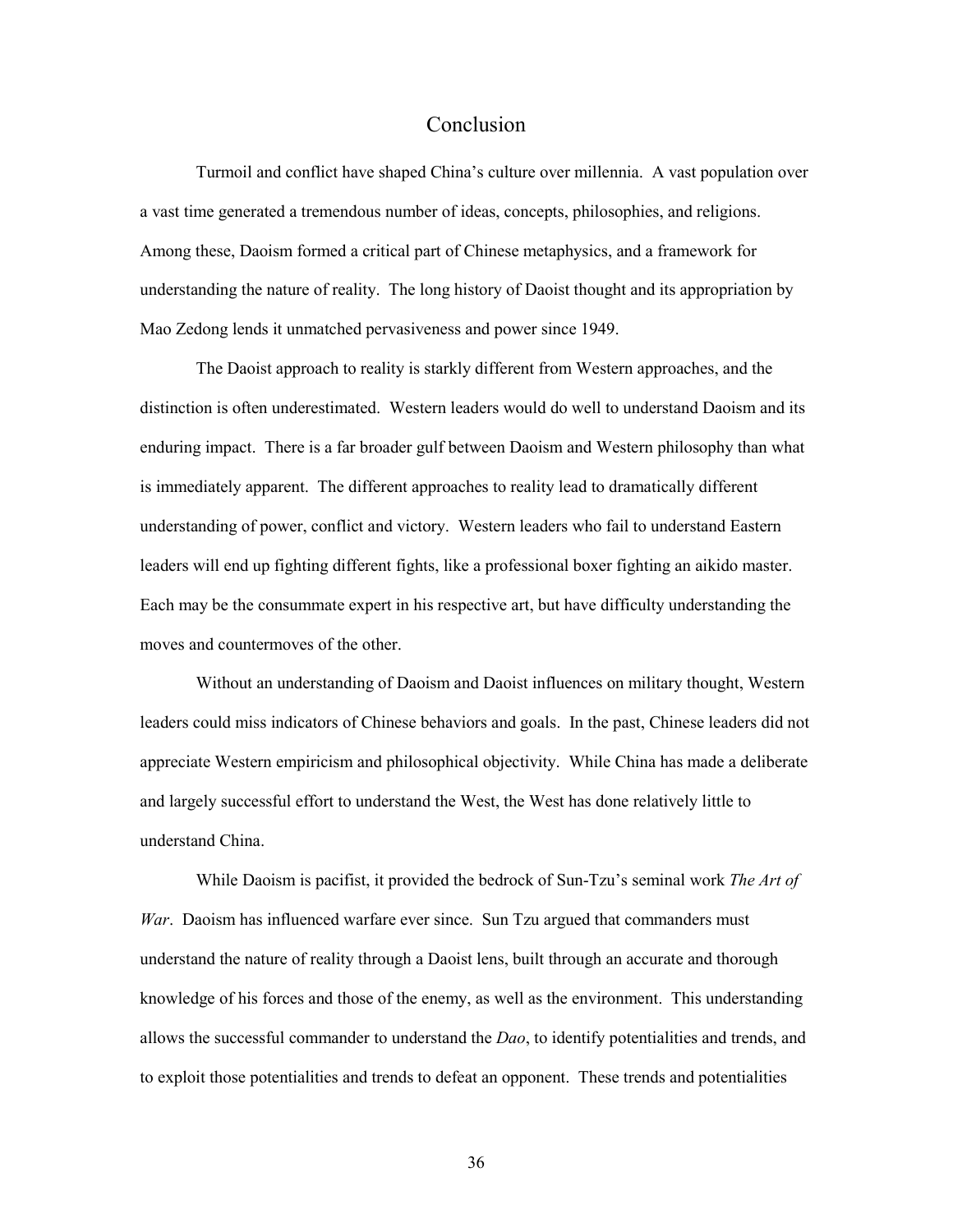must be used to wisely position and command friendly forces and to predict and manipulate the enemy. When done wisely, correctly and sufficiently early, victory will appear easy.

 Since 1949, the "golden thread" of Daoism is woven with the "red thread" of Maoism, both influenced Mao Zedong, who blended Daoist concepts familiar to Chinese peasants with Marxist ideas. Mao Zedong blended Daoist concepts about opposites in tension with Marxist dialectics, building a new and unique style of Communism that owed as much to Lao-Tzu as it did to Marx. While this later generated tension with his patrons in the USSR, it was easy to a virtually non-existent urban proletariat Marx' original theory required. creating the tapestry of modern Chinese strategic and operational thought. Daoism and Sun-Tzu explain to Chinese peasants familiar with Daoist metaphysics and provided a following to replace

 and strategic misdirection. Daoism and Sun-Tzu tempered by Mao Zedong provides the behavior under Xi Jinping, any nation who ignores the influence of Daoism, Sun-Tzu and Mao Zedong on modern China does so at their peril. Daoism tempered by Sun-Tzu provides modern Chinese military thinkers with concepts of potentialities, of understanding reality while ensuring an opponent does not, and of operational foundation of Chinese political and military thought. Given China's increasingly aggressive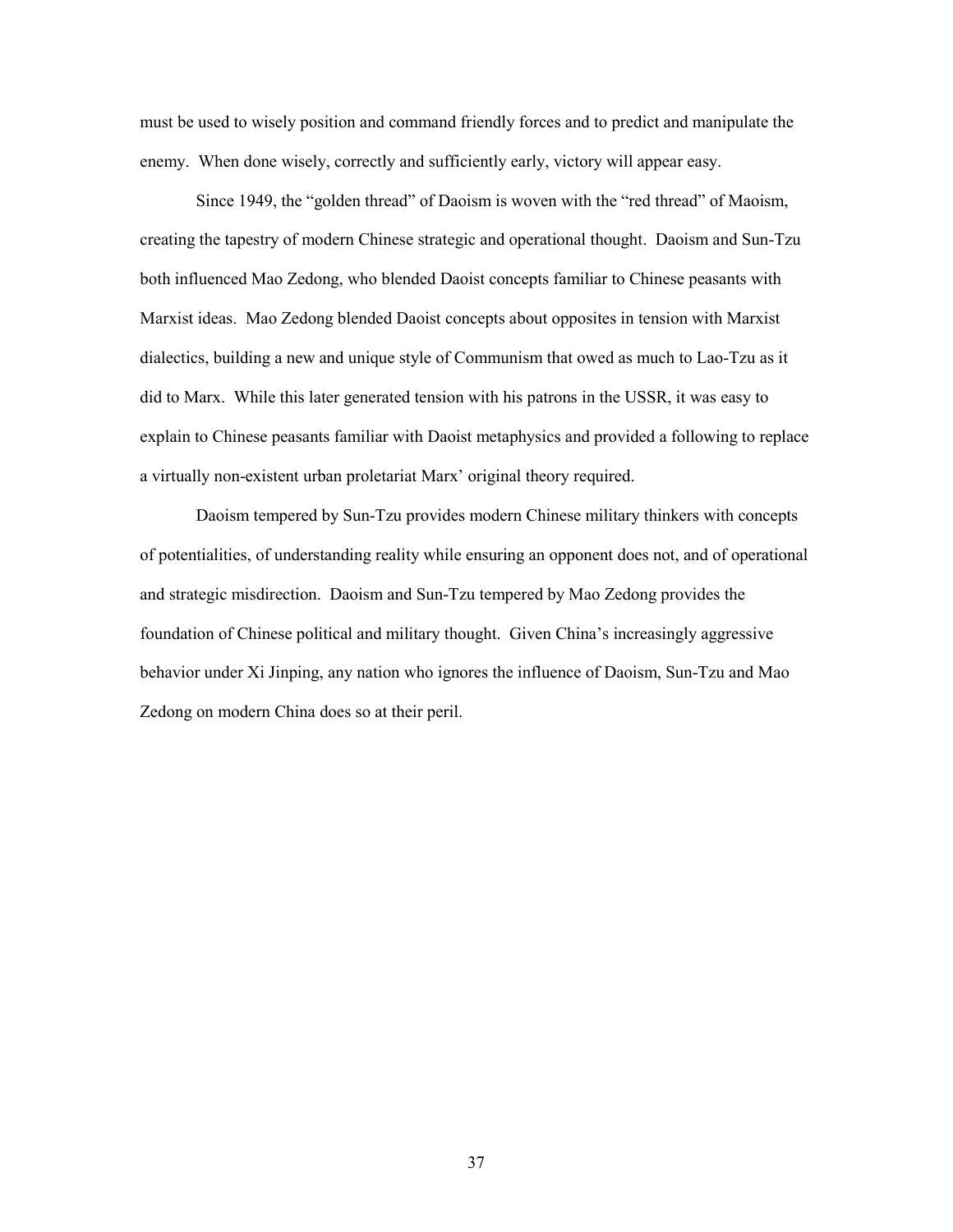#### Bibliography

- Adie, W.A.C. *Chinese Strategic Thinking Under Mao Tse-Tung*. Canberra: Australian National University Press, 1972.
- Chen-Ya Tien. *Chinese Military Theory: Ancient and Modern*. Oakville, Ontario: Mosaic Press, 1992.
- Chiang Kai-Shek. *China's Destiny*. Translated by Wang Chung-Hui. New York: The MacMillan Company, 1947.
- 1 and 2. New York: The John Day Company, 1946. ———. *The Collected Wartime Messages of Generalissimo Chiang Kai-Shek 1937-1945.* Vols.
- Confucius. *The Analects of Confucius.* Translated by Roger T. Ames and Henry Rosemont, Jr. New York: Ballantine Books, 1998.
- Connor, James E., ed. *Lenin on Politics and Revolution.* New York: Pegasus, 1968.
- Crump, J. I. Legends of the Warring States. Ann Arbor: University of Michigan Press, 1998.
- Dreyer, Edward L. *China at War 1901-1949.* New York: Longman, 1995.
- Fischer, Ernst, and Franz Marek, ed. *The Essential Lenin.* Translated by Anna Bostock. New York: Herder and Herder, 1972.
- Fisher, Richard D. *China's Military Modernization: Building for Regional and Global Reach*. Stanford: Stanford University Press, 2010.
- Government of China. "The Diversified Employment of China's Armed Forces: 2013 Defense White Paper." Accessed 13 December 2018. [http://www.china.org.cn/government/whitepaper/node\\_7181425.htm](http://www.china.org.cn/government/whitepaper/node_7181425.htm).

———. "China's Military Strategy: 2015 Defense White Paper." Accessed 13 December 2018. [http://english.gov.cn/archive/white\\_paper/2015/05/27/content\\_281475115610833.htm.](http://english.gov.cn/archive/white_paper/2015/05/27/content_281475115610833.htm)

- Graff, David A., and Higham, Robin, ed. *A Military History of China*. Lexington: The University Press of Kentucky, 2012.
- Gregor, A. James. *Marxism and the Making of China: A Doctrinal History*. New York: Palgrave Macmillan, 2014.
- Harries, Meiron, and Susan Harries. *Soldiers of the Sun*. New York: Random House, 1991.
- Herman, Arthur. *The Cave and the Light*. New York: Random House, 2014.
- Johnston, Alastair Iain. *Cultural Realism: Strategic Culture and Grand Strategy in Chinese History*. Princeton: The Princeton University Press, 1995.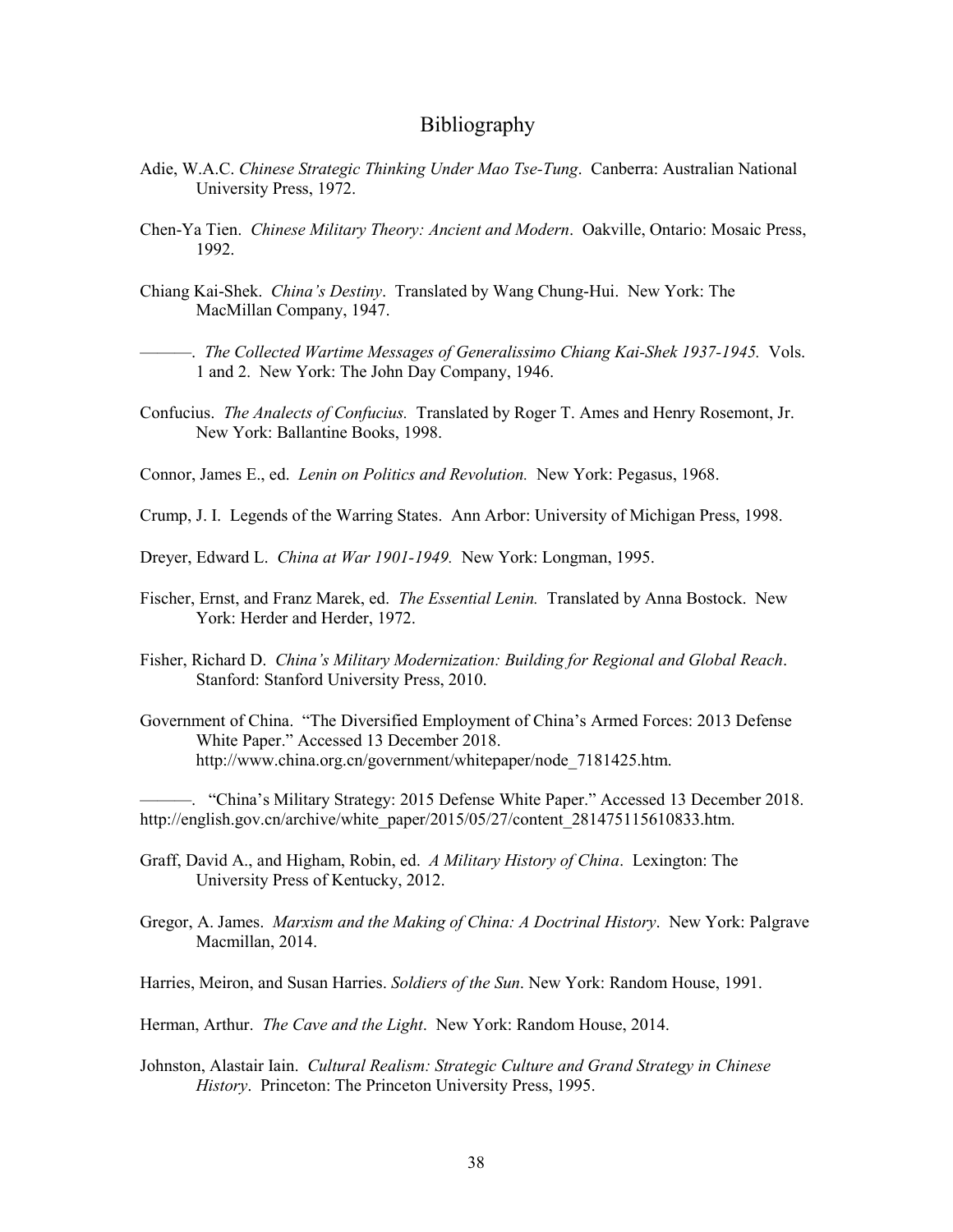- Jullien, Francois. *A Treatise on Efficacy: Between Western and Chinese Thinking*. Translated by Janet Lloyd. Honolulu: University of Hawaii Press, 2004.
- ———. *The Propensity of Things: Toward a History of Efficacy in China*. Translated by Janet Lloyd. Cambridge: Zone Books, 1999.

- Lao-Tzu. *The Daodejing of Lao-Tzu*. Translated by Philip J. Ivanhoe. Indianapolis: Hackett Publishing Company, Inc., 2003.
- Lowe, David M. *The Function of "China" in Marx, Lenin, and Mao*. Los Angeles: University of California Press, 1966.
- Mao Zedong. *Mao Zedong on Dialectical Materialism*. Edited and translated by Nick Knight. Armonk: M. E. Sharpe, 1990.
- ———. *On Protracted War*. Beijing: Foreign Languages Press, 1967.
- McLellan, David. *Karl Marx: His Life and Thought*. New York: Harper Colophon Books, 1973.
- McReynolds, Joe ed. *China's Evolving Military Strategy*. Washington, DC: The Jamestown Foundation, 2017.
- Meyer, Alfred G. *Communism*. New York: Random House, 1984.
- North, Robert C. *Chinese Communism*. New York: McGraw-Hill, 1966.
- Paine, S.C.M. *The Sino-Japanese War of 1894-1895: Perceptions, Power and Primacy*. New York: Cambridge, 2003.
- Rubin, Vitaly. *The Individual and the State in Ancient China*. Translated by Steven I. Levine. New York: Columbia University Press, 1976.
- Sun Tzu. *The Art of Warfare*. Translated by Roger T. Ames. New York: Ballantine, 1993.
- Thomas, Timothy. *China Military Strategy: Basic Concepts and Examples of its Use*. Fort Leavenworth: Foreign Military Studies Office, 2014.
- Trump, Donald J., *National Security Strategy (NSS) of the United States of America.* Washington, DC: White House, 2017.
- Tucker, Robert C. *The Marxian Revolutionary Idea*. New York: W.W. Norton & Company, Inc., 1970.
- Vigor, P. H. *A Guide to Marxism and its Effects on Soviet Development*. New York: Humanities Press, 1966.

 ———. *The Silent Transformations*. Translated by Krysztof Fijalkowski and Michael Richardson. New York: Seagull Books, 2011.